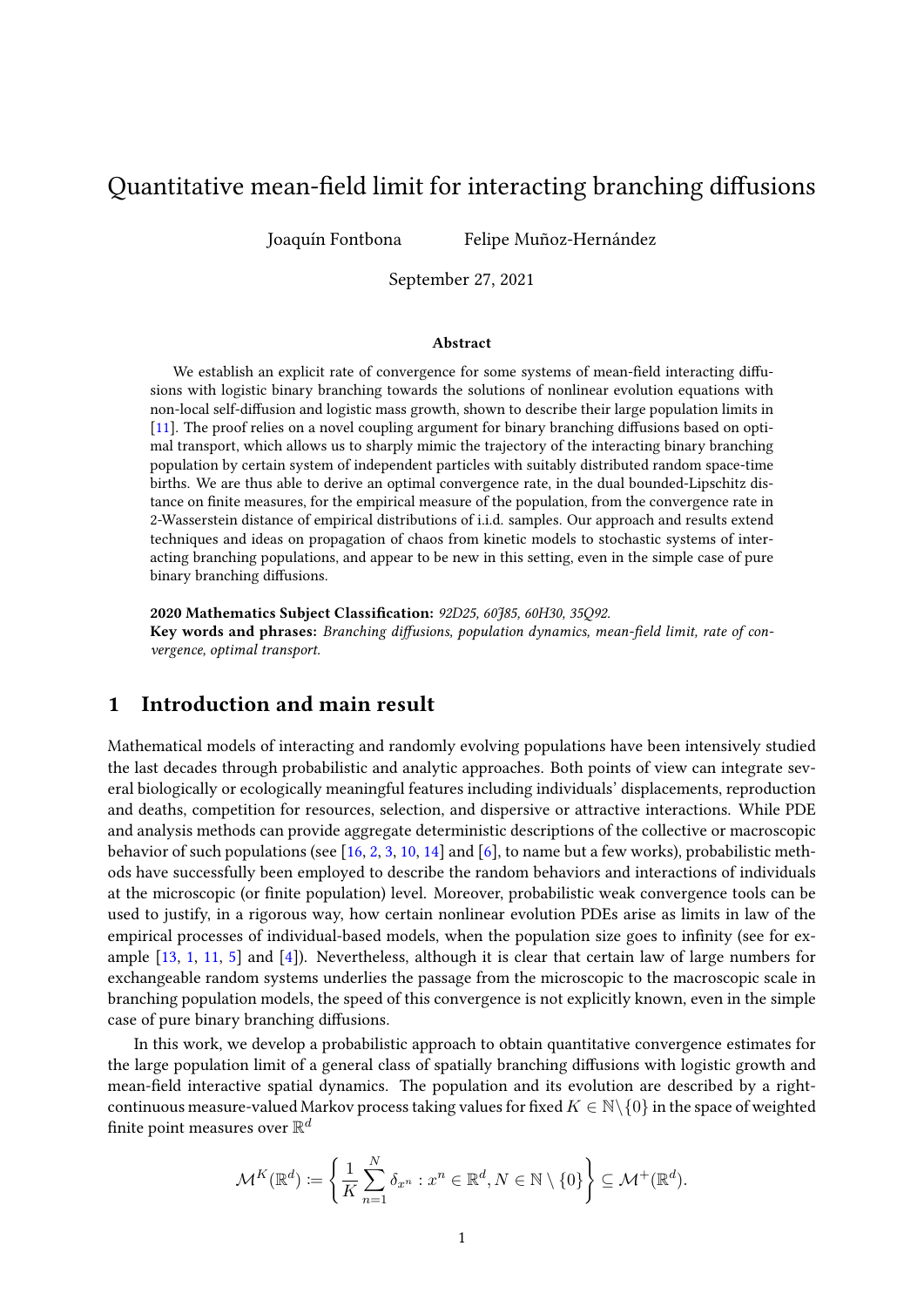Here,  $\mathcal{M}^+({\mathbb R}^d)$  stands for the space of finite nonnegative measures on  ${\mathbb R}^d$  endowed with the weak topology and  $\delta_x$  is the Dirac mass at  $x \in \mathbb{R}^d.$  We denote said process by

$$
\mu_t^K = \frac{1}{K} \sum_{n=1}^{N_t^K} \delta_{X_t^{n,K}}, \quad t \ge 0,
$$

where  $N^K_t \coloneqq K\langle \mu^K_t, 1 \rangle \in \mathbb{N}$  is the number of living individuals at time  $t \geq 0$  and  $X^{1,K}_t$  $X_t^{N_t^K, K}$ where  $N_t = N \langle \mu_t, 1 \rangle \in N$  is the humber of nying murviduals at time  $t \geq 0$  and  $\Lambda_t$ ,  $\ldots, \Lambda_t$  are their positions in  $\mathbb{R}^d$ . The parameter *K* measures the population size and can be interpreted as the carrying capacity of the underlying environment (see [\[1\]](#page-28-3)).

The dynamics of  $(\mu^K_t)_{t\geq 0}$  is summarized as follows:

- The initial population is described by a random measure  $\mu_0^K \in \mathcal{M}^K(\mathbb{R}^d)$ .
- Each living individual carries at each instant *t >* 0 two clocks independent between them: one reproduction clock, exponential of parameter *r >* 0 and independent of everything else in the system, and one mortality clock, conditionally exponential of parameter  $cN_{t}^{K}\!/ K$ , for  $c>0$ , given the population size  $N_t^K$ . If the reproduction clock of a particle rings at time  $t$  when at position  $x$ , it gives birth to a new particle at that same position. If the mortality clock rings the particle disappears. Equivalently, the process jumps from  $\mu^K_{t-}$  to  $\mu^K_t = \mu^K_t + K^{-1} \delta_x$  in the first case and to  $\mu_t^K = \mu_{t-}^K - K^{-1} \delta_x$  in the second.
- Between birth or death events, for each  $n=1,...,N_t^K$  the individual  $X_t^{n,K}$  $t^{n,K}_t$  evolves according to the diffusion process

$$
dX_t^{n,K} = b(X_t^{n,K}, H * \mu_t^K(X_t^{n,K})) dt + \sigma(X_t^{n,K}, G * \mu_t^K(X_t^{n,K})) dB_t^n,
$$

where  $(B^n)_{n\geq 1}$  are Brownian motions in  $\mathbb{R}^d$ , independent between them and independent of  $\mu_0^K$ and of the birth and death clocks.

This model is a subclass of the non-local Lotka-Volterra cross-diffusion systems introduced in  $[11]$ as a microscopic, individual-based counterpart of the celebrated Shigesada-Kawasaki-Teramoto crossdiffusion system  $[16]$ . Here, we consider a simplified setting, consisting in one single species with self-interaction at the individuals' displacements level, and we assume that the demographic parameters determining births and deaths are spatially homogeneous. In particular, the competitive pressure exerted on each individual is global and proportional to the population size, which corresponds to a constant competition kernel in the general model of [\[11\]](#page-29-0).

Following [\[11\]](#page-29-0) one can prove that, when *K* goes to infinity, for each  $T > 0$  the empirical measure process  $(\mu^K_t)_{t\in[0,T]}$  converges in law (in the Skorokhod space of finite measure-valued paths on  $[0,T]$ ) to a deterministic continuous measure-valued function  $(\mu_t)_{t \in [0,T]},$  which is the unique weak solution of a non-local self-diffusion equation (see [\(1\)](#page-2-0) below). The following are assumptions that ensure this convergence and which will be required to establish our main result.

#### Hypothesis (H):

- <span id="page-1-1"></span><span id="page-1-0"></span>H.1.  $(\langle \mu_0^K,1\rangle)_{K\in\mathbb N\setminus\{0\}}$  converges in law as  $K\to\infty$  to some deterministic value in  $(0,\infty).$  Moreover, for each  $K\in\mathbb{N}\backslash\{0\}$ , conditionally on  $\langle \mu_0^K,1\rangle$  the  $N_0^K=K\langle \mu_0^K,1\rangle$  atoms of  $\mu_0^K$  are i.i.d. random variables with common probability law  $\bar{\mu}_0$  not depending on *K*.
- H.2. The functions  $\sigma\colon\mathbb{R}^d\times\mathbb{R}_+\to\mathbb{R}^{d\otimes d}$  and  $b\colon\mathbb{R}^d\times\mathbb{R}_+\to\mathbb{R}^d$  are Lipschitz continuous. Moreover, there exists  $C_{\sigma} > 0$  such that for each  $x \in \mathbb{R}^d$  and  $v \in \mathbb{R}_+$ ,

$$
|\sigma(x,v)| \le C_{\sigma}(1+|v|).
$$

H.3. The functions  $G,H\colon \mathbb{R}^d\to \mathbb{R}_+$  are bounded and Lipschitz continuous.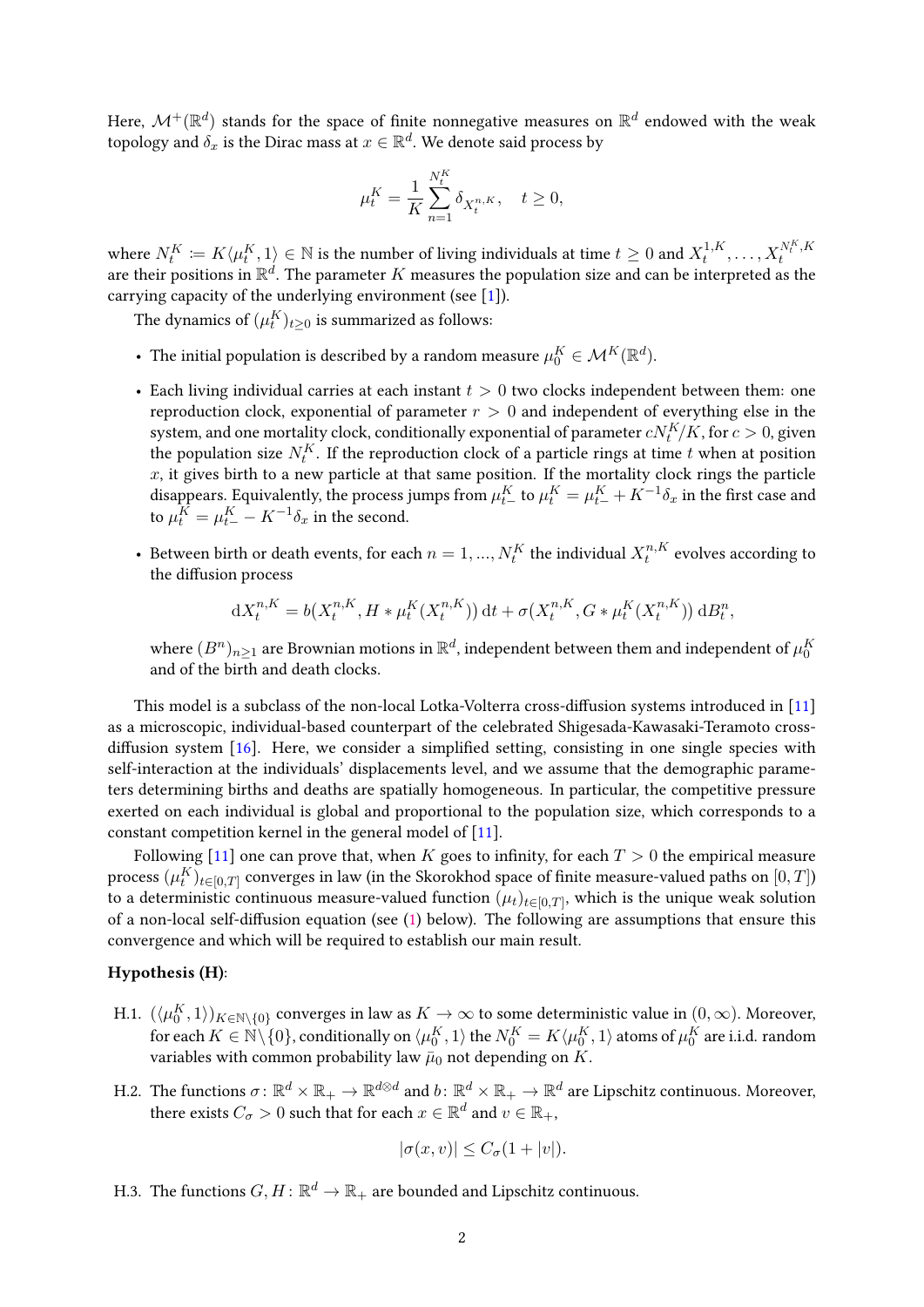Under assumption [\(H\)](#page-1-0),  $(\mu^K_t)_{t\geq 0}$  is a Markov process which has finitely many jumps in each finite time interval and whose law is uniquely determined. See [\[11\]](#page-29-0) for details and [\[9\]](#page-28-6) for general background on measure-valued Markov processes.

Let  $a\coloneqq \sigma\sigma^\text{t}$  and, given  $\mu\in\mathcal{M}^+(\mathbb{R}^d)$ , define an operator acting on  $C^2(\mathbb{R}^d)$  functions  $\phi$  by

$$
L_{\mu}\phi(x) = \frac{1}{2}\text{Tr}\left(a(x, G * \mu(x))\text{Hess}(\phi)(x)\right) + b(x, H * \mu(x)) \cdot \nabla \phi(x).
$$

As a particular case of [\[11,](#page-29-0) Theorem 3.1], we have the following statement.

<span id="page-2-1"></span> $\bf{Theorem 1.}$   $\it Assume$  [\(H\)](#page-1-0) and that  $\sup_{K\in\mathbb{N}\setminus\{0\}}\mathbb{E}(\langle\mu_0^K,1\rangle^p)<+\infty$  for some  $p\geq 3.$  Define  $\mu_0\in\mathcal{M}^+(\mathbb{R}^d)$ as the limit in law  $\mu_0\coloneqq\lim_{K\to\infty}\langle\mu_0^K,1\rangle\bar{\mu}_0.$  The sequence of processes  $(\mu^K)_{K\in\mathbb{N}\setminus\{0\}}$  converges in law in  $D([0,T],\mathcal{M}^+(\mathbb{R}^d))$  as  $K\to\infty$  to the unique (deterministic) continuous finite measure-valued function  $(\mu_t)_{t \in [0,T]}$  solution of

<span id="page-2-0"></span>
$$
\langle \mu_t, f(t, \cdot) \rangle = \langle \mu_0, f(0, \cdot) \rangle + \int_0^t \langle \mu_s, \partial_s f(s, \cdot) + L_{\mu_s} f(s, \cdot) + (r - c \langle \mu_s, 1 \rangle) f(s, \cdot) \rangle ds, \quad \forall t \in [0, T], \tag{1}
$$

for every  $f \in C_h^{1,2}$  $\int_b^{1,2}([0,T]\times\mathbb{R}^d)$  such that  $\sup_{(t,x)\in[0,T]\times\mathbb{R}^d}(1+|x|)|\nabla f(t,x)|<\infty.$ 

Notice that the total mass  $n_t \coloneqq \langle \mu_t, 1 \rangle$  of the measure  $\mu_t$  has an autonomous, logistic evolution in  $(0, ∞)$ :  $\partial_t n_t = (r - cn_t) n_t, t \geq 0.$ 

Our main result is the quantification of the convergence to the large population limit in Theorem [1.](#page-2-1) Recall that the weak topology on the space  $\mathcal{M}^+({\mathbb R}^d)$  can be metrized by means of the dual bounded-Lipschitz norm, which we denote by  $\|\cdot\|_{BL^*}$  (see Section [2](#page-3-0) for details). We have:

<span id="page-2-2"></span> $\textbf{Theorem 2.}\textbf{ Assume (H), that }\sup_{K\in\mathbb{N}\setminus\{0\}}\mathbb{E}(\langle \mu_0^K,1\rangle^p)<\infty$  $\textbf{Theorem 2.}\textbf{ Assume (H), that }\sup_{K\in\mathbb{N}\setminus\{0\}}\mathbb{E}(\langle \mu_0^K,1\rangle^p)<\infty$  $\textbf{Theorem 2.}\textbf{ Assume (H), that }\sup_{K\in\mathbb{N}\setminus\{0\}}\mathbb{E}(\langle \mu_0^K,1\rangle^p)<\infty$  for some  $p\geq 4$ , and that  $\int_{\mathbb{R}^d}|x|^q\,\mu_0(\textup{d} x)<\infty$  $\infty$  for some *q* > 2. Then, for all *K* ∈ N \ {0} and *T* > 0 one has

$$
\sup_{t\in[0,T]}\mathbb{E}(\|\mu_t^K - \mu_t\|_{\mathrm{BL}^*}) \leq C_T \begin{cases} \left(I_4(K) + K^{-\frac{1}{4}} + K^{-\frac{(q-2)}{2q}}\right), & \text{if } d < 4 \text{ and } q \neq 4, \\ \left(I_4(K) + K^{-\frac{1}{4}}(\log(1+K))^{\frac{1}{2}} + K^{-\frac{(q-2)}{2q}}\right), & \text{if } d = 4 \text{ and } q \neq 4, \\ \left(I_4(K) + K^{-\frac{1}{d}} + K^{-\frac{(q-2)}{2q}}\right), & \text{if } d > 4 \text{ and } q \neq \frac{d}{(d-2)}, \end{cases}
$$

where  $I_4(K)=\mathbb E(|\langle \mu_0^K,1\rangle-\langle \mu_0,1\rangle|^4)^{\frac{1}{4}}$  and  $C_T>0$  depends on  $T,p,q$  and the data of the model.

The fact that  $\langle \mu_0^K, 1\rangle$  converges at least as fast as  $K^{-1/4}$  in  $L^4$  to  $\langle \mu_0, 1\rangle$  can be granted for large families of random measures satisfying [\(H.1\)](#page-1-1) (see Lemma [8](#page-5-0) in Section [2.2](#page-5-1) for details and also for possible relaxations of assumption  $(H.1)$ ). The convergence rate in Theorem [2](#page-2-2) thus essentially depends nonincreasingly on the dimension  $d$ , and on the amount of finite moments of the measure  $\mu_0$ . For modeling purposes, the most relevant setting is  $d=3$ , in which case the rate is equivalent to  $K^{-1/4}$  if  $q\in[4,+\infty)$ , or to the slower rate *K*−(*q*−2)*/*(2*q*) if *q* ∈ (2*,* 4). We notice also that the same result can be obtained in the case that each individual of the population additionally carries an independent, autonomous exponential killing clock of a fixed parameter (with the natural modification of the limiting PDE).

To prove Theorem [2](#page-2-2) we will extend to the branching populations setting some probabilistic coupling techniques, based on optimal transport, recently developed to quantify propagation of chaos in binary interacting particle systems from kinetic theory [\[7,](#page-28-7) [8\]](#page-28-8). See [\[17\]](#page-29-5) and [\[15\]](#page-29-6) for general background on propagation of chaos theory.

In the next section, we establish some preliminary results and present the strategy of the proof of Theorem [2,](#page-2-2) along with an outline of the remainder of the paper. We shall also discuss the ideas underlying our approach and discuss some consequences of our main result, in the light of propagation of chaos theory.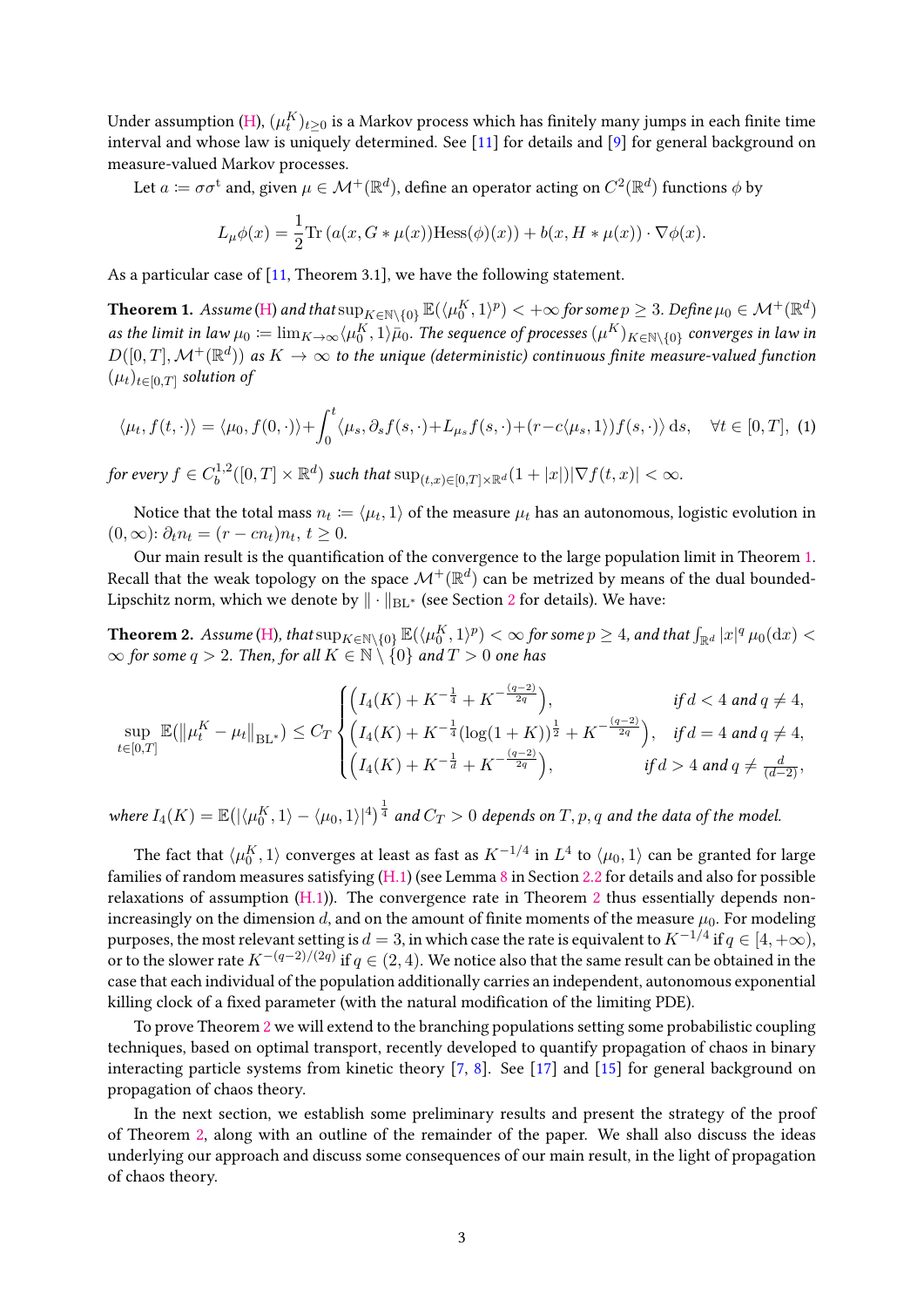### <span id="page-3-0"></span>2 Preliminaries and strategy of the proof

Denote by  $\text{BL}(\mathbb{R}^d)$  the space of Lipschitz continuous bounded functions in  $\mathbb{R}^d$  with the norm

$$
\|\varphi\|_{\text{BL}} = \sup_{x \neq y} \frac{|\varphi(x) - \varphi(y)|}{x - y} + \sup_x |\varphi(x)|,
$$

and by  $\|\cdot\|_{\text{BL}^*}$  the corresponding dual norm on the space  $\mathcal{M}(\R^d)$  of finite signed measures on  $\R^d.$  The induced distance

$$
\|\mu-\nu\|_{{\rm BL}^*}=\sup_{\|\varphi\|_{{\rm BL}}\le 1}|\langle\mu-\nu,\varphi\rangle|,
$$

is well known to generate the weak convergence topology on  $\mathcal{M}^+({\mathbb R}^d)$ . The subspace of  $\mathcal{M}^+({\mathbb R}^d)$ of probability measures is denoted by  $\mathcal{P}(\mathbb{R}^d)$ . Given a measure  $\mu \in \mathcal{M}^+(\mathbb{R}^d)$ , its q-th moment for  $q \in [1, \infty)$  is denoted by

$$
M_q(\mu) = \int_{\mathbb{R}^d} |x|^q \,\mu(\mathrm{d}x).
$$

For  $p \in [1,\infty)$ , the *p*-Wasserstein distance  $W_p(\mu,\nu)$  between two probability measures  $\mu,\nu \in$  $\mathcal{P}(\mathbb{R}^d)$  is defined by

$$
W_p(\mu, \nu) = \left(\inf_{\pi \in \Pi(\mu, \nu)} \int_{\mathbb{R}^d \times \mathbb{R}^d} |x - y|^p \pi(\mathrm{d}x, \mathrm{d}y)\right)^{\frac{1}{p}},
$$

where  $\Pi(\mu,\nu)$  is the set of probability measures over  $\mathbb{R}^d\times\mathbb{R}^d$  that have  $\mu$  and  $\nu$  as first and second marginals respectively. A coupling  $\pi \in \Pi(\mu, \nu)$  realizing the infimum always exists and is called an *optimal coupling between*  $\mu$  and  $\nu$  for the transport cost  $c(x, y) = |x - y|^p$ .  $W_p$  defines a complete distance if restricted to the space  $\{\mu \in \mathcal{P}(\mathbb{R}^d) : M_p(\mu) < \infty\}$  and is equivalent therein to the weak topology strengthened with the convergence of *p*-th moments. See [\[18\]](#page-29-7) for background.

For every  $\mu\in\mathcal{M}^+(\mathbb{R}^d)$ , we will throughout denote by  $\bar\mu$  the probability measure on  $\mathbb{R}^d$  obtained from it by normalization:

$$
\bar{\mu} \coloneqq \frac{1}{\langle \mu, 1 \rangle} \mu \in \mathcal{P}(\mathbb{R}^d).
$$

The following simple relations for finite measures, proved in [Appendix,](#page-26-0) will be useful.

<span id="page-3-1"></span>**Lemma 3.** Let  $\mu, \nu \in \mathcal{M}^+(\mathbb{R}^d)$ . We have

$$
\|\mu - \nu\|_{\text{BL}^*} \le \langle \mu, 1 \rangle \|\bar{\mu} - \bar{\nu}\|_{\text{BL}^*} + \langle \mu, 1 \rangle - \langle \nu, 1 \rangle\|,
$$

and

$$
\|\bar{\mu}-\bar{\nu}\|_{\mathrm{BL}^*} \leq \inf_{\pi \in \Pi(\bar{\mu},\bar{\nu})} \int |x-y| \wedge 2\,\pi(\mathrm{d}x,\mathrm{d}y) \leq W_1(\bar{\mu},\bar{\nu}).
$$

The basic estimate on which our main result relies, is the quantitative bound in 2-Wasserstein distance for empirical measures of i.i.d. samples, proved in [\[12\]](#page-29-8) and stated next for convenience.

<span id="page-3-2"></span>**Theorem 4.** Let  $\bar{\mu} \in \mathcal{P}(\mathbb{R}^d)$  and  $(X^n)_{n \in \mathbb{N}}$  be i.i.d. random variables with law  $\bar{\mu}$ . Assume  $M_q(\bar{\mu}) < \infty$ for some  $q > 2$ . Then, there exists a constant  $C_{d,q} > 0$  depending only on *d* and *q* such that, for all  $N \in \mathbb{N} \setminus \{0\},\$ 

$$
\mathbb{E}\bigg(W_2^2\bigg(\frac{1}{N}\sum_{n=1}^N \delta_{X^n}, \bar{\mu}\bigg)\bigg) \leq C_{d,q} M_q^{\frac{2}{q}}(\bar{\mu}) R_{d,q}(N),
$$

where  $R_{d,q}$ :  $\mathbb{N} \setminus \{0\} \to \mathbb{R}_+$  is defined by

$$
R_{d,q}(N) := \begin{cases} N^{-\frac{1}{2}} + N^{-\frac{(q-2)}{q}}, & \text{if } d < 4 \text{ and } q \neq 4, \\ N^{-\frac{1}{2}} \log(1+N) + N^{-\frac{(q-2)}{q}}, & \text{if } d = 4 \text{ and } q \neq 4, \\ N^{-\frac{2}{d}} + N^{-\frac{(q-2)}{q}}, & \text{if } d > 4 \text{ and } q \neq \frac{d}{d-2}. \end{cases}
$$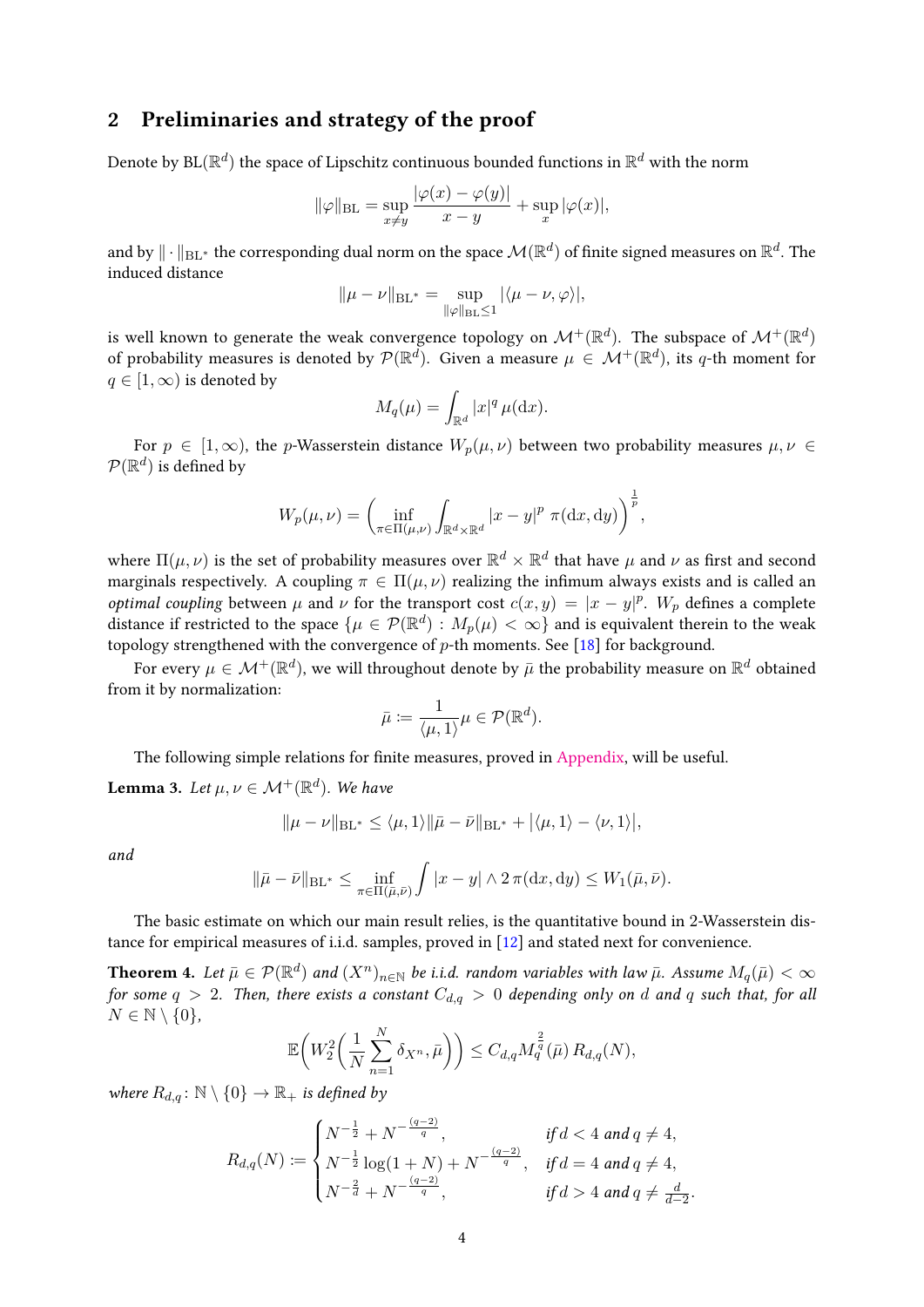One can deduce analogous estimates for random empirical measures in  $\mathcal{M}^K(\mathbb{R}^d)$  whose atoms satisfy a certain conditionally independence property. See [Appendix](#page-26-0) for the proof of the next result.

<span id="page-4-0"></span>Lemma 5. Let  $\mu \in \mathcal{M}^+(\mathbb{R}^d)$  be such that  $M_q(\mu)<\infty$  for some  $q>2$  and let  $(N, \nu^K)$  be a random variable in  $\mathbb{N} \times \mathcal{M}^K(\mathbb{R}^d)$  such that  $\mathbb{E}(N) < \infty$  and, conditionally on N,  $\nu^K$  is supported on N atoms that are i.i.d. random variables of law  $\bar{\mu}$ . Then, there exists a constant  $C_{d,q} > 0$  that depends only on d, q such that

$$
\mathbb{E}\Big(\frac{N}{K}W_2^2(\bar{\nu}^K,\bar{\mu})\Big)\leq C_{d,q}M_q^{\frac{2}{q}}(\bar{\mu})\,\mathbb{E}(1\vee (N/K))R_{d,q}(K).
$$

Notice that under assumption [\(H.1\)](#page-1-1), Lemma [5](#page-4-0) immediately provides quantitative estimates for  $W_2^2(\bar{\mu}_t^K, \bar{\mu}_t)$  when  $t~=~0;$  however, the required conditional independence property is lost as soon as  $t > 0$ , even in the case of pure branching diffusions.

#### <span id="page-4-4"></span>2.1 Proof strategy and plan of the paper

The proof of Theorem [2](#page-2-2) is based on the construction, for each *K*, of a coupling between the system  $(\mu^K_t)_{t\geq 0}$ , and an auxiliary system of particles in  $\mathcal{M}^K(\mathbb{R}^d)$  denoted by

$$
\nu_t^K := \frac{1}{K} \sum_{n=1}^{N_t^K} \delta_{Y_t^{n,K}}, \quad t \ge 0,
$$

such that the following condition holds:

#### Condition (C):

- <span id="page-4-5"></span><span id="page-4-1"></span>C.1.  $\nu_0^K = \mu_0^K$  and  $K\langle \nu_t^K, 1 \rangle = K\langle \mu_t^K, 1 \rangle = N_t^K$  for all  $t \geq 0$  almost surely.
- <span id="page-4-2"></span>C.2. For each  $t \geq 0$ , conditionally on  $\langle \nu_t^K, 1 \rangle$ , the atoms of  $\nu_t^K$  are i.i.d. random variables of law  $\bar{\mu}_t$ .
- <span id="page-4-3"></span>C.3. For each  $T > 0$  there is a constant  $C_T > 0$  depending on  $T$  and on the data of Theorem [2](#page-2-2) such that

$$
\mathbb{E}\Big(\frac{N_t^K}{K}W_2^2(\bar{\nu}_t^K, \bar{\mu}_t^K)\Big) \leq C_T (R_{d,q}(K) + I_4^2(K)).
$$

Let us describe how this construction is used and how the arguments of the proof will unfold in the remainder of the paper:

- Thanks to condition [\(C.1\)](#page-4-1), Lemma [3](#page-3-1) and some auxiliary estimates, obtaining the searched bound boils down, by triangular inequality, to controlling on finite time intervals the quantities  $\mathbb{E}(\frac{N^K_t}{K}W_2^2(\bar{\nu}^K_t,\bar{\mu}^K_t))$  and  $\mathbb{E}(\frac{N^K_t}{K}W_2^2(\bar{\nu}^K_t,\bar{\mu}_t)).$
- Condition [\(C.2\)](#page-4-2) and Lemma [5](#page-4-0) together imply that the quantity  $\mathbb{E}(\frac{N_t^K}{K}W_2^2(\bar{\nu}_t^K,\bar{\mu}_t))$  is bounded by  $C_T R_{d,q}(K)$ .
- The previous facts and the bound in condition [\(C.3\)](#page-4-3) together will imply the bound asserted in Theorem [2.](#page-2-2)

In Section [3](#page-6-0) we explicitly construct the coupled particle systems,  $(\mu^K_t)_{t\geq 0}$  and  $(\nu^K_t)_{t\geq 0}$ , in terms of common Brownian motions and a suitable Poisson point measure. In this construction, condition [\(C.1\)](#page-4-1) is simply verified since the birth and death events of the two systems will be simultaneous, and they both will start from the same state. In order to ensure condition [\(C.2\)](#page-4-2), each atom  $Y_t^{n,K}$  of  $\nu_t^K$  will be defined as a suitable McKean-Vlasov diffusion (defined in Proposition [10\)](#page-6-1), whose law at each time *t* from its birth-time on is given by  $\bar{\mu}_t$ , and it will evolve independently of everything else in the system.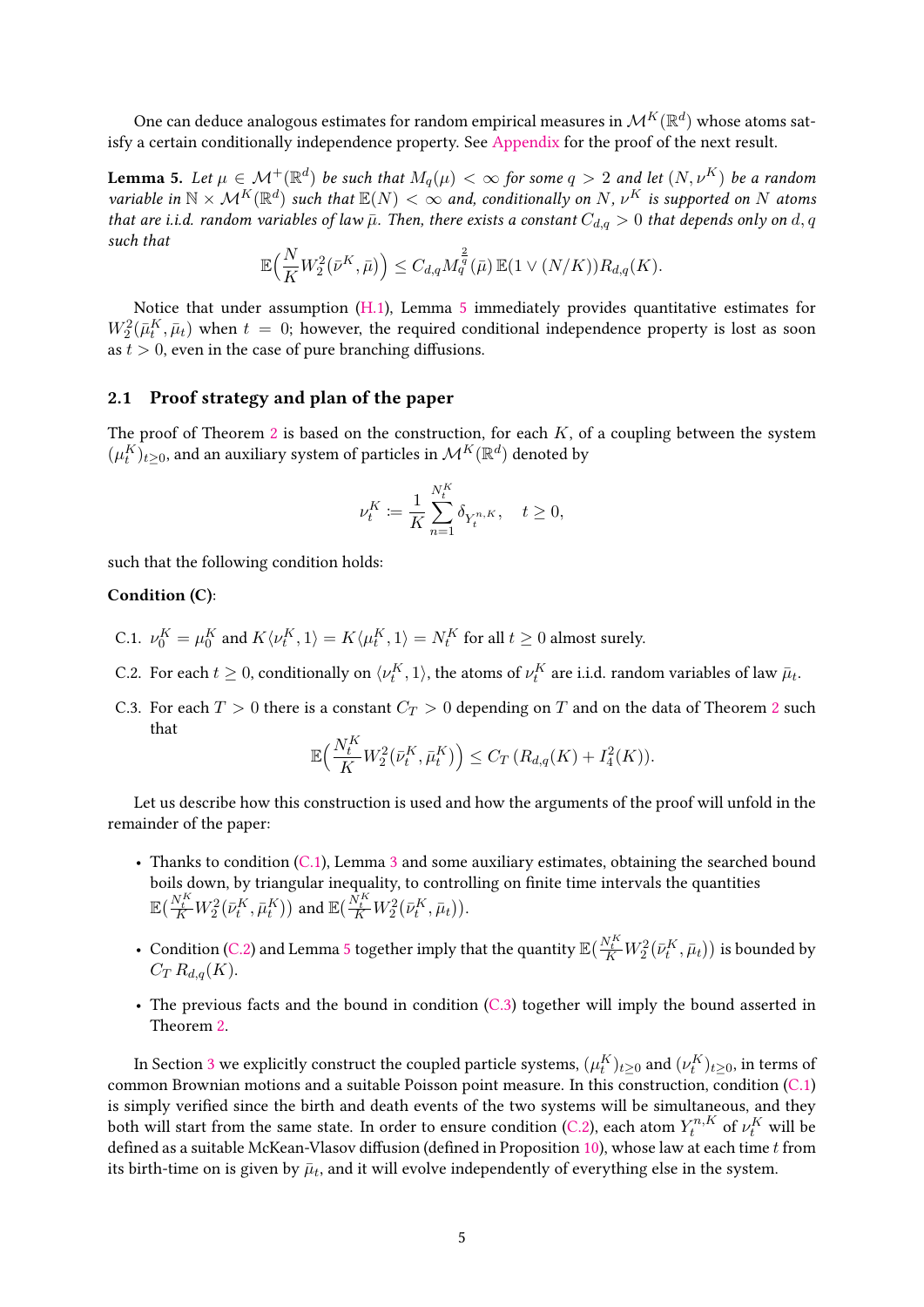The crucial, far from trivial feature of the coupling is condition [\(C.3\)](#page-4-3). Since

$$
\mathbb{E}\Big(\frac{N_t^K}{K}W_2^2(\bar{\nu}_t^K, \bar{\mu}_t^K)\Big) \leq \mathbb{E}\Big(\frac{N_t^K}{K}\frac{1}{N_t^K}\sum_{n=1}^{N_t^K} \|X_t^{n,K} - Y_t^{n,K}\|^2\Big) = \mathbb{E}\Big(\frac{1}{K}\sum_{n=1}^{N_t^K} \|X_t^{n,K} - Y_t^{n,K}\|^2\Big),
$$

by using the same Brownian motion to drive the two atoms  $(X_{t}^{n,K}% ,\mathcal{L}_{t}^{n})$  $t^{n,K}, Y^{n,K}_t)$  and relying on the Lipschitz character of the coefficients, we will be able to ensure condition  $(C.3)$  by coupling the birth positions of the two paired particles in the best possible way, in the *L* <sup>2</sup>−distance sense. This is where optimal transport ideas and techniques introduced in [\[7,](#page-28-7) [8\]](#page-28-8) will come into play. Indeed, on one hand, the birth position of a new particle in the system  $(\nu^K_t)_{t\geq 0}$ , born at a random time *s*, will be sampled in  $\mathbb{R}^d$ according to the law  $\bar{\mu}_s$ . On the other, choosing randomly a particle that branches at time *s* in system  $(\mu^K_t)_{t\geq 0}$  is equivalent to sampling a position in  $\mathbb{R}^d$  at that time, according to the empirical law  $\bar{\mu}^K_{s-}.$ Thus, the optimal way to couple a pair of atoms in the two systems at their birth time *s* is to sample them simultaneously from the optimal coupling for  $W_2^2$  of the law  $\bar{\mu}_s$  and the (random) law  $\bar{\mu}^K_{s-}.$  This joint sampling must be done in a measurable way in terms of the state of the process at time *s*−, which requires using a non-trivial construction from [\[7\]](#page-28-7), adapted to our setting in Lemma [12.](#page-7-0)

In Section [4](#page-11-0) we consider the simpler case of pure binary branching processes (i.e. with no mean-field interaction between the particles nor competition). We establish some auxiliary estimates, we prove that condition  $(C.3)$  holds in that specific case, and we deduce Theorem [2](#page-2-2) with slightly better bounds.

In Section [5](#page-17-0) we follow similar steps to deduce the proof of Theorem [2](#page-2-2) as stated in the general case.

Finally, in the last section we discuss potential extensions of the developed ideas and results to more general branching population models.

Before delving into the proofs, we briefly discuss the relation of our results with the propagation of chaos property in mean-field interacting particle systems, and we make some remarks concerning assumption [\(H.1\)](#page-1-1) and related conditions in that framework.

#### <span id="page-5-1"></span>2.2 Propagation of chaos for interacting branching diffusions

It is well known that convergence of the empirical probability distribution of *N* exchangeable particles to some deterministic probability measure, when  $N$  is a non-random integer that goes to infinity, is equivalent to the property of propagation of chaos, or asymptotic independence of the particles [\[17,](#page-29-5) [15\]](#page-29-6). We next introduce an extended notion of it, whereby Theorem [2](#page-2-2) can be viewed as a propagation of chaos result.

**Definition 6.** Let  $(N^K)_{K \in \mathbb{N} \setminus \{0\}}$  be random variables in  $\mathbb N$  going in law to  $\infty$  as  $K \to \infty$ . We say a  $f$ amily  $((Y^{1,K},\ldots,Y^{N^K,K}))_{K\in\mathbb{N}\setminus\{0\}}$  of random vectors,  $(\mathbb{R}^d)^{N^K}$ -valued and exchangeable conditionally on  $N^K$  for each  $K$ , is conditionally  $P$ -chaotic given  $(N^K)_{K \in \mathbb{N} \setminus \{0\}}$  if for some  $P \in \mathcal{P}(\mathbb{R}^d)$  and every  $j \in \mathbb{N} \setminus \{0\}$  the (random) conditional laws  $(\mathcal{L}(Y^{1,K}, \ldots, Y^{j\wedge N^K,K} \mid N^K))_{K\in\mathbb{N}\setminus\{0\}}$  given  $N^K$  and the event  $\{N^K\geq j\}$  converge in distribution in  $\mathcal{P}((\mathbb{R}^d)^j)$  to  $P^{\otimes j}$  as  $K\to\infty$ .

In the case that  $N^K = K$  is deterministic for all  $K \in \mathbb{N} \setminus \{0\}$ , one recovers the well known notion of *P*-chaoticity [\[17,](#page-29-5) [15\]](#page-29-6). Under the same assumptions of Theorem [2](#page-2-2) we deduce the following result, proved in Section [5.](#page-17-0)

<span id="page-5-2"></span>**Corollary** 7. For each  $t\geq 0$  the family  $((X^{1,K}_{t})^{\text{in}})$  $\{f_t^{1,K},\ldots,X_t^{N_t^K,K})\}_{K\in\mathbb{N}\backslash\{0\}}$  is conditionally *P*-chaotic given  $(N^K_t)_{K \in \mathbb{N} \setminus \{0\}}$  with  $P = \mu_t / \langle \mu_t, 1 \rangle$ .

We end this section gathering some remarks on assumption [\(H.1\)](#page-1-1), including its possible relaxation to a chaoticity condition. The proof of this result is given in the [Appendix.](#page-26-0)

<span id="page-5-0"></span> ${\bf Lemma \ 8.} \qquad$  a)  $\;$  Under [\(H.1\)](#page-1-1),  $(\mu_0^K)_{K\in\mathbb{N}\setminus\{0\}}$  converges in law to the deterministic finite measure

$$
\mu_0 \coloneqq \lim_{K \to \infty} \langle \mu_0^K, 1 \rangle \bar{\mu}_0.
$$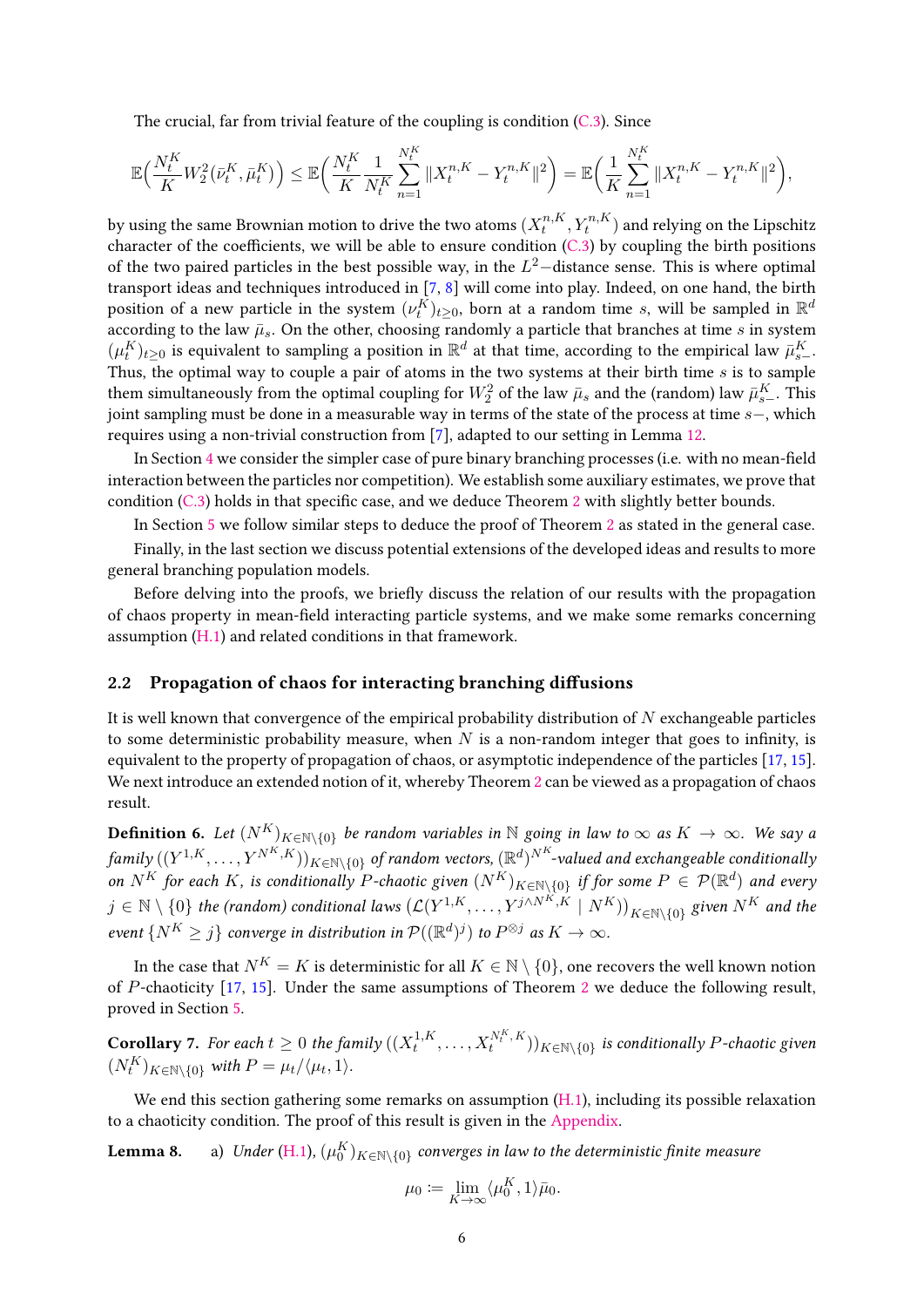- b) The same conclusion as in a) holds if  $(\langle \mu_0^K,1\rangle)_{K\in\mathbb{N}\setminus\{0\}}$  converges in law as  $K\to\infty$  to a constant in  $(0,\infty)$  and there exists a  $\bar{\mu}_0$ -chaotic family of exchangeable random vectors  $((Y^{1,N},\ldots,Y^{N,N})$  :  $N \in \mathbb{N} \setminus \{0\}$  such that for all  $K$ , conditionally on  $K\langle \mu_0^K,1\rangle=N$ , the set of atoms of  $\mu_0^K$  has the same law as  $(Y^{1,N}, \ldots, Y^{N,N}).$
- c) [\(H.1\)](#page-1-1) holds if  $K\mu_0^K$  is for each  $K$  a Poisson point measure on  $\R^d$  of intensity  $K\nu_0$  with  $\nu_0\in\mathcal{M}^+(\R^d)$ fixed. In this case,  $\mu_0$  defined in a) is equal to  $\nu_0$  and, moreover, we have  $I_4(K) \leq CK^{-1/2}.$

 ${\bf Remark~9}.$  If instead of [\(H.1\)](#page-1-1) we assume that the initial data  $\mu_0^K$  satisfies only the condition in Lemma [8](#page-5-0) b), Theorem [2](#page-2-2) still holds but with an additional term on the r.h.s. of generic form:  $C_T\mathbb{E}(\frac{1}{K})$  $\frac{1}{K} \sum_{n=1}^{N_0^K} ||X_0^n - Y_0^n||^2$ where, conditionally on  $\{N_0^K=N\}$ ,  $((X_0^1,\ldots,X_0^N),(Y_0^1,\ldots,Y_0^N))$  is for each  $N,K\in\mathbb{N}$  a coupling of the  $N$  atoms of  $\mu_0^K$  and an i.i.d. sample of size  $N$  of the law  $\bar{\mu}_0$ . See Remark [26](#page-26-1) for details and for the optimal value of this term.

### <span id="page-6-0"></span>3 Pathwise constructions and coupling algorithm

For the rest of the article we will omit the superscripts  $K$  in the particles' positions, e.g. we write  $(X_t^1, \ldots, X_t^{N_t^K}) = (X_t^{1,K})$  $X_t^{N_t^K, K}$  $\binom{N_t^K,K}{t}$  since we will be working with fixed  $K \in \mathbb{N} \setminus \{0\}$  and no ambiguity is possible.

We will construct both systems  $(\mu^K_t = \frac{1}{K})$  $\frac{1}{K} \sum_{n=1}^{N_t^K} \delta_{X_t^n}$ ) $_{t \geq 0}$  and  $(\nu_t^K = \frac{1}{K_t^k})$  $\frac{1}{K}\sum_{n=1}^{N_t^K} \delta_{Y_t^n})_{t\geq 0}$  from the following set of independent stochastic inputs defined in a common complete probability space (Ω, F, P):

- A sequence  $(W^j)_{j\geq 1}$  of independent Brownian motions in  $\mathbb{R}^d$ .
- A Poisson point measure  $\mathcal{N}(ds, d\rho, d\theta)$  on  $[0, \infty) \times [0, \infty) \times [0, \infty)$ , with intensity  $ds \otimes d\rho \otimes d\theta$ .
- A sequence  $(Z_0^j)$  $\bar{y}^{j}_{0})_{j\geq 1}$  of i.i.d. random vectors of law  $\bar{\mu}_0.$
- A random variable  $N_0^K$  in  $\mathbb N$ .

We will also make use of a special diffusion process considered in  $[11]$ , which can be seen as a nonlinear process in the sense of McKean [\[17,](#page-29-5) [15\]](#page-29-6). In the current setting, this process is characterized next.

<span id="page-6-1"></span>**Proposition 10.** Let  $(\mu_t)_{t\geq 0}$  be the unique weak solution in  $\mathcal{M}^+(\mathbb{R}^d)$  of the nonlinear equation

<span id="page-6-3"></span>
$$
\frac{\partial \mu_t}{\partial t} = L^*_{\mu_t} \mu_t + (r - c \langle \mu_t, 1 \rangle) \mu_t,\tag{2}
$$

given by Theorem [1,](#page-2-1) with initial condition *µ*0. Let *W* be a *d*−dimensional Brownian motion and *Y*<sup>0</sup> an independent random variable in  $\mathbb{R}^d$  with law  $\bar{\mu}_0$ . There is pathwise existence and uniqueness for the SDE

<span id="page-6-2"></span>
$$
Y_t = Y_0 + \int_0^t b(Y_s, H * \mu_s(Y_s)) ds + \int_0^t \sigma(Y_s, G * \mu_s(Y_s)) dW_s.
$$
 (3)

Moreover, the flow of time-marginal laws of  $(Y_t)_{t\geq 0}$  is the unique weak solution  $(\bar\mu_t)_{t\geq 0}$  in  $\mathcal{P}(\mathbb{R}^d)$  of the (linear, non-homogeneous in time) Fokker-Planck equation

<span id="page-6-4"></span>
$$
\frac{\partial \bar{\mu}_t}{\partial t} = L^*_{\mu_t} \bar{\mu}_t,\tag{4}
$$

with respect to test functions as in Theorem [1,](#page-2-1) and we have  $\bar{\mu}_t = \mu_t/\langle\mu_t,1\rangle$  for all  $t\geq 0$ . Last, for every bounded measurable function  $f: \mathbb{R}^d \to \mathbb{R}$  we have  $\langle \mu_t, f \rangle = \mathbb{E}(f(Y_t)n_t)$ , where  $n_t$  is the unique solution with  $n_0 = \langle \mu_0, 1 \rangle$  of the logistic equation

<span id="page-6-5"></span>
$$
\mathrm{d}n_t = (r - cn_t)n_t \,\mathrm{d}t. \tag{5}
$$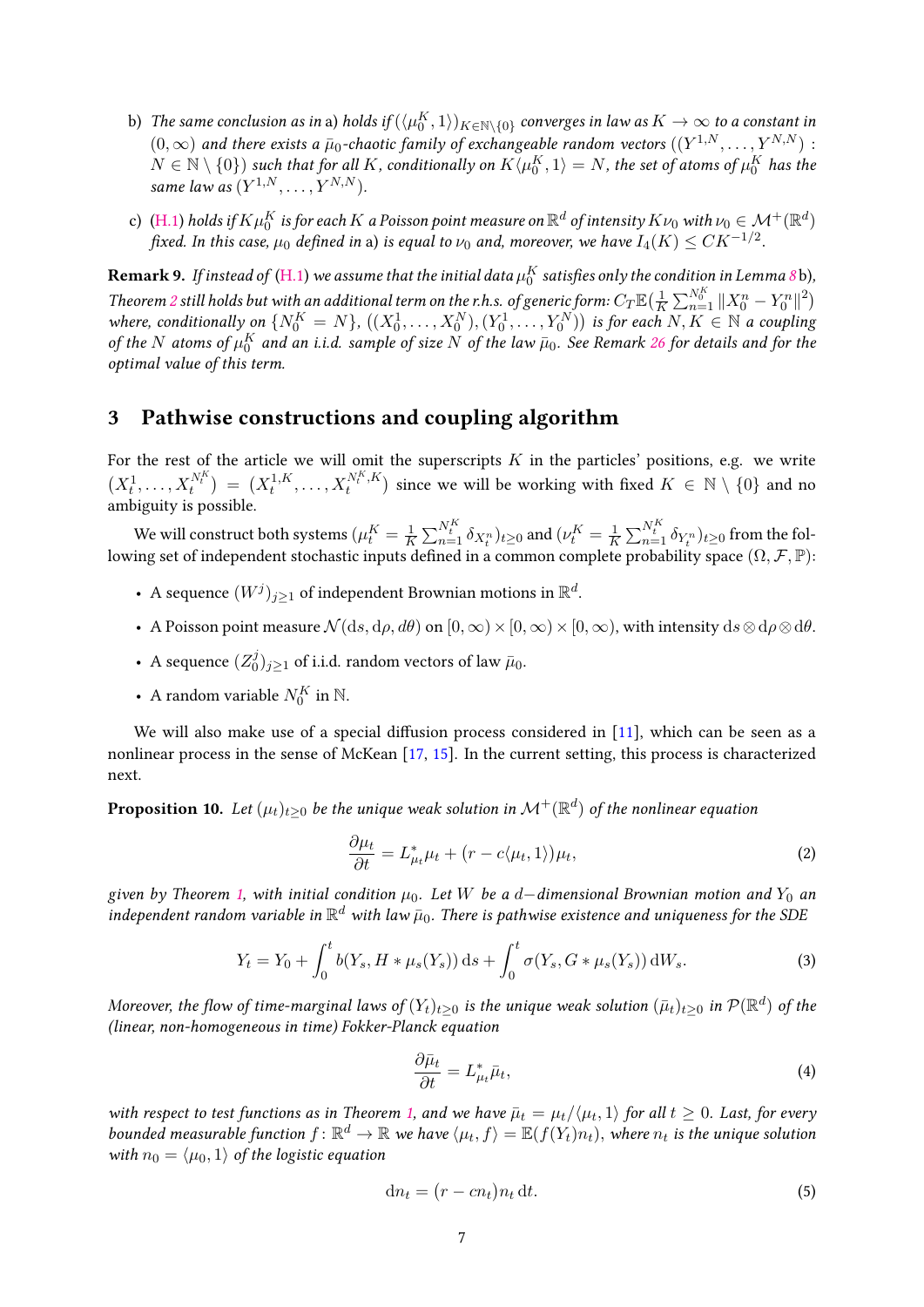The proof of Proposition [10](#page-6-1) is postponed to Section [5.](#page-17-0)

<span id="page-7-1"></span>**Remark 11.** a) The pathwise properties of the SDE [\(3\)](#page-6-2) stated in Proposition [10](#page-6-1) imply for fixed  $\tau > 0$ that if  $Y'_\tau$  is a random variable of law  $\bar{\mu}_\tau$  , independent of W, then the solution  $(Y'_t)_{t\geq \tau}$  of the SDE

$$
Y'_{t} = Y'_{\tau} + \int_{\tau}^{t} b(Y'_{s}, H * \mu_{s}(Y'_{s})) ds + \int_{\tau}^{t} \sigma(Y'_{s}, G * \mu_{s}(Y'_{s})) dW_{s},
$$

has the same law as  $(Y_t)_{t\geq \tau}$ . In particular,  $Y'_t$  has law  $\bar{\mu}_t$  for all  $t \geq \tau$ .

b) When  $\sigma$  and *b* depend only on the position and not on  $\mu$ , the process [\(3\)](#page-6-2) is the standard diffusion associated with the generator

<span id="page-7-2"></span>
$$
Lf(x) = \frac{1}{2} \text{Tr}(a(x) \text{Hess} f(x)) + b(x) \cdot \nabla f(x),\tag{6}
$$

which in that case also drives each of the particles of the branching system  $(\mu_t^K)_{t\geq 0}.$  Notice also that in this setting, thanks to the Lipschitz character of the coefficients, if  $\bar{\mu}_0$  has finite moments of order  $q \geq 2$ , then finiteness of these moments is uniformly propagated over any time interval [0, *T*].

Last, the following construction, based on optimal transport and adapted from [\[7\]](#page-28-7), will allow us to couple the births positions in the two systems in the most efficient way, as discussed in Section [2.1.](#page-4-4)

<span id="page-7-0"></span>**Lemma 12.** Let  $\mathbf{i} : \mathbb{R} \to \mathbb{N}$  denote the function defined by

$$
\rho \mapsto \mathbf{i}(\rho) = |\rho| + 1,
$$

and let *N* be a positive integer. Let also  $(\bar{\mu}_t)_{t>0}$  be a flow of probability measures with finite second order moments that is weakly continuous. There exists a measurable mapping

$$
\Lambda^N \colon \mathbb{R}_+ \times (\mathbb{R}^d)^N \times [0, N) \to \mathbb{R}^d, \quad (t, \mathbf{x}, \rho) \mapsto \Lambda_t^N(\mathbf{x}, \rho),
$$

with the following properties:

- For every  $t \geq 0$  and  $\mathbf{x} = (x^1, \dots, x^N) \in (\mathbb{R}^d)^N$ , if  $\rho$  is uniformly chosen from  $[0, N)$ , then the  $pair(\Lambda_t^N(\mathbf{x},\rho),x^{\mathbf{i}(\rho)})$  is an optimal coupling between  $\bar{\mu}_t$  and  $\frac{1}{N}\sum_{i=1}^N \delta_{x^i}$  with respect to the cost function  $(u, v) \mapsto |u - v|^2$ .
- $\bullet$  If  $\bf{Y}$  is any exchangeable random vector in  $(\mathbb{R}^d)^N$ , then  $\mathbb{E}\big(\int_{j-1}^j \phi(\Lambda^N_t(\bf{Y}, \tau)) \mathrm{d} \tau\big) = \langle \bar{\mu}_t, \phi \rangle$  for any  $j \in \{1, \ldots, N\}$ , and any bounded measurable function  $\phi$ .
- The function  $\Lambda: \mathbb{N} \times \mathbb{R}_+ \times (\bigcup_{N \in \mathbb{N} \setminus \{0\}} (\mathbb{R}^d)^N) \times \mathbb{R}_+ \to \mathbb{R}^d$  given by

$$
\Lambda(N, t, \mathbf{x}, \rho) = \Lambda_t^N((x^n)_{n=1}^N, \rho \wedge N),
$$

if 
$$
\mathbf{x} = (x^n)_{n=1}^N \in (\mathbb{R}^d)^N
$$
, and  $0 \in \mathbb{R}^d$  otherwise, is measurable.

Proof. Everything is proved in [\[7,](#page-28-7) Lemma 3] except for the last assertion, which follows noting that  $\Lambda^{-1}(A)=\bigcup_{N\neq 0}\{N\}\times (\Lambda^N)^{-1}(A)$  is a measurable set for any Borel set  $A\in\mathbb{R}^d$  such that  $0\not\in A,$  and  $\Lambda^{-1}(\{0\}) = \left(\bigcup_{N\neq 0}\{N\}\times\mathbb{R}_+\times \bigcup_{n\neq N}(\mathbb{R}^d)^n\times\mathbb{R}_+\right)\cup \left(\bigcup_{N\neq 0}\{N\}\times(\Lambda^N)^{-1}(\{0\})\right).$  $\Box$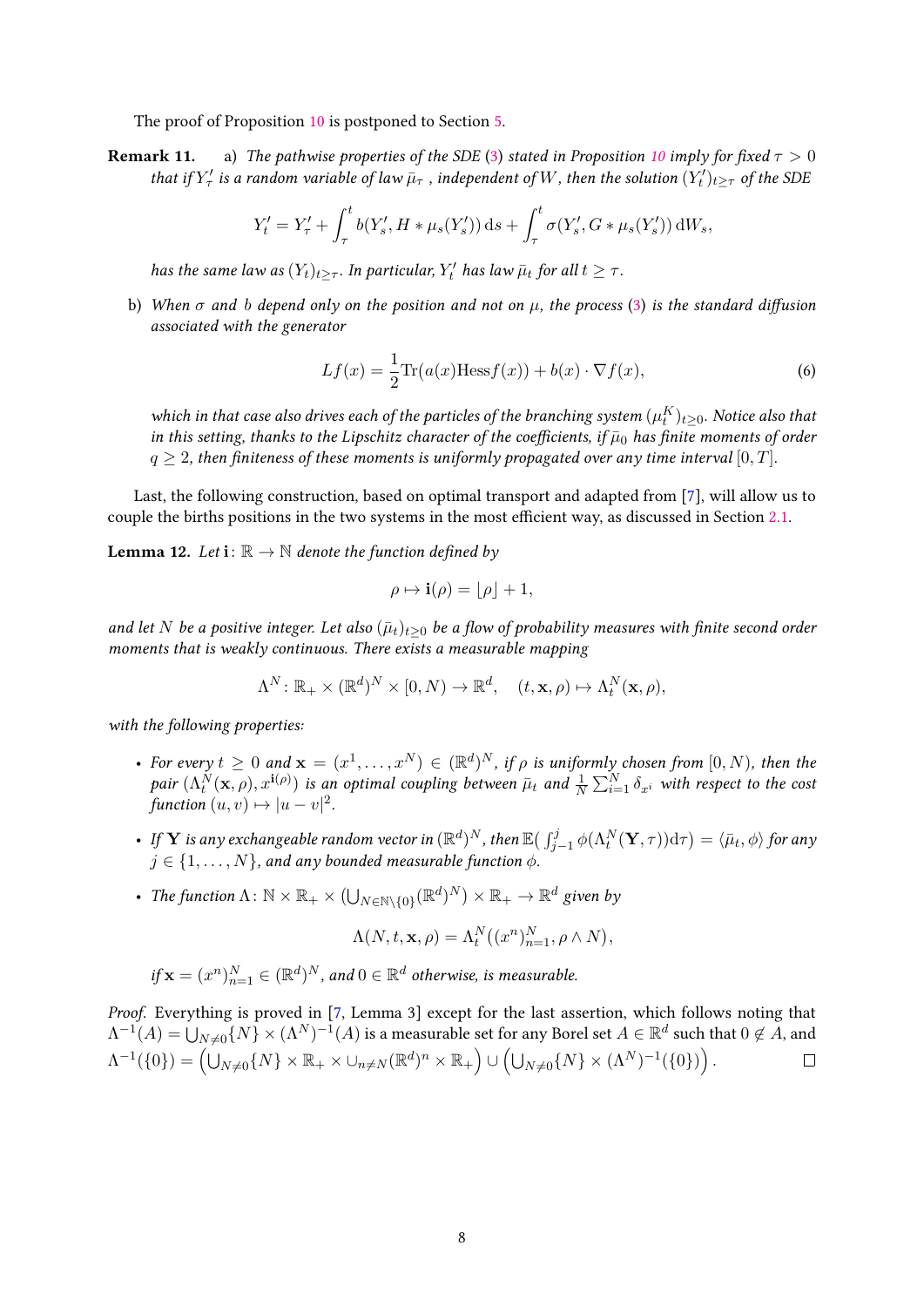#### 3.1 Coupling algorithm

Before giving the algorithm, we also introduce a sequence of labelling processes

$$
(j_t(n):t\geq 0)_{n\geq 1},
$$

taking values in the positive integers, that will be dynamically defined to select from  $(W^j)_{j\geq 1}$  the Brownian motions driving each coupled pairs of particles  $(X_t^n,Y_t^n)$ , in between reproduction or death events.

The systems  $(\mu^K_t = \frac{1}{K})$  $\frac{1}{K} \sum_{n=1}^{N_t^K} \delta_{X_t^n}$ ) $_{t \geq 0}$  and  $(\nu_t^K = \frac{1}{K_t^t})$  $\frac{1}{K} \sum_{n=1}^{N^K_t} \delta_{Y^n_t})_{t \geq 0}$  are then constructed simultaneously, through the following algorithm.

#### Algorithm (A):

- <span id="page-8-0"></span>0. We set  $Y_0^n = X_0^n = Z_0^n$  for  $n \in \{1, ..., N_0^K\}$  and  $\mu_0^K = \nu_0^K = \frac{1}{K}$  $\frac{1}{K}\sum_{n=1}^{N_{0}^{K}}\delta_{Z_{0}^{n}}$ . We also set two counters:  $\overline{N}_0^K = N_0^K$  and  $m = 0$ , and we define  $T_0 = 0$ . Last, we initialize  $j_0(n) = n$  for all  $n \geq 1$ .
- 1. For  $t \geq T_m$ , we set  $j_t(n) = j_{T_m}(n)$  and  $\mathrm{d}B_t^n = \mathrm{d}W_t^{j_t(n)}, n \geq 1$ , and we define the dynamics of the two populations by:

$$
X_t^n = X_{T_m} + \int_{T_m}^t b(X_s^n, H * \mu_s^K(X_s^n)) ds + \int_{T_m}^t \sigma(X_s^n, G * \mu_s^K(X_s^n)) dB_s^n, \quad n = 1, ..., N_{T_m}^K,
$$

and

$$
Y_t^n = Y_{T_m} + \int_{T_m}^t b(Y_s^n, H * \mu_s(Y_s^n)) ds + \int_{T_m}^t \sigma(Y_s^n, G * \mu_s(Y_s^n)) dB_s^n, \quad n = 1, ..., N_{T_m}^K,
$$

until the first time  $t > T_m$  with  $(t, \rho, \theta)$  an atom of  $N$ , such that

$$
\rho \leq N^K_{T_m} \quad \text{and} \quad \theta \leq r + c \frac{N^K_{T_m}}{K}.
$$

We then set  $T_{m+1} = t$ .

- 2. For  $(t, \rho, \theta) = (T_{m+1}, \rho, \theta)$  as before,
	- $\mathbf{p} \text{ If } \theta \leq r \text{, we update } N_t^K \coloneqq N_{t-}^K + 1 \text{ and } \overline{N}_t^K$  $\overline{N}_{t}^{K} \coloneqq \overline{N}_{t-}^{K} + 1$ , then we define:  $N_t^K$

$$
X_t^{N_t^K} := X_{t-}^{\mathbf{i}(\rho)} \quad \text{and} \quad Y_t^{N_t^K} := \Lambda_t^{N_{t-}^K} \Big( (X_{t-}^n)_{n=1}^{N_{t-}^K}, \rho \Big).
$$

 $−$  If  $r < θ ≤ r + cN_{T_m}^K/K$ , we update  $N_t^K ≔ N_{t-}^K − 1$ , then we redefine:

$$
(X_t^{i(\rho)}, X_t^{i(\rho)+1}, \dots, X_t^{N_t^K}) := (X_{t-}^{i(\rho)+1}, X_{t-}^{i(\rho)+2}, \dots, X_{t-}^{N_t^K}),
$$
  

$$
(Y_t^{i(\rho)}, Y_t^{i(\rho)+1}, \dots, Y_t^{N_t^K}) := (Y_{t-}^{i(\rho)+1}, Y_{t-}^{i(\rho)+2}, \dots, Y_{t-}^{N_t^K}),
$$

and we set  $j_t(n) \coloneqq j_{t-1}(n+1)$  for all  $n \geq i(\rho)$ .

3. We increase *m* by one and go to Step 1.

Let us explain in words how the algorithm works. The systems  $(\mu^K_t)_{t\geq 0}$  and  $(\nu^K_t)_{t\geq 0}$  start at time  $t = 0$  from the same empirical measure, and pairs of particles are given birth or die in the two systems simultaneously from then on. The variable  $N_t^K$  counts the current number of living particles in each system at time  $t.$  The variable  $\overline{N}^K_t$  $\boldsymbol{h}_t^K$  in turn counts how many particles have been alive in each of the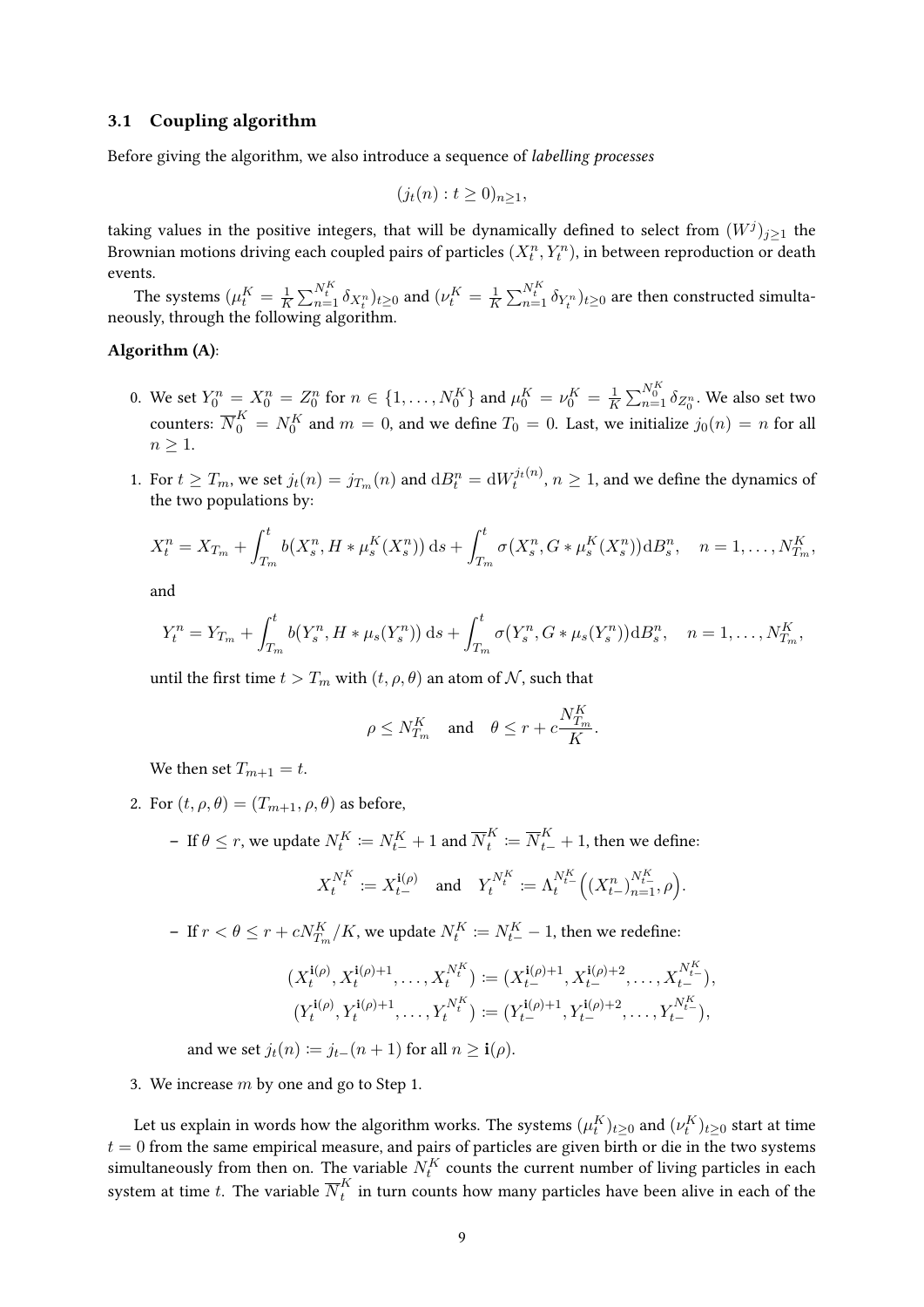two systems or, equivalently, how many Brownian motions from  $(W^j)_{j\geq 1}$  have been used, during the whole time interval [0*, t*]. The usefulness of this counter will come clear shortly.

Now, given an atom  $(t, \rho, \theta)$ , its coordinate t is used to sample a proposal of a birth or dead time, and  $\theta$  an "action" among those two, according to whether  $\theta \leq r$  or  $r < \theta \leq r + c N^K_{t-}/K$  respectively.

In a birth event,  $\rho \le N^K_t$  samples two positions in space, one distributed according to  $\bar\mu^K_{t-}$  for the system  $\mu^K$  and one according to  $\bar{\mu}_t$  for the system  $\nu^K$ , which are optimally coupled as explained before. The pair of newborn particles picks upon birth at time *t* a new, common driving Brownian motion  $(W^{\overline{N}^K}_s$  $\binom{\overline{N}^{\alpha}}{s}$ <sub>*s*≥*t*</sub> that is independent of the past of the systems.

In a death event,  $\rho~\leq~N^K_{t-}$  samples a uniformly distributed atom from  $\bar{\mu}^K_{t-}$  for the system  $\mu^K$ and from  $\bar{\nu}_{t-}^K$  for the system  $\nu^K$ , with equal index  $\mathbf{i}(\rho)$ . The two corresponding particles are then removed, and their common driving Brownian motion, which corresponds to some  $W^j$  with  $j\leq\overline{N}^K_t$ *t* , is discarded forever. The indexes of the particles in the two systems are then updated, as well as the Brownian motions from  $(W^j)_{j\geq 1}$  labelled  $B^{{\bf i}(\rho)},B^{{\bf i}(\rho)+1},...$ , in order that the particles still alive remain indexed by a full discrete interval of the form  $\{1,\ldots,N^K_t\}$ , and that the underlying Brownian motion *W*<sup>*j*</sup> driving each pair is preserved. Notice that, due to this updating rule, for all times  $t > 0$  we have  $j_t(N_t^K) = \overline{N}_t^K$ *t* .

The system  $(\nu^K_t)_{t\geq 0}$  satisfies condition [\(C.1\)](#page-4-1) by construction. In the next paragraph, we will check that it also satisfies condition  $(C.2)$ .

#### 3.2 Verification of condition  $(C.2)$

We will denote by  $(\mathcal{F}_t)_{t>0}$  the complete filtration generated by all the random objects effectively employed in the algorithm until each time:

$$
\mathcal{F}_t := \sigma\left(N_0^K, (Z_0^n)_{n \in \{1, \dots, N_0^K\}}, (\mathcal{N}((0, s], \cdot, \cdot) : s \le t), (B_s^n : s \le t)_{n \in \{1, \dots, N_t^K\}}\right),
$$
  
with  $t \ge 0$  its subfiltration

and by  $(\mathcal{G}_t)_{t>0}$ 

$$
\mathcal{G}_t \coloneqq \overline{\sigma\left(N_s^K : s \le t\right)}.
$$

Notice that  ${\cal N}$  is an  $(\mathcal{F}_t)_{t\ge0}$ -Poisson process, and that the processes  $(N^K_t)_{t\ge0}, (\overline{N}^K_t$  $\binom{K}{t}$ <sub>*t*</sub> $\geq$ <sup>0</sup> and  $(j_t(n)$  :  $t \geq 0$ ,  $n \geq 1$  are adapted to  $(\mathcal{G}_t)_{t \geq 0}$ .

<span id="page-9-0"></span>Remark 13. Thanks to Lemma [12,](#page-7-0) the mapping

$$
(t,\omega,\rho)\mapsto \left(\Lambda^{N^K_{t-}}_t\Big((X^n_{t-})^{N^K_{t-}}_{n=1},\rho\Big),X^{ \mathbf{i}(\rho)}_{t-}\right)=\left(\Lambda\Big(N^K_{t-},t,(X^n_{t-})^{N^K_{t-}}_{n=1},\rho\wedge N^K_{t-}\Big),X^{ \mathbf{i}(\rho)}_{t-}\right),
$$

is measurable with respect to  $Pred(\mathcal{F}_t) \otimes B(\mathbb{R})$ , with  $Pred(\mathcal{F}_t) \subseteq B(\mathbb{R}) \otimes \mathcal{F}$  the predictable sigma-field associated with  $(\mathcal{F}_t)_{t\geq0}$ .

The following identity in law is crucial to check [\(C.2\)](#page-4-2).

<span id="page-9-1"></span>**Lemma 14.** Let  $(\overline{T}_j)_{j\geq1}$  denote the sequence of consecutive birth times in  $(0,\infty)$  of one new particle in the system  $(\nu^K_t)_{t\geq0}$ , constructed with algorithm [\(A\)](#page-8-0), and  $(T_j, \rho_j)$  be the first two coordinates of the atom  $(t, \rho, \theta)$  corresponding to  $t~=~T_j$ . Then, conditionally on  $\mathcal{F}_{\overline{T}_j-}$  and  $\left\{\rho_j~\leq~N_{\overline{T}_j-}^K\right\}$  $\left\{\right\}$ ,  $Y_{\overline{T}}^{N_{\overline{T}_j}^K}$  $\frac{\tau}{T}_j^{\, \, T_j} \,\, = \,\,$ Λ  $\int_{0}^{N_{\overline{T}_j}}\left(\left(X_{t-}^n\right)_{n=1}^{N_{t-}^K},\rho_j\right)$  has law  $\bar{\mu}_{\overline{T}_j}.$ 

*Proof.* Let  $f\colon\mathbb{R}^d\to\mathbb{R}$  be a bounded measurable function and  $(U_t)_{t\geq 0}$  a bounded  $(\mathcal{F}_t)_{t\geq 0}$ -predictable process. We have

$$
\begin{split} &f\left(Y_{\overline{T}_j}^{N_{\overline{T}_j}^K}\right)\mathbf{1}_{\left\{\rho_j\leq N_{\overline{T}_j-}^K\right\}}U_{\overline{T}_j}\\ &=\int_0^\infty\int_0^\infty\int_0^\infty f\left(\Lambda_t^{N_{t-}^K}\Big((X_{t-}^n)_{n=1}^{N_{t-}^K},\rho\Big)\right)\mathbf{1}_{\{\rho\leq N_{t-}^K,\overline{N}_{t-}^K=N_0^K+j-1,\,\theta\leq r\}}U_t\;\mathcal{N}(\mathrm{d} t,\mathrm{d} \rho,\mathrm{d} \theta). \end{split}
$$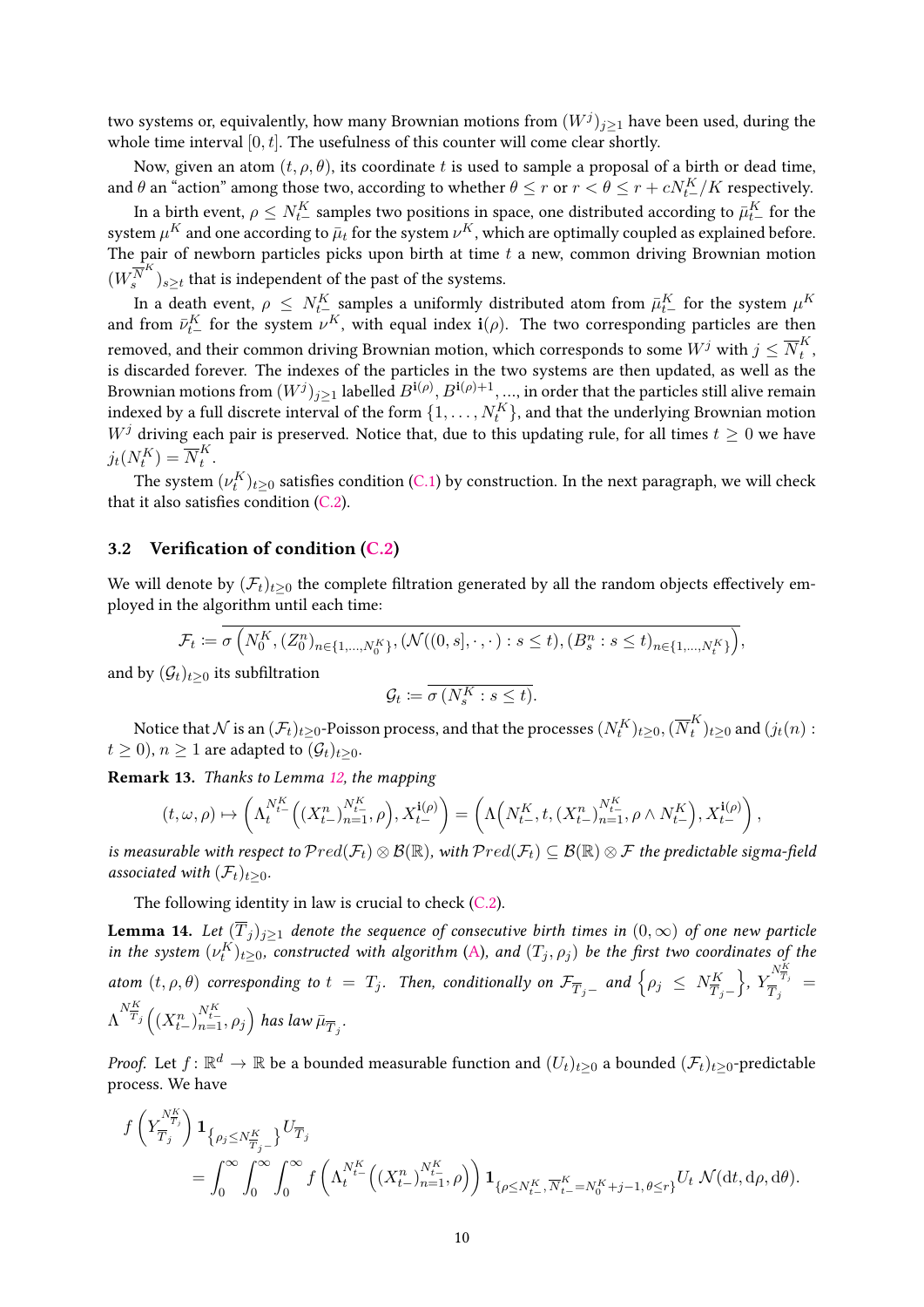By Remark [13,](#page-9-0) we can use the compensation formula with respect to the filtration  $(\mathcal{F}_t)_{t>0}$ , and deduce with Lemma [12](#page-7-0) that

$$
\mathbb{E}\left(f\left(Y_{\overline{T}_{j}}^{N_{\overline{T}_{j}}^{K}}\right)\mathbf{1}_{\left\{\rho_{j}\leq N_{\overline{T}_{j}-}^{K}\right\}}U_{\overline{T}_{j}}\right)=\int_{0}^{\infty}\int_{0}^{\infty}\mathbb{E}\left(\langle\bar{\mu}_{t},f\rangle N_{t}^{K}\mathbf{1}_{\{\overline{N}_{t}^{K}=N_{0}^{K}+j-1,\theta\leq r\}}U_{t}\right)\mathrm{d}\theta\mathrm{d}t
$$
\n
$$
=\mathbb{E}\left(\int_{[0,\infty)^{3}}\langle\bar{\mu}_{t},f\rangle\mathbf{1}_{\left\{\rho\leq N_{t-}^{K},\overline{N}_{t-}^{K}=N_{0}^{K}+j-1,\theta\leq r\right\}}U_{t}\;\mathcal{N}(\mathrm{d}t,\mathrm{d}\rho,\mathrm{d}\theta)\right)
$$
\n
$$
=\mathbb{E}\left(\langle\bar{\mu}_{\overline{T}_{j}},f\rangle\mathbf{1}_{\left\{\rho_{j}\leq N_{\overline{T}_{j}-}^{K}\right\}}U_{\overline{T}_{j}}\right).
$$

Since any bounded random variable measurable w.r.t.  $\mathcal{F}_{\overline{T}_j-}$  can be written as  $U_{\overline{T}_j}$  for some predictable process  $(U_t)_{t>0}$ , the statement is proved.

<span id="page-10-0"></span>**Proposition 15.** For each  $t\geq 0$ , conditionally on  $\langle \nu_t^K, 1\rangle$ , the atoms of  $\nu_t^K$  are i.i.d. random variables of  $law \bar{\mu}_t$ .

*Proof.* The proof will be done constructing an alternative system  $(\hat{\nu}_t^K = \frac{1}{K})$  $\frac{1}{K} \sum_{n=1}^{N_t^K} \delta_{\widehat{Y}_t^n}$ same law as  $(\nu_t^K)_{t\geq 0}$ , for which the required property is easily checked. This system is defined on the )*t*≥<sup>0</sup> with the same probability space as  $(\nu^K_t)_{t\geq 0}$ , by means of a variant of the construction of  $(\nu^K_t)_{t\geq 0}$  in algorithm [\(A\)](#page-8-0). The algorithm is as follows:

0. Define for all  $j \geq 1$ :

$$
Z_t^j = Z_0^j + \int_0^t b(Z_s^j, H * \mu_s(Z_s^j)) ds + \int_0^t \sigma(Z_s^j, G * \mu_s(Z_s^j)) dW_t^j, \quad t \ge 0.
$$

Set  $\widehat{Y}_0^n = Z_0^n$  for  $n \in \{1, \ldots, N_0^K\}$  and  $\widehat{\nu}_0^K = \frac{1}{K}$  $\frac{1}{K}\sum_{n=1}^{N_{0}^{K}}\delta_{\widehat{Y}_{n}^{n}}.$  As before, we set the same counters *Y*b*n* 0  $\overline{N}_0^K = N_0^K$  and  $m = 0$ , we define  $T_0 = 0$  and we initialize  $j_0(n) = n$  for all  $n \geq 1$ .

1. For  $t \geq T_m$ , we set  $j_t(n) = j_{T_m}(n)$  and  $\mathrm{d}B_t^n = \mathrm{d}W_t^{j_t(n)}, n \geq 1$ , and we take

$$
\widehat{Y}_t^n = Z_t^{j_t(n)}, \quad n = 1, \dots, N_{T_m}^K,
$$

until the first time  $t > T_m$  with  $(t, \rho, \theta)$  an atom of  $\mathcal{N}$ , such that  $\rho \le N_{T_m}^K$  and  $\theta \le r + c N_{T_m}^K/K$ . We then set  $T_{m+1} = t$ .

2. For  $(t, \rho, \theta) = (T_{m+1}, \rho, \theta)$  as before,

 $\mathbf{p} - \text{ If } \theta \leq r \text{, we update } N_t^K \coloneqq N_{t-}^K + 1 \text{ and } \overline{N}_t^K$  $\overline{N}^K_t \coloneqq \overline{N}^K_{t-} + 1$ , then we define:

$$
\widehat{Y}_t^{N_t^K} \coloneqq Z_t^{\overline{N}_t^K}.
$$

− If  $r < \theta \leq r + cN_{T_m}^K/K$ , we update  $N_t^K \coloneqq N_{t-}^K - 1$ , and we redefine:

$$
(\widehat{Y}_t^{\mathbf{i}(\rho)}, \widehat{Y}_t^{\mathbf{i}(\rho)+1}, \dots, \widehat{Y}_t^{N_t^K}) \coloneqq (\widehat{Y}_t^{\mathbf{i}(\rho)+1}, \widehat{Y}_t^{\mathbf{i}(\rho)+2}, \dots, \widehat{Y}_t^{N_t^K}),
$$

and  $j_t(n) := j_{t-1}(n+1)$  for all  $n > i(\rho)$ .

3. We increase *m* by one and go to Step 1.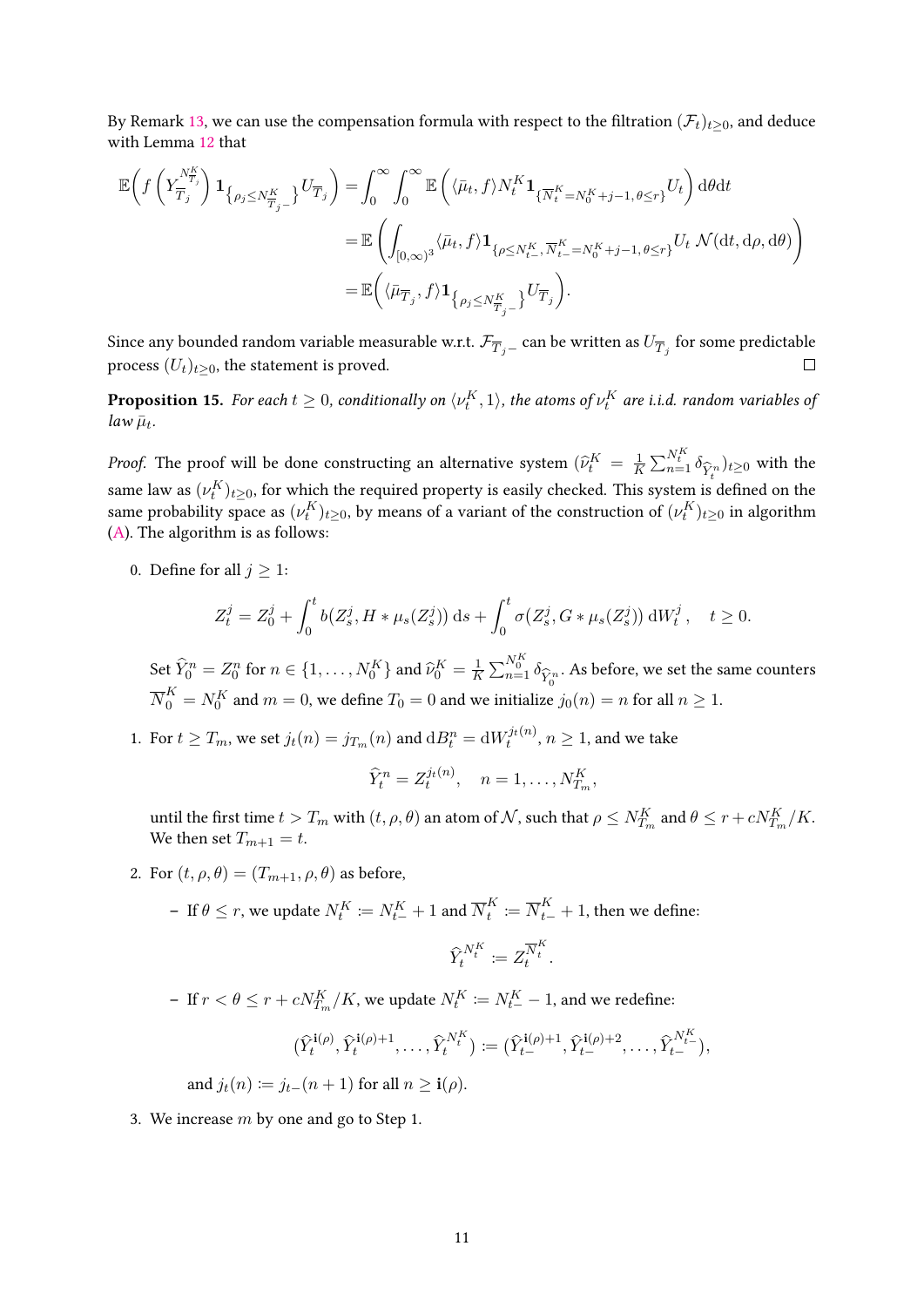Plainly, instead of sampling at each birth time  $\overline{T}_j$  the position of a new independent particle  $Y^{N_{\overline{T}_j}^K}$  from the atom  $(\overline{T}_j, \rho, \theta)$  of  $\mathcal N$  as in [\(A\)](#page-8-0), we now add a new particle  $\widehat{Y}^{N_{\overline{T}_j}^K}$  to the system by "turning on" at that time the nonlinear diffusion process  $Z^{\overline{N}^K_{T_j}} = Z^{N_0^K+j},$  which has evolved independently since time  $t=0,$  driven by the same Brownian motion  $W^{N^K_0+j}$  that drives the process  $\left(Y^{N^K_{\overline{T}_j}}_t:t\geq \overline{T}_j\right)$  in the construction [\(A\)](#page-8-0). Call now

$$
\widehat{\mathcal{F}}_t := \overline{\sigma\Big(\mathcal{F}_t \vee \Big(Z_{\overline{T}_k}^{N^K_0 + k} : N^K_0 + k \leq \overline{N}^K_t\Big)\Big)},
$$

the filtration containing the information effectively employed to construct the process  $(\hat{\nu}_t^K)$ , and let  $(V_t)_{t\geq0}$  be a bounded left continuous process adapted to  $(\widehat{\mathcal{F}}_t)_{t\geq0}.$  Conditionally on  $N^K_0,$   $V_{\overline{T}_j}$  depends only on  $\cal N$  and  $(W^k, Z_0^k)$  for  $k < N_0^K+j,$  while  $(Z^{N_0^K+j}_t)_{t\geq 0}$  is independent of them. Therefore, we have

$$
\mathbb{E}\bigg(f\bigg(\widehat{Y}_{\overline{T}_j}^{N_{\overline{T}_j}^K}\bigg)\mathbf{1}_{\left\{\rho_j\leq N_{\overline{T}_j-}^K\right\}}V_{\overline{T}_j}\bigg)=\mathbb{E}\bigg(f\bigg(Z_{\overline{T}_j}^{N_0^K+j}\bigg)\mathbf{1}_{\left\{\rho_j\leq N_{\overline{T}_j-}^K\right\}}V_{\overline{T}_j}\bigg)
$$

$$
=\mathbb{E}\bigg(\langle\bar{\mu}_{\overline{T}_j},f\rangle\mathbf{1}_{\left\{\rho_j\leq N_{\overline{T}_j-}^K\right\}}V_{\overline{T}_j}\bigg),
$$

by Remark [11](#page-7-1) a). This implies that, conditionally on  $\widehat{\mathcal{F}}_{\overline{T}_j-}$  and  $\{\rho_j\leq N_{\overline{T}_j-}^K\},$  the random variable  $\widehat{Y}$  $N_{\overline{T}_j}^K$ thas the law  $\bar{\mu}_{\overline{T}_j}$ . Comparing this to the setting in Lemma [14,](#page-9-1) one can check by induction on *j* that the processes  $(\nu^K_t)_{t\geq 0}$  and  $(\widehat{\nu}^K_t)$  have the same law on each of their (common) time intervals  $[0,\overline{T}_j]$ , hence over all  $[0, \infty)$ .

To conclude, notice that the i.i.d processes  $(Z_t^j)$  $\bar{y}_{t}^{j}$ <sub>*t*≥0</sub>, *j* ≥ 1 have law  $\bar{\mu}_{t}$  at each  $t$  ≥ 0, and they are independent of the filtration  $(\mathcal{G}_t)_{t\geq 0}$  with respect to which the process  $(N^K_t)_{t\geq 0}$  is measurable. Moreover, for each  $t \geq 0$ ,  $\{\widehat{Y}_t^1, \ldots, \widehat{Y}_t^{N_t^K}\} = \{Z_t^{j_t(1)}, \ldots, Z_t^{j_t(N_t^K)}\}$  $\{z_t^{j_t(N_t^K)}\}$  is a random subset of  $\{Z_t^1, \ldots, Z_t^{\overline{N}_t^K}\}$ selected in a way that is measurable w.r.t.  $\mathcal{G}_t$ . This readily implies that, conditionally on  $N_t^K = N$ ,  $\{\widehat{Y}_t^1, \ldots, \widehat{Y}_t^N\}$  are  $N$  i.i.d. random variables of law  $\bar{\mu}_t$ , as required.

### <span id="page-11-0"></span>4 Proof of Theorem [2:](#page-2-2) pure binary branching case

We consider in this section the case where interactions take place only through the reproduction events, that is, due only to the fact that the position of a newborn individual coincides at its birth with that of its parent (after which all individuals evolve completely independently). We provide the complete proof for this case as it might be of independent interest, since convergence bounds are neither available in this basic setting, and also because it is useful to illustrate directly the main arguments.

<span id="page-11-1"></span>We assume the following throughout this section.

#### Hypothesis (H'):

- H.1'. [\(H.1\)](#page-1-1) holds.
- H.2'. The coefficients  $\sigma\colon\mathbb{R}^d\to\mathbb{R}^{d\otimes d}$  and  $b\colon\mathbb{R}^d\to\mathbb{R}^d$  do not depend on  $\mu_t^K$  and, moreover, they are Lipschitz continuous with  $\sigma$  bounded (for simplicity).
- H.3'. The individual instantaneous birth and death rates are time inhomogeneous, specified by two measurable functions  $r, c: [0, T] \to \mathbb{R}_+$  bounded by some positive constants  $\bar{r}$  and  $\bar{c}$ , respectively.

Notice that, since *r* and *c* are deterministic measurable functions of *t*, they are predictable when seen as processes (cf. the sigma-field generated by continuous functions on  $\mathbb{R}_+$  is the Borel sigma-field).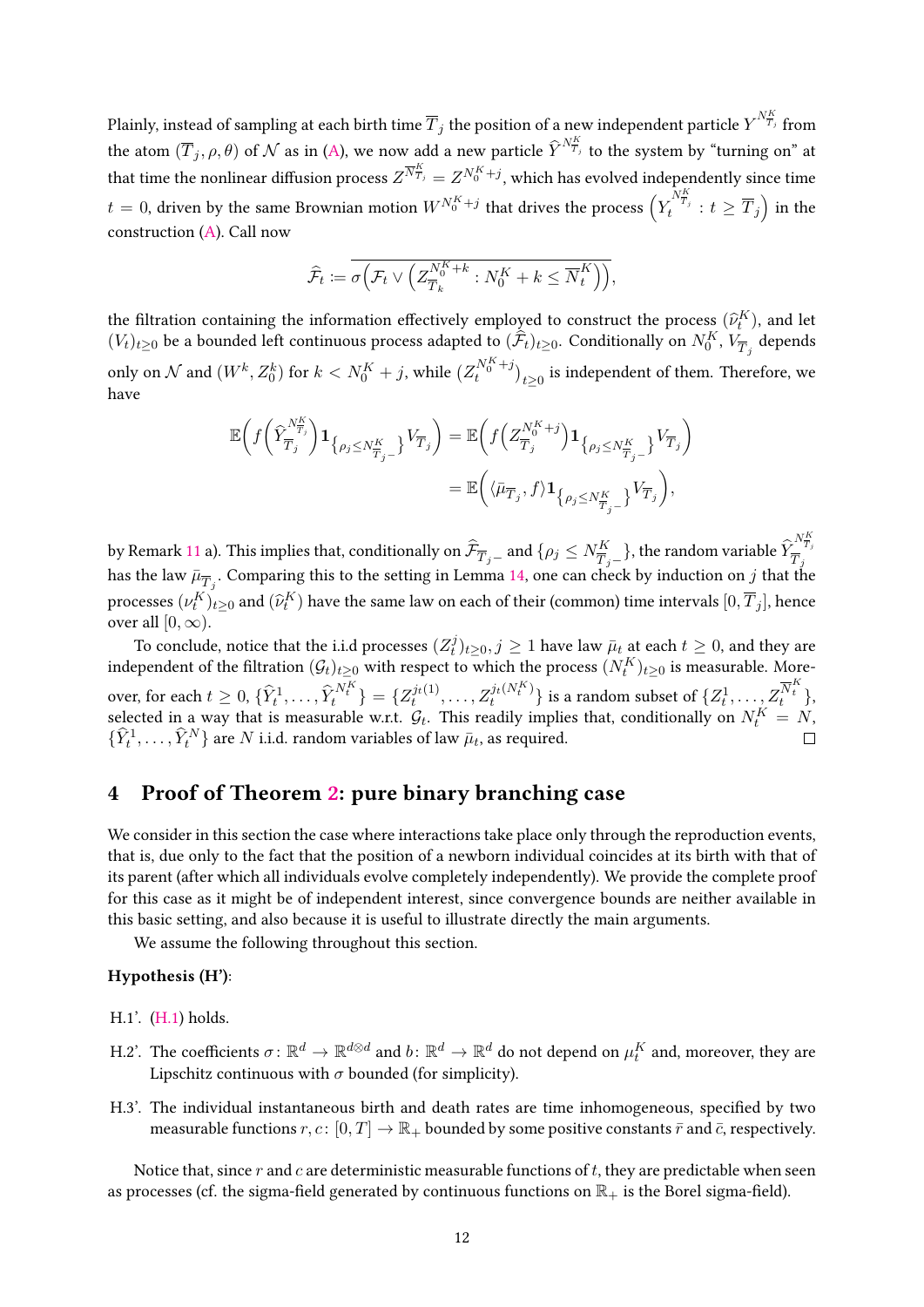The analog of Theorem [1](#page-2-1) is standard in this scenario (or can be proved by the same techniques used in [\[11\]](#page-29-0)), and the limit in law of the process  $(\mu_t^K)_{t\geq 0}$  is given by the unique weak solution in  $\mathcal{M}^+(\mathbb{R}^d)$ to the linear evolution equation

<span id="page-12-0"></span>
$$
\langle \mu_t, f(t, \cdot) \rangle = \langle \mu_0, f(0, \cdot) \rangle + \int_0^t \langle \mu_s, \partial_s f(s, \cdot) + Lf(s, \cdot) + (r(s) - c(s))f(s, \cdot) \rangle ds, \quad \forall t \in [0, T], (7)
$$

for each  $f \in C^{1,2}([0,T] \times \mathbb{R}^d)$ , where  $L$  is the time-homogeneous operator defined in [\(6\)](#page-7-2).

The construction of the coupling with the auxiliary system is essentially the same as in Section [3,](#page-6-0) using algorithm  $(A)$  with two minor modifications:

- Step 1 is carried out until the first time  $t>T_m$ , where  $(t,\rho,\theta)$  is an atom of  ${\cal N}$  such that  $\rho\leq N^K_{T_m}$ and  $\theta \leq r(t) + c(t)$ , at which one sets  $T_{m+1} = t$ .
- The updates in Step 2 are carried out according to whether  $\theta \leq r(t)$  or otherwise  $r(t) < \theta \leq$  $r(t) + c(t)$ .

In between birth or deaths events, individuals in the system  $(\mu_t^K)_{t\geq 0}$  evolve according to the SDEs

$$
dX_t^n = b(X_t^n) dt + \sigma(X_t^n) dB_t^n, \quad n = 1, \dots, N_t^K,
$$

as also do the individuals  $Y^n$  in the system  $(\nu^K_t)_{t\geq 0}$ .

We establish some controls for the mass of the process  $(\mu^K_t)_{t\geq 0}$ .

<span id="page-12-1"></span>**Lemma 16.** For each  $T > 0$  and  $p \ge 1$  there is a constant  $C_{T,p} > 0$  such that

$$
\sup_{K\in\mathbb{N}\backslash\{0\}}\mathbb{E}\biggl(\sup_{t\in[0,T]}\langle\mu_t^K,1\rangle^p\biggr)
$$

 $M$ oreover, if  $\sup_{K \in \mathbb{N} \setminus \{0\}} \mathbb{E}(\langle \mu_0^K, 1 \rangle) < \infty$ , for all  $T > 0$  we have

$$
\mathbb{E}(|\langle \mu_t^K, 1 \rangle - \langle \mu_t, 1 \rangle|) \leq C_T(I_1(K) + K^{-\frac{1}{2}}),
$$

with

$$
I_1(K) = \mathbb{E}\big(\big|\langle \mu_0^K, 1 \rangle - \langle \mu_0, 1 \rangle\big|\big).
$$

*Proof.* The first claim is shown as in [\[11,](#page-29-0) Lemma 3.3] in a more general setting. For the second assertion, we write the dynamics of the number of particles in the system in terms of the Poisson point measure  $N$  used in algorithm [\(A\)](#page-8-0). We obtain

$$
N_t^K = N_0^K + \int_0^t \int_{\mathbb{R}_+} \int_{\mathbb{R}_+} \mathbf{1}_{\rho \le N_{s-}^K} \left( \mathbf{1}_{\theta \le r(s)} - \mathbf{1}_{r(s) < \theta \le r(s) + c(s)} \right) \mathcal{N}(\mathrm{d}s, \mathrm{d}\rho, \mathrm{d}\theta)
$$
\n
$$
= N_0^K + \int_0^t (r(s) - c(s)) N_s^K \, \mathrm{d}s + M_t^K,
$$

where  $(M^K_t)_{t\geq 0}$  is a martingale since, for all  $t\geq 0$ ,

$$
\mathbb{E}\bigg(\int_0^t \int_{\mathbb{R}_+} \int_{\mathbb{R}_+} \Big|\mathbf{1}_{\rho \leq N_s^K}\Big(\mathbf{1}_{\theta \leq r(s)} - \mathbf{1}_{r(s) < \theta \leq r(s)+c(s)}\Big)\Big| \, \mathrm{d} s \mathrm{d} \rho \mathrm{d} \theta\bigg) \leq (\bar{r} + \bar{c}) \mathbb{E}\bigg(\int_0^t N_s^K \, \mathrm{d} s\bigg) < \infty,
$$

by the first part and the assumption on the total mass. Comparing this evolution to the ODE [\(8\)](#page-13-0) satisfied by the total mass of the limiting measure, we get the estimate

$$
\mathbb{E}\Big(\Big|\frac{N^K_t}{K} - \langle \mu_t, 1 \rangle\Big|\Big) \leq \mathbb{E}\Big(\Big|\frac{N^K_0}{K} - \langle \mu_0, 1 \rangle\Big|\Big) + (\bar{r} + \bar{c}) \int_0^t \mathbb{E}\Big(\Big|\frac{N^K_s}{K} - \langle \mu_s, 1 \rangle\Big|\Big) \, \mathrm{d}s + \mathbb{E}\Big(\frac{|M^K_t|}{K}\Big).
$$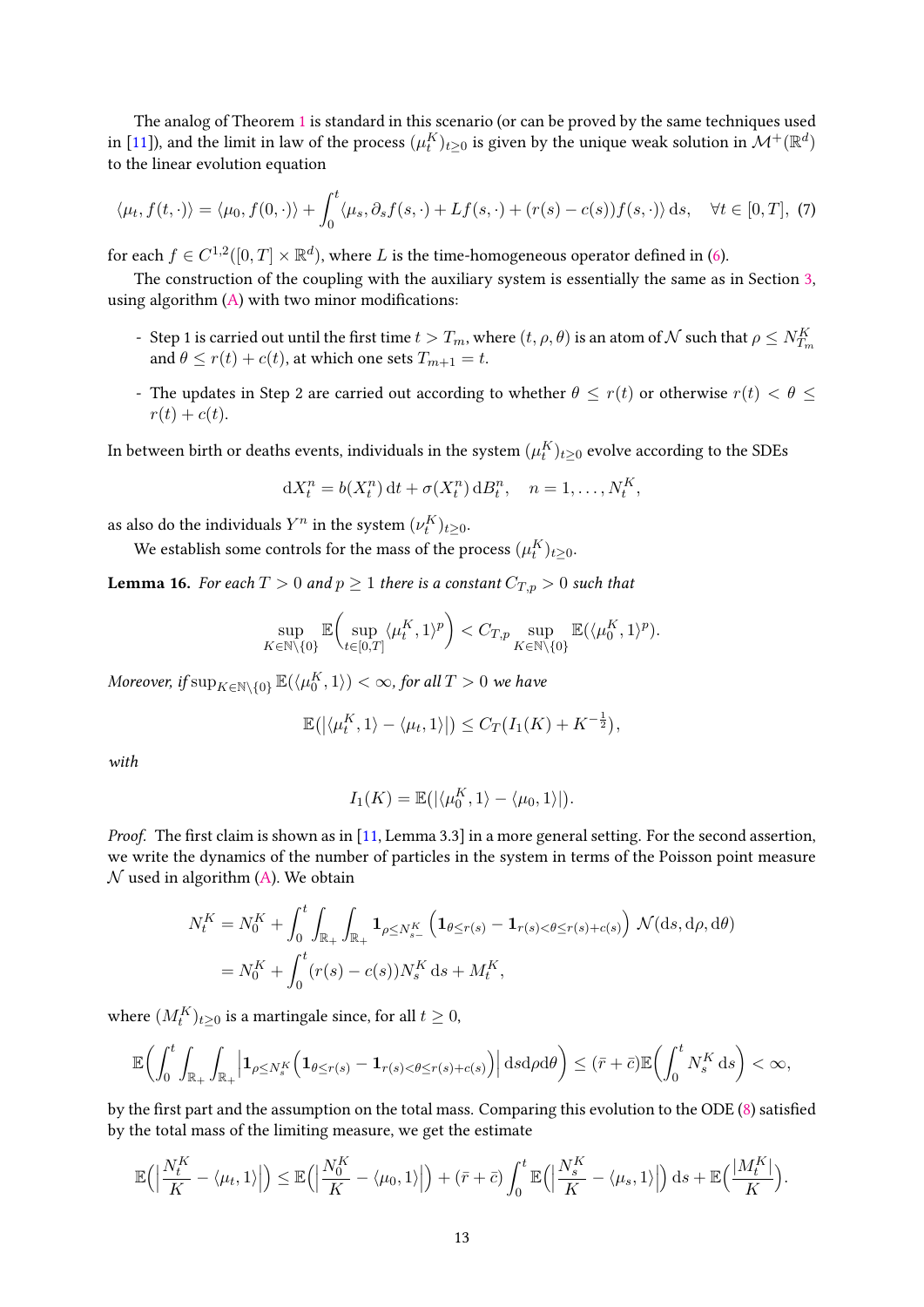The last term is controlled using the Burkholder-Davis-Gundy (BDG) inequality as follows

$$
\mathbb{E}\left(\frac{|M_t^K|}{K}\right) \leq \frac{1}{K} \mathbb{E}\left(\int_0^t \int_{\mathbb{R}_+} \int_{\mathbb{R}_+} \mathbf{1}_{\{\rho \leq N_{s-}^K, \theta \leq r(s) + c(s)\}} \mathcal{N}(\mathrm{d}s, \mathrm{d}\rho, \mathrm{d}\theta)\right)^{\frac{1}{2}}
$$
  
= 
$$
\frac{\mathbb{E}((\int_0^t (r(s) + c(s))N_s^K \mathrm{d}s)^{\frac{1}{2}}}{K}
$$
  

$$
\leq \frac{C_T}{\sqrt{K}} \left(\sup_{K \in \mathbb{N} \setminus{\{0\}}} \mathbb{E}(\langle \mu_0^K, 1 \rangle)(\bar{r} + \bar{c})e^{\bar{r}}t\right)^{\frac{1}{2}},
$$

for all  $t \in [0, T]$ . We conclude by Gronwall's lemma that

$$
\mathbb{E}\Big(\Big|\frac{N_t^K}{K} - \langle \mu_t, 1 \rangle\Big|\Big) \leq C_T \bigg(\mathbb{E}\Big(\Big|\frac{N_0^K}{K} - \langle \mu_0, 1 \rangle\Big|\Big) + \frac{1}{\sqrt{K}}\bigg). \quad \Box
$$

The analogue of Proposition [10](#page-6-1) in this section's setting is rather elementary, yet illustrative for the general case, so we state it in detail and prove it next.

**Proposition 17.** Let  $(\mu_t)_{t\geq 0}$  be the unique weak solution in  $\mathcal{M}^+(\mathbb{R}^d)$  of the linear equation

$$
\frac{\partial \mu_t}{\partial t} = L^* \mu_t + (r(t) - c(t))\mu_t,
$$

with initial condition  $\mu_0$  (given as a particular case of Theorem [1\)](#page-2-1), and  $(Y_t)_{t\geq0}$  be the unique pathwise solution to the SDE

$$
Y_t = Y_0 + \int_0^t b(Y_s) \, \mathrm{d} s + \int_0^t \sigma(Y_s) \, \mathrm{d} W_s,
$$

where  $W$  is a  $d$ -dimensional Brownian motion and  $Y_0$  and independent random variable in  $\mathbb{R}^d$  with law  $\bar{\mu}_0$ . Then, the flow ( $\bar{\mu}_t$ )<sub>t</sub>>0 of time-marginal laws of ( $Y_t$ )<sub>t>0</sub> is the unique weak solution of the Fokker-Planck equation

$$
\frac{\partial \bar{\mu}_t}{\partial t} = L^* \bar{\mu}_t,
$$

and satisfies  $\bar{\mu}_t = \mu_t/\langle\mu_t,1\rangle$  for all  $t\,\geq\, 0$ . In particular, for each bounded real function  $f$  we have  $\langle \mu_t, f \rangle = \mathbb{E}(f(Y_t)n_t)$ , where  $n_t$  is the unique solution with  $n_0 = \langle \mu_0, 1 \rangle$  of the linear differential equation

<span id="page-13-0"></span>
$$
\mathrm{d}n_t = (r(t) - c(t))n_t \,\mathrm{d}t. \tag{8}
$$

Proof. The first claim is standard and easily seen using Itô's formula (uniqueness is also standard using e.g. the Feynman-Kac formula). The relation between the law of  $Y_t$  and  $\mu_t$  for all  $t \geq 0$  is easily shown considering the function  $h(t, x) = \langle \mu_t, 1 \rangle f(t, x)$  and computing

$$
\langle \bar{\mu}_t, h(t, \cdot) \rangle = \langle \bar{\mu}_0, h(0, \cdot) \rangle + \int_0^t \langle \bar{\mu}_s, \partial_s h(s, \cdot) + Lh(s, \cdot) \rangle ds
$$
  
\n
$$
= \langle \langle \mu_0, 1 \rangle \bar{\mu}_0, f(0, \cdot) \rangle + \int_0^t \langle \bar{\mu}_s, f(s, \cdot) \partial_s \langle \mu_s, 1 \rangle + \langle \mu_s, 1 \rangle \partial_s f(s, \cdot) + \langle \mu_s, 1 \rangle Lf(s, \cdot) \rangle ds
$$
  
\n
$$
= \langle \langle \mu_0, 1 \rangle \bar{\mu}_0, f(0, \cdot) \rangle + \int_0^t \langle \langle \mu_s, 1 \rangle \bar{\mu}_s, \partial_s f(s, \cdot) + Lf(s, \cdot) + (r(s) - c(s))f(s, \cdot) \rangle ds.
$$

This means that  $(\langle\mu_t,1\rangle\bar\mu_t)_{t\geq 0}$  satisfies equation [\(7\)](#page-12-0). Uniqueness for that equation yields  $\langle\mu_t,1\rangle\bar\mu_t=\mu_t$ for all  $t > 0$  as claimed. Consequently,

$$
\langle \mu_t, f \rangle = \mathbb{E}(\langle \mu_t, 1 \rangle f(Y_t)),
$$

for all bounded  $f$ , and the fact that  $(\langle \mu_t, 1 \rangle)_{t \geq 0}$  satisfies [\(8\)](#page-13-0) is immediate.

 $\Box$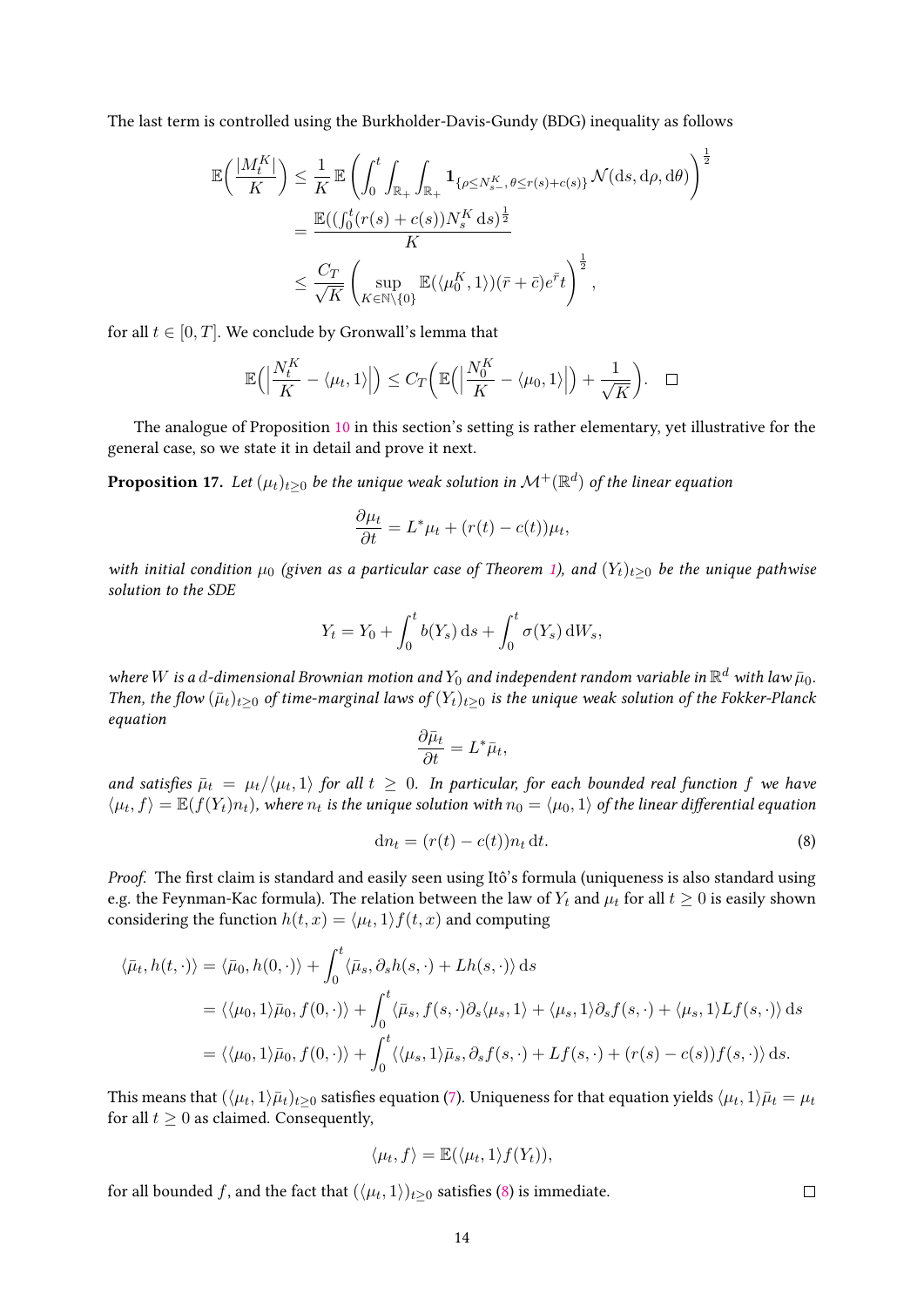In order to prove that condition [\(C.3\)](#page-4-3) holds, one last additional estimate is needed, which will be used to control the joint evolution of coupled particles, in between birth or death events.

<span id="page-14-1"></span>**Lemma 18.** Let  $X = (X_t)_{t>0}$  and  $Y = (Y_t)_{t>0}$  be two diffusion processes with generator L driven by the same Brownian motion *B*. For each  $T > 0$  there exists  $C_T > 0$  such that for all  $0 < u < t < T$ 

$$
\mathbb{E}(\|X_t - Y_t\|^2 - \|X_u - Y_u\|^2) \le C_T \int_u^t \mathbb{E}(\|X_s - Y_s\|^2) \, ds.
$$

*Proof.* Let  $(\tau_n)_{n\in\mathbb{N}}$  be the sequence defined by  $\tau_n\coloneqq\inf\{s\geq 0:\|X_s\|^2+\|Y_s\|^2>n\},$  which localizes the local martingale parts of  $X$  and  $Y$ . We first establish a control on the running suprema of the processes. Using the fact that *b* is Lipschitz we obtain

$$
\sup_{u \in [0, t \wedge \tau_n]} \|X_u\|^2 \le 2\|X_0\|^2 + C_T + C_T \int_0^t \sup_{u \in [0, s \wedge \tau_n]} \|X_u\|^2 ds + 2 \sum_{i,j=1}^d \left( \sup_{u \in [0, t \wedge \tau_n]} \left| \int_0^u \sigma^{(ij)}(X_s) dB_s^{(j)} \right| \right)^2.
$$

With the BDG inequality and the fact that  $\sigma$  is also Lipschitz we then get

$$
\mathbb{E}\bigg(\sup_{u\in[0,t\wedge\tau_n]}||X_u||^2\bigg)\leq 2\mathbb{E}\left(||X_0||^2\right)+C_T+C_T\int_0^t\mathbb{E}\bigg(\sup_{u\in[0,s\wedge\tau_n]}||X_u||^2\bigg)\,\mathrm{d}s.
$$

Applying Gronwall's lemma and then Fatou's lemma upon letting  $n \to \infty$  we deduce

$$
\mathbb{E}\left(\sup_{s\in[0,T]}\|X_t\|^2\right)\leq C_T(\mathbb{E}(\|X_0\|^2)+1),\tag{9}
$$

<span id="page-14-0"></span> $\Box$ 

and a similar estimate holds for the process *Y* . Now, Itô's formula shows that

$$
||X_t - Y_t||^2 = ||X_u - Y_u||^2 + \int_u^t 2(X_s - Y_s)^t (b(X_s) - b(Y_s)) ds
$$
  
+ 
$$
\int_u^t 2(X_s - Y_s)^t (\sigma(X_s) - \sigma(Y_s)) dB_s + \sum_{i,j=1}^d \int_u^t (\sigma^{(ij)}(X_s) - \sigma^{(ij)}(Y_s))^2 ds.
$$

The sequence  $(\tau_n)_n$  localizes the local martingale on the right hand side. Taking expectation for the stopped process and using the Lipschitz character of *b* and  $\sigma$  leads to

$$
\mathbb{E}(\|X_{t\wedge\tau_{n}} - Y_{t\wedge\tau_{n}}\|^{2}) \leq \mathbb{E}(\|X_{u} - Y_{u}\|^{2}) + C \int_{u}^{t} \mathbb{E}(\|X_{s\wedge\tau_{n}} - Y_{s\wedge\tau_{n}}\|^{2}) ds.
$$

By dominated convergence using the bound [\(9\)](#page-14-0), we can take  $n \to \infty$  and conclude.

Now we can state the bound leading to condition [\(C.3\)](#page-4-3) and to the proof of the main result, in the case of pure binary branching.

<span id="page-14-2"></span>**Lemma 19.** There exists a constant  $C_T > 0$  depending on *d* and *q*, such that for all  $K \in \mathbb{N} \setminus \{0\}$  and  $t \in [0, T]$ :

$$
\mathbb{E}\bigg(\frac{1}{K}\sum_{n=1}^{N_t^K} \|X_t^n - Y_t^n\|^2\bigg) \le C_T \int_0^t \mathbb{E}\bigg(\frac{N_s^K}{K}W_2^2(\bar{\nu}_s^K, \bar{\mu}_s)\bigg) ds.
$$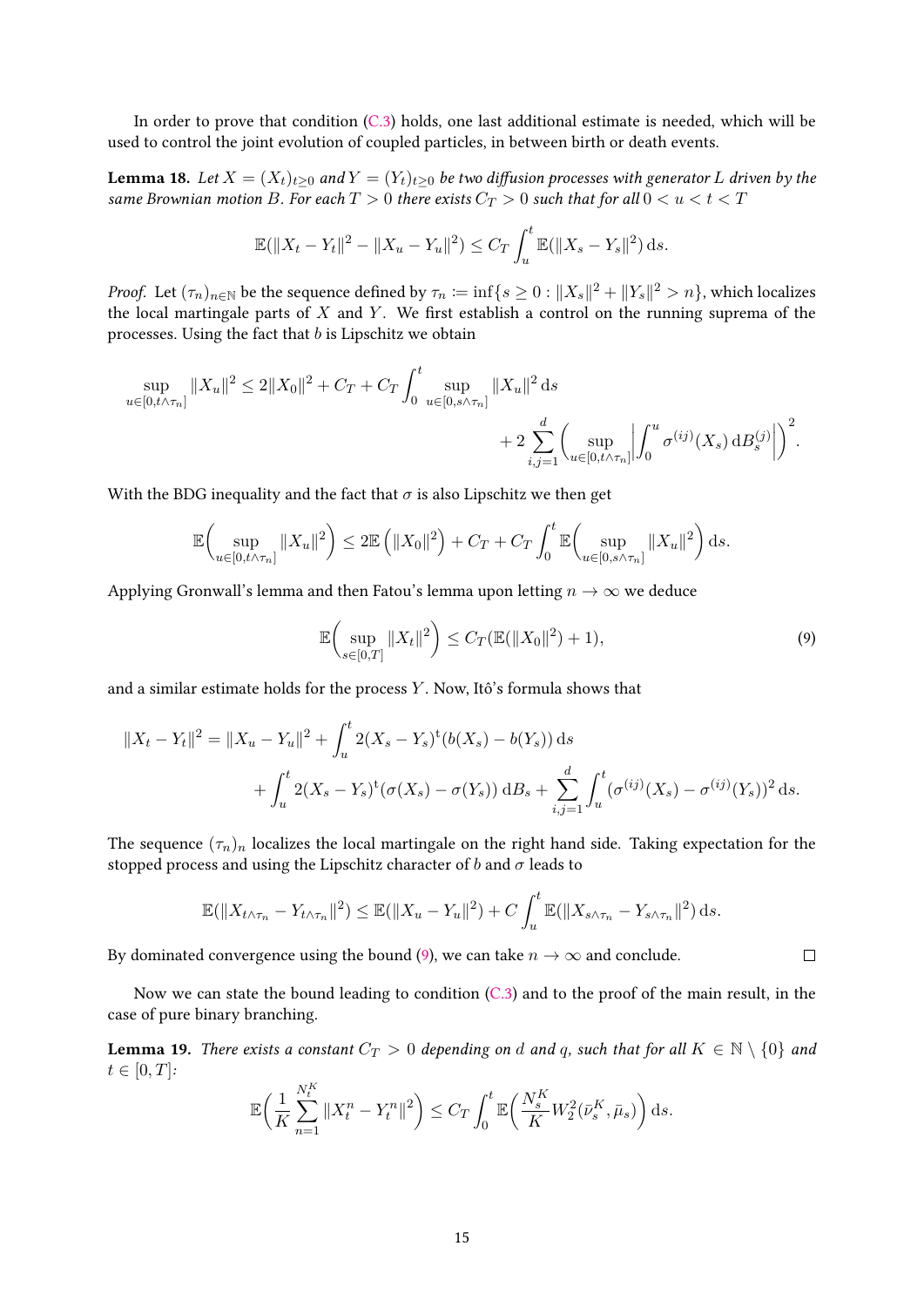*Proof.* Consider the product empirical measure  $\eta^K_t \coloneqq \frac{1}{K}$  $\frac{1}{K} \sum_{n=1}^{N^K_t} \delta_{(X^n_t, Y^n_t)}$  and the sequence of jump times  $(T_m)_{m\in\mathbb{N}}$  of the process  $(N^K_t)_{t\geq 0}$ , defined through algorithm [\(A\)](#page-8-0). We decompose the evolution of  $\eta^K_t$  in terms of  $(T_m)_{m\in\mathbb{N}}$  as follows

$$
\eta_t^K = \eta_t^K + \sum_{m=1}^{\infty} \left( \mathbf{1}_{t \geq T_m} \left( \eta_{T_m}^K - \eta_{T_{m-1}}^K \right) - \mathbf{1}_{T_{m+1} > t > T_m} \eta_{T_m}^K \right) + \eta_0^K.
$$

Defining  $A^K_t\coloneqq\sum_{s\leq t}|\Delta N^K_s|$ , where  $\Delta N^K_s=N^K_s-N^K_{s-}$ , we can rewrite the previous equality as

$$
\eta_t^K = \eta_0^K + \eta_t^K - \eta_{T_{A_t^K}}^K + \sum_{m=1}^{\infty} \mathbf{1}_{t \geq T_m} \left( \eta_{T_m}^K - \eta_{T_m}^K + \eta_{T_m}^K - \eta_{T_{m-1}}^K \right).
$$

The aim of this decomposition is to control separately what happens in between jumps and at the jump instants. Integrating the function  $d_2(x,y) \coloneqq \|x-y\|^2$  and taking expectation yields

<span id="page-15-0"></span>
$$
\mathbb{E}(\langle \eta_t^K, d_2 \rangle) = \mathbb{E}(\langle \eta_0^K, d_2 \rangle) + \mathbb{E}\bigg(\sum_{m=1}^{\infty} \mathbf{1}_{t \ge T_m} \Big(\langle \eta_{T_m}^K, d_2 \rangle - \langle \eta_{T_m}^K, d_2 \rangle \Big) \bigg) \n+ \mathbb{E}\bigg(\langle \eta_t^K, d_2 \rangle - \langle \eta_{T_{A_t^K}}^K, d_2 \rangle + \sum_{m=1}^{\infty} \mathbf{1}_{t \ge T_m} \Big(\langle \eta_{T_m}^K, d_2 \rangle - \langle \eta_{T_{m-1}}^K, d_2 \rangle \Big) \bigg).
$$
\n(10)

By Lemma [18,](#page-14-1) and since the evolution of  $\eta^K_t$  is independent of the sigma-field  $(\mathcal{G}_t)_{t\geq 0}$  on each interval  $[T_{m-1}, T_m)$ , we get

$$
\mathbb{E}\left(\mathbf{1}_{t\geq T_{m}}(\langle\eta_{T_{m}}^{K},d_{2}\rangle-\langle\eta_{T_{m-1}}^{K},d_{2}\rangle)\mid\mathcal{G}_{t}\right)=\mathbb{E}\left(\frac{1}{K}\sum_{n=1}^{N_{T_{m-1}}^{K}}\|X_{T_{m}}^{n}-Y_{T_{m}}^{n}\|^{2}-\|X_{T_{m-1}}^{n}-Y_{T_{m-1}}^{n}\|^{2}\right)\mathbf{1}_{t\geq T_{m}}
$$
\n
$$
\leq\frac{1}{K}\sum_{n=1}^{N_{T_{m-1}}^{K}}C\int_{T_{m-1}}^{T_{m}}\mathbb{E}\left(\|X_{s}^{n}-Y_{s}^{n}\|^{2}\mid\mathcal{G}_{t}\right)\mathrm{d}s\mathbf{1}_{t\geq T_{m}}
$$
\n
$$
=C\int_{T_{m-1}}^{T_{m}}\mathbb{E}\left(\langle\eta_{s}^{K},d_{2}\rangle\mid\mathcal{G}_{t}\right)\mathrm{d}s\mathbf{1}_{t\geq T_{m}},\tag{11}
$$

and similarly, for the remaining time interval,

<span id="page-15-2"></span><span id="page-15-1"></span>
$$
\mathbb{E}\Big(\mathbb{E}\Big(\langle \eta_t^K,d_2\rangle-\langle \eta_{T_{A_t^K}}^K,d_2\rangle \Big| \mathcal{G}_t\Big)\Big)\leq C\int_{T_{A_t^K}}^t \mathbb{E}(\langle \eta_s^K,d_2\rangle \Big| \mathcal{G}_t\Big) ds.
$$

Recalling Step 2 of the variant of algorithm [\(A\)](#page-8-0) used in this section, the term involving the jumps of the processes can be written as

$$
\mathbb{E}\Big(\sum_{m=1}^{\infty}\mathbf{1}_{t\geq T_{m}}\left(\langle\eta_{T_{n}}^{K},d_{2}\rangle-\langle\eta_{T_{n}}^{K},d_{2}\rangle\right)\Big) \n= \mathbb{E}\Big(\frac{1}{K}\int_{[0,t]\times\mathbb{R}_{+}\times\mathbb{R}_{+}}\Big(\mathbf{1}_{\rho\leq N_{s-}^{K}}\mathbf{1}_{\theta\leq r(s)}\Big\|X_{s}^{N_{s}^{K}}-Y_{s}^{N_{s}^{K}}\Big\|^{2} \n- \mathbf{1}_{\rho\leq N_{s-}^{K}}\mathbf{1}_{r(s)<\theta\leq r(s)+c(s)}\Big\|X_{s-}^{i(\rho)}-Y_{s-}^{i(\rho)}\Big\|^{2}\Big)\mathcal{N}(ds,d\rho,d\theta)\Big) \n\leq \mathbb{E}\Big(\int_{[0,t]\times\mathbb{R}_{+}\times\mathbb{R}_{+}\overline{K}}\mathbf{1}_{\rho\leq N_{s-}^{K}}\mathbf{1}_{\theta\leq r(s)}\Big\|X_{s-}^{i(\rho)}-\Lambda_{s}^{N_{s-}^{K}}\Big((X_{s-}^{n})_{n=1}^{N_{s-}^{K}},\rho\Big)\Big\|^{2}\mathcal{N}(ds,d\rho,d\theta)\Big) \n= \mathbb{E}\Big(\int_{0}^{t}\frac{N_{s}^{K}}{K}r(s)W_{2}^{2}(\bar{\mu}_{s}^{K},\bar{\mu}_{s})ds\Big),
$$
\n(12)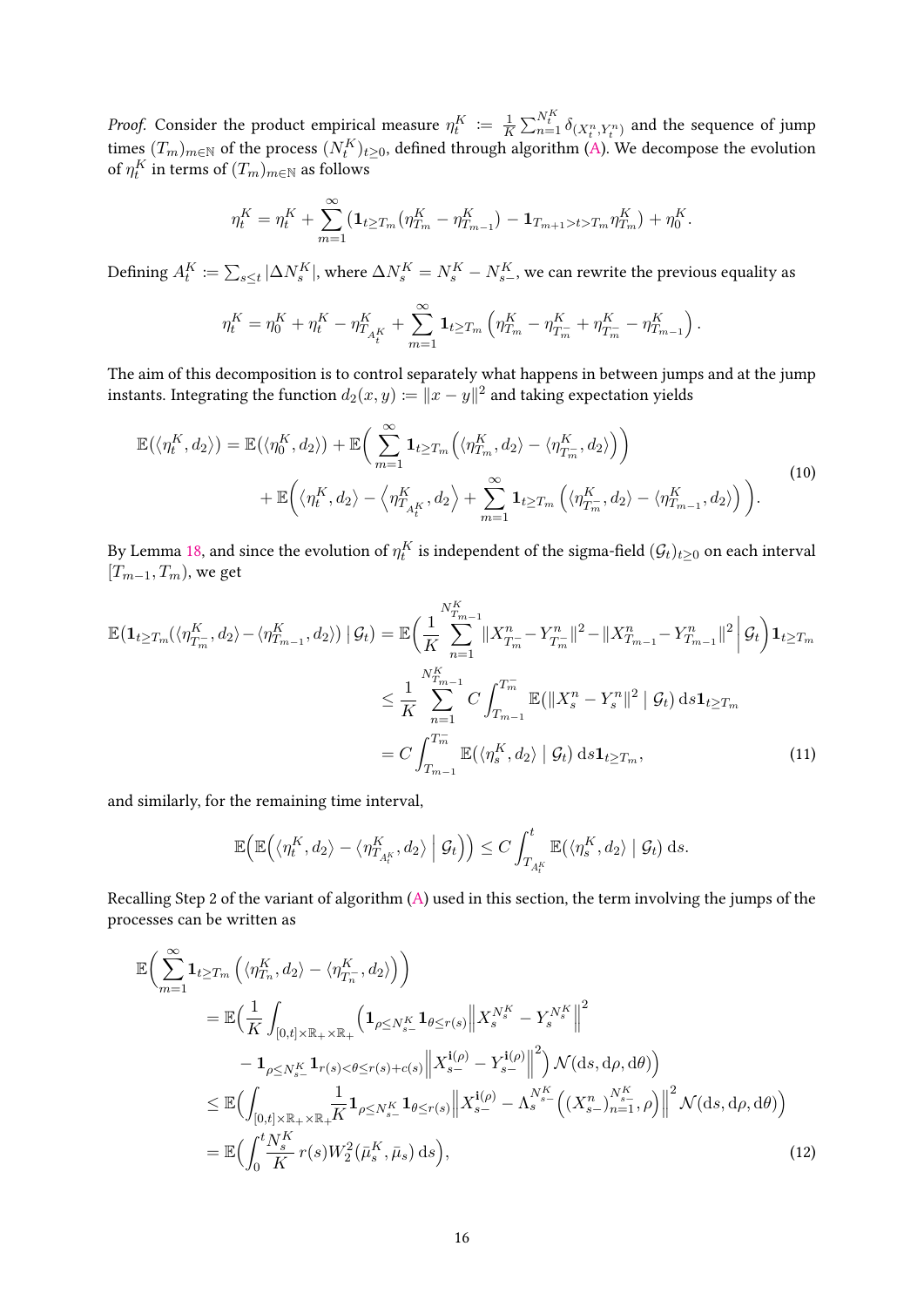where we used Lemma [12](#page-7-0) and Remark [13](#page-9-0) in the last equality. Since  $\mathbb{E}(\langle \eta_0^K, d_2 \rangle) = 0$ , combining the two previous estimates and writing *C* for some constant that may change from line to line, we deduce

$$
\mathbb{E}(\langle \eta_t^K, d_2 \rangle) \leq C \int_0^t \mathbb{E}(\langle \eta_s^K, d_2 \rangle) \, ds + \mathbb{E} \bigg( \int_0^t \frac{N_s^K}{K} r(s) W_2^2(\bar{\mu}_s^K, \bar{\mu}_s) \, ds \bigg) \n\leq C \int_0^t \mathbb{E}(\langle \eta_s^K, d_2 \rangle) \, ds + C \int_0^t \mathbb{E} \Big( \frac{N_s^K}{K} W_2^2(\bar{\nu}_s^K, \bar{\mu}_s) \Big) \, ds \n+ C \int_0^t \mathbb{E} \Big( \frac{N_s^K}{K} W_2^2(\bar{\mu}_s^K, \bar{\nu}_s^K) \Big) \, ds \n\leq C \int_0^t \mathbb{E}(\langle \eta_s^K, d_2 \rangle) \, ds + C \int_0^t \mathbb{E} \Big( \frac{N_s^K}{K} W_2^2(\bar{\nu}_s^K, \bar{\mu}_s) \Big) \, ds,
$$

where in the last inequality, we used the fact that

$$
\mathbb{E}\Big(\frac{N_t^K}{K}W_2^2(\bar{\mu}_t^K, \bar{\nu}_t^K)\Big) \le \mathbb{E}\Big(\frac{1}{K}\sum_{n=1}^{N_t^K} \|X_t^n - Y_t^n\|^2\Big),\tag{13}
$$

since  $W_2^2(\bar{\mu}_t^K, \bar{\nu}_t^K) \leq \frac{1}{N_t^K} \sum_{n=1}^{N_t^K} \|X_t^n-Y_t^n\|^2$ . We conclude by Gronwall's lemma.  $\Box$ 

<span id="page-16-1"></span>**Corollary 20.** Condition [\(C.3\)](#page-4-3) holds under [\(H'\)](#page-11-1) with the improved bound:  $C_T R_{d,q}(K)$ .

Proof. Combine inequality [\(13\)](#page-16-0) with Lemma [19](#page-14-2) and apply then Lemma [5.](#page-4-0)

We now have everything that is needed to prove our main result in the case of pure branching diffusions.

*Proof of Theorem [2](#page-2-2) under* [\(H'\)](#page-11-1). Since  $\langle \mu_t^K, 1 \rangle = N_t^K/K$ , applying Lemma [3](#page-3-1) and the triangle inequality for  $W_1$  we get

$$
\mathbb{E}\left(\|\mu_t^K - \mu_t\|_{BL^*}\right) \leq \mathbb{E}\left(\frac{N_t^K}{K}W_1(\bar{\nu}_t^K, \bar{\mu}_t^K)\right) + \mathbb{E}\left(\frac{N_t^K}{K}W_1(\bar{\nu}_t^K, \bar{\mu}_t)\right) + \mathbb{E}(|\langle \mu_t^K, 1 \rangle - \langle \mu_t, 1 \rangle|)
$$
  

$$
\leq \left(\mathbb{E}\left(\frac{N_t^K}{K}W_2^2(\bar{\nu}_t^K, \bar{\mu}_t)\right)^{\frac{1}{2}} + \mathbb{E}\left(\frac{N_t^K}{K}W_2^2(\bar{\nu}_t^K, \bar{\mu}_t^K)\right)^{\frac{1}{2}}\right)\mathbb{E}\left(\frac{N_t^K}{K}\right)^{\frac{1}{2}}
$$
  

$$
+ \mathbb{E}(|\langle \mu_t^K, 1 \rangle - \langle \mu_t, 1 \rangle|),
$$
 (14)

where we also used the Cauchy-Schwarz inequality and the inequality  $W_1^2 \leq W_2^2$  in the second line. Thanks to Lemma [16](#page-12-1) we obtain

$$
\mathbb{E}\left(\|\mu_t^K - \mu_t\|_{BL^*}\right) \leq C_T \bigg(\mathbb{E}\Big(\frac{N_t^K}{K}W_2^2(\bar{\nu}_t^K, \bar{\mu}_t)\Big)^{\frac{1}{2}} + \mathbb{E}\Big(\frac{N_t^K}{K}W_2^2(\bar{\nu}_t^K, \bar{\mu}_t^K)\Big)^{\frac{1}{2}} + I_1(K) + K^{-1/2}\bigg).
$$

Now, thanks to the first bound in Lemma [16,](#page-12-1) the uniform moment control stated in Remark [11](#page-7-1) b), and conditions [\(C.1\)](#page-4-1) and [\(C.2\)](#page-4-2), we can apply Lemma [5](#page-4-0) to  $\bar{\nu}=\bar{\nu}_t^K$ ,  $N=N_t^K$ , and  $\bar{\mu}=\bar{\mu}_t$  to bound the first term in the right hand side by  $R_{d,q}^{1/2}(K).$  The second term is bounded by  $C_T R_{d,q}^{1/2}(K),$  due to Corollary [20.](#page-16-1) Since  $K^{-1/2}$  ≤  $R_{d,q}^{1/2}$ , we conclude that

$$
\mathbb{E}\left(\|\mu_t^K - \mu_t\|_{\text{BL}^*}\right) \leq C_T\Big(R_{d,q}(K)^{\frac{1}{2}} + I_1(K)\Big).
$$

 $\Box$ 

<span id="page-16-2"></span><span id="page-16-0"></span> $\hfill \square$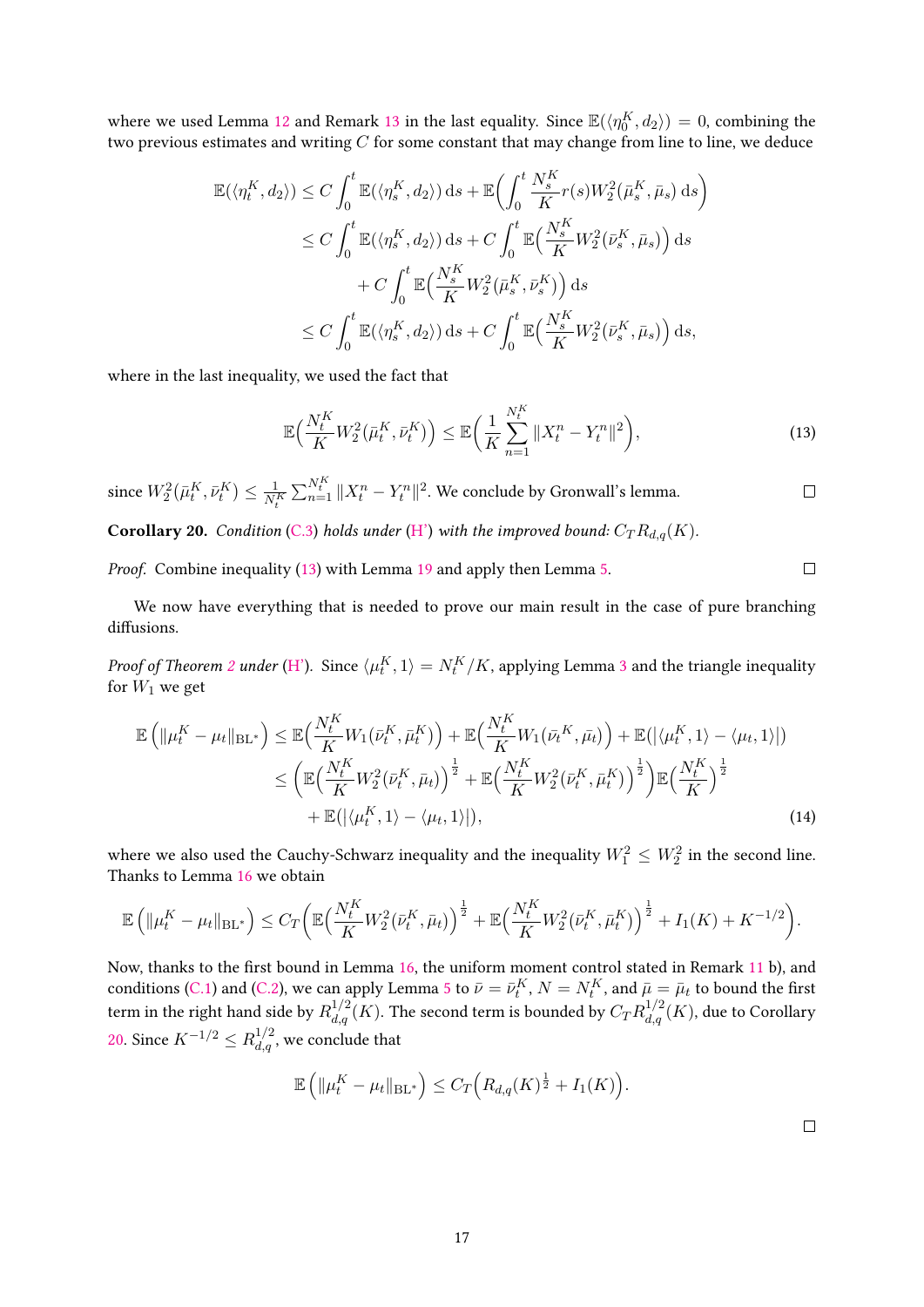## <span id="page-17-0"></span>5 Proof of Theorem [2:](#page-2-2) general case

We now consider processes  $(\mu^K_t)_{t\geq 0}$  satisfying the general assumptions of Theorem [2.](#page-2-2) We start by establishing bounds for the mass of the process, analogous to the bounds in Lemma [16.](#page-12-1) The convergence bound is less sharp and more difficult to establish now because of the nonlinearities coming from the interaction.

<span id="page-17-2"></span>**Lemma 21.** For each  $T > 0$  and  $p \ge 1$  there is a constant  $C_{T,p} > 0$  such that

$$
\sup_{K\in\mathbb{N}\backslash\{0\}}\mathbb{E}\biggl(\sup_{t\in[0,T]}\langle\mu_t^K,1\rangle^p\biggr)
$$

 $M$ oreover, if  $\sup_{K \in \mathbb{N}\setminus \{0\}} \mathbb{E}(\langle \mu_0^K, 1 \rangle^4) < \infty$ , for all  $T > 0$  we have

$$
\mathbb{E}\Big(\big(\langle \mu_t^K, 1 \rangle - \langle \mu_t, 1 \rangle\big)^4\Big) \le C_T \big(I_4^4(K) + K^{-1}\big).
$$

*Proof.* For the first bound on the moments of the total mass we refer to  $[11,$  Lemma 3.3]. To prove the convergence bound in the second part, we resort to algorithm [\(A\)](#page-8-0) to represent the dynamics of the number of particles by the SDE

$$
N_{t}^{K} = N_{0}^{K} + \int_{0}^{t} \int \mathbf{1}_{\rho \leq N_{s-}^{K}} \left( \mathbf{1}_{\theta \leq r} - \mathbf{1}_{r < \theta \leq r+c \frac{N_{s-}^{K}}{K}} \right) \mathcal{N}(\mathrm{d}s, \mathrm{d}\rho, \mathrm{d}\theta)
$$
  
=  $N_{0}^{K} + \int_{0}^{t} \left( r - c \frac{N_{s}^{K}}{K} \right) N_{s}^{K} \mathrm{d}s + M_{t}^{K}.$ 

Notice that the process  $(M^K_t)_{t\geq 0}$  is a martingale since, for all  $t\geq 0,$ 

$$
\mathbb{E}\biggl(\int_0^t\int_{\mathbb{R}_+}\int_{\mathbb{R}_+}\biggl|\textbf{1}_{\rho\leq N^K_s}\biggl(\textbf{1}_{\theta\leq r}-\textbf{1}_{r<\theta\leq r+c\frac{N^K_s}{K}}\biggr)\biggr|\,\mathrm{d} s\,\mathrm{d}\rho\,\mathrm{d}\theta\biggr)\leq (r+c)\mathbb{E}\biggl(\int_0^t(N^K_s)^2\,\mathrm{d} s\biggr)<\infty,
$$

by the previous part and the assumptions on the total mass of the system. The limiting mass in turn satisfies the dynamics

<span id="page-17-1"></span>
$$
\langle \mu_t, 1 \rangle = \langle \mu_0, 1 \rangle + \int_0^t (r - c \langle \mu_s, 1 \rangle) \langle \mu_s, 1 \rangle \, ds.
$$

We will first establish an  $L^2$  convergence bound for the total mass. Using Itô's formula we get

$$
\left(\frac{N_{t}^{K}}{K} - \langle \mu_{t}, 1 \rangle\right)^{2} = \left(\frac{N_{0}^{K}}{K} - \langle \mu_{0}, 1 \rangle\right)^{2} + \int_{0}^{t} 2\left(\frac{N_{s-}^{K}}{K} - \langle \mu_{s-}, 1 \rangle\right) d\left(\frac{M_{s}^{K}}{K}\right) \n+ \int_{0}^{t} \left[2r\left(\frac{N_{s}^{K}}{K} - \langle \mu_{s}, 1 \rangle\right)^{2} - \left(\frac{N_{s}^{K}}{K} - \langle \mu_{s}, 1 \rangle\right)^{2}\left(\frac{N_{s}^{K}}{K} + \langle \mu_{s}, 1 \rangle\right)\right] ds \n+ \int_{0}^{t} \int \mathbf{1}_{\rho \leq N_{s-}^{K}} \mathbf{1}_{r < \theta \leq r+c\frac{N_{s}^{K}}{K}}\left(\frac{1}{K}\right)^{2} \mathcal{N}(ds, d\rho, d\theta) \n+ \int_{0}^{t} \int \mathbf{1}_{\rho \leq N_{s-}^{K}} \mathbf{1}_{\theta \leq r}\left(\frac{1}{K}\right)^{2} \mathcal{N}(ds, d\rho, d\theta).
$$

Bounding above the negative term in the second line by 0 gives us

$$
\left(\frac{N_{t}^{K}}{K} - \langle \mu_{t}, 1 \rangle\right)^{2} \leq \left(\frac{N_{0}^{K}}{K} - \langle \mu_{0}, 1 \rangle\right)^{2} + \int_{0}^{t} 2r \left(\frac{N_{s}^{K}}{K} - \langle \mu_{s}, 1 \rangle\right)^{2} ds + \int_{0}^{t} \frac{r}{K} \left(\frac{N_{s}^{K}}{K}\right) ds \n+ \int_{0}^{t} \frac{c}{K} \left(\frac{N_{s}^{K}}{K}\right)^{2} ds + \int_{0}^{t} 2\left(\frac{N_{s}^{K}}{K} - \langle \mu_{s}, 1 \rangle\right) d\left(\frac{M_{s}^{K}}{K}\right) + \bar{M}_{t}^{K} + \tilde{M}_{t}^{K} \n\leq \left(\frac{N_{0}^{K}}{K} - \langle \mu_{0}, 1 \rangle\right)^{2} + \int_{0}^{t} 2r \left(\frac{N_{s}^{K}}{K} - \langle \mu_{s}, 1 \rangle\right)^{2} ds + \frac{r}{K} \sup_{s \in [0, T]} \langle \mu_{s}^{K}, 1 \rangle \n+ \frac{cT}{K} \sup_{s \in [0, T]} \langle \mu_{s}^{K}, 1 \rangle^{2} + \int_{0}^{t} 2\left(\frac{N_{s}^{K}}{K} - \langle \mu_{s}, 1 \rangle\right) d\left(\frac{M_{s}^{K}}{K}\right) + \bar{M}_{t}^{K} + \tilde{M}_{t}^{K}, \quad (15)
$$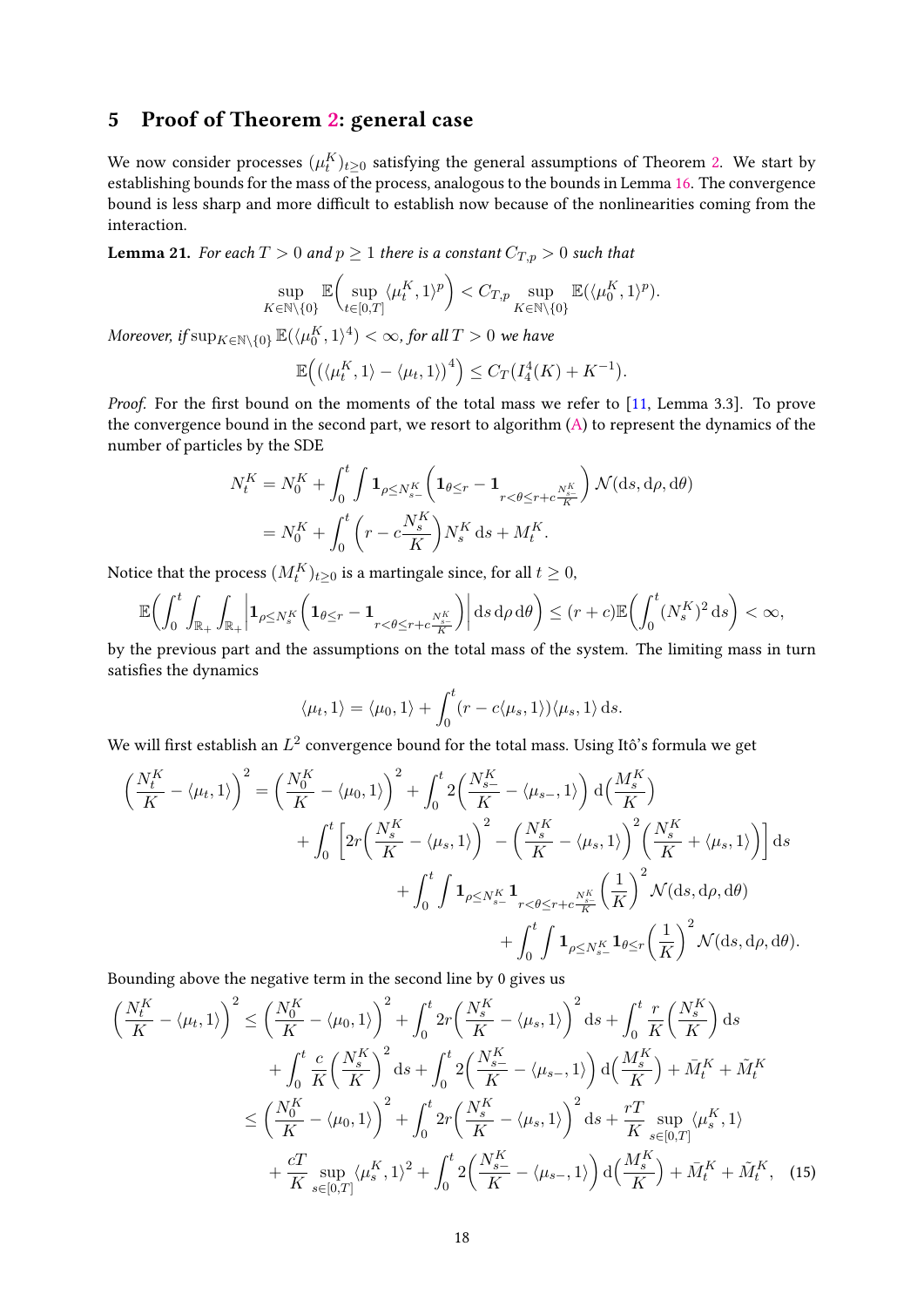where  $(\bar{M}_{t}^{K})_{t\geq0}$  and  $(\tilde{M}_{t}^{K})_{t\geq0}$  are compensated Poisson integrals. Let now  $(\tau_m)_m$  be the sequence of stopping times defined by  $\tau_m=\inf\{t>0:\overline{N}^K_t>m\}$  for  $m\geq 1$  and  $\tau_0=0.$  Since  $\overline{N}^K_s$  $\frac{K}{s}$  is increasing by one and  $\overline{N}^K_{r-}\geq m+1=\overline{N}^K_{\tau_m}>\overline{N}^K_{s-}$  for all  $r>\tau_m\geq s,$  we have

$$
\int_0^{t \wedge \tau_m} 2 \left( \frac{N_{s-}^K}{K} - \langle \mu_{s-}, 1 \rangle \right) d \left( \frac{M_s^K}{K} \right) = 2 \int_0^t \mathbf{1}_{\{\overline{N}_{s-}^K \le m\}} \left( \frac{N_{s-}^K}{K} - \langle \mu_{s-}, 1 \rangle \right) d \left( \frac{M_s^K}{K} \right)
$$
  
= 
$$
2 \int_0^t \int \phi(s, \rho, \theta) \tilde{\mathcal{N}}(\mathrm{d}s, \mathrm{d}\rho, \mathrm{d}\theta),
$$

with  $\tilde{\mathcal{N}}$  the compensated measure associated with  $\mathcal N$  and  $\phi$  the predictable process

$$
\phi(s,\rho,\theta) = \mathbf{1}_{\overline{N}_{s-}^K \leq m} \mathbf{1}_{\rho \leq N_{s-}^K} \frac{1}{K} \left( \mathbf{1}_{\theta \leq r} - \mathbf{1}_{r < \theta \leq r+c\frac{N_{s-}^K}{K}} \right) \left( \frac{N_{s-}^K}{K} - \langle \mu_{s-}, 1 \rangle \right).
$$

The inequality  $N^K_s \le \overline{N}^K_s$  $\frac{K}{s}$  implies that

$$
\mathbb{E}\left(\int_{0}^{t} \int_{0}^{\infty} \int_{0}^{\infty} |\phi(s,\rho,\theta)| \,ds \,d\rho \,d\theta\right) \leq \mathbb{E}\left(\int_{0}^{t} \mathbf{1}_{\overline{N}_{s}^{K} \leq m} (s) \frac{N_{s}^{K}}{K} \left(r + c \frac{N_{s}^{K}}{K}\right) \left(\frac{N_{s}^{K}}{K} + \langle \mu_{s}, 1 \rangle\right) \,ds\right)
$$
  

$$
\leq \mathbb{E}\left(\int_{0}^{t} \frac{m}{K} \left(r + c \frac{m}{K}\right) \left(\frac{m}{K} + \langle \mu_{s}, 1 \rangle\right) \,ds\right)
$$
  

$$
\leq C_{T,K,m} \left(1 + \sup_{s \in [0,T]} \langle \mu_{s}, 1 \rangle\right),
$$

and so the integral w.r.t.  $\text{d}\Big(\frac{M^K_S}{K}\Big)$  in [\(15\)](#page-17-1) is a martingale. By similar reasonings, the stopped processes  $(\bar{M}^K_{t\wedge\tau_m})_{t\geq 0}$  and  $(\tilde{M}^K_{t\wedge\tau_m})_{t\geq 0}$  are also seen to be martingales. Taking expectation in [\(15\)](#page-17-1) we get

$$
\mathbb{E}\left(\left(\frac{N_{t\wedge\tau_m}^K}{K} - \langle \mu_{t\wedge\tau_m}, 1 \rangle\right)^2\right) \leq \mathbb{E}\left(\left(\frac{N_0^K}{K} - \langle \mu_0, 1 \rangle\right)^2\right) + \mathbb{E}\left(\int_0^{t\wedge\tau_m} 2r\left(\frac{N_s^K}{K} - \langle \mu_s, 1 \rangle\right)^2 ds\right) + \frac{C_T}{K} \leq \mathbb{E}\left(\left(\frac{N_0^K}{K} - \langle \mu_0, 1 \rangle\right)^2\right) + \int_0^t 2r \mathbb{E}\left(\left(\frac{N_{s\wedge\tau_m}^K}{K} - \langle \mu_{s\wedge\tau_m}, 1 \rangle\right)^2\right) ds + \frac{C_T}{K}.
$$

Using Gronwall's lemma we obtain

<span id="page-18-0"></span>
$$
\mathbb{E}\left(\left(\frac{N_{t\wedge\tau_m}^K}{K} - \langle \mu_{t\wedge\tau_m}, 1 \rangle\right)^2\right) \le \left(\mathbb{E}\left(\left(\frac{N_0^K}{K} - \langle \mu_0, 1 \rangle\right)^2\right) + \frac{C_T}{K}\right)e^{2rT}.\tag{16}
$$

By Fatou's lemma, we then get  $\mathbb{E}\Big(\big(\langle \mu_t^K, 1\rangle - \langle \mu_t, 1\rangle\big)^2\Big) \leq C_T(I_2^2(K) + K^{-1}),$  but the bound [\(16\)](#page-18-0) will be more practical for our purposes. Let us now address the *L* 4 bound. Applying Itô's formula again we get

$$
\left(\frac{N_{t}^{K}}{K} - \langle \mu_{t}, 1 \rangle\right)^{4} = \left(\frac{N_{0}^{K}}{K} - \langle \mu_{0}, 1 \rangle\right)^{4} + \int_{0}^{t} 4\left(\frac{N_{s}^{K}}{K} - \langle \mu_{s}, 1 \rangle\right)^{3} d\left(\frac{M_{s}^{K}}{K}\right)
$$
  
+ 
$$
\int_{0}^{t} \left[4r\left(\frac{N_{s}^{K}}{K} - \langle \mu_{s}, 1 \rangle\right)^{4} - 4\left(\frac{N_{s}^{K}}{K} - \langle \mu_{s}, 1 \rangle\right)^{4}\left(\frac{N_{s}^{K}}{K} + \langle \mu_{s}, 1 \rangle\right)\right] ds
$$
  
+ 
$$
\int_{0}^{t} \int \mathbf{1}_{\rho \leq N_{s}^{K}} \mathbf{1}_{\theta \leq r} \left[\left(\frac{N_{s-}^{K}}{K} - \langle \mu_{s-}, 1 \rangle + \frac{1}{K}\right)^{4}
$$
  
- 
$$
\left(\frac{N_{s-}^{K}}{K} - \langle \mu_{s-}, 1 \rangle\right)^{4} - 4\left(\frac{N_{s-}^{K}}{K} - \langle \mu_{s-}, 1 \rangle\right)^{3} \frac{1}{K}\right] \mathcal{N}(\mathrm{d}s, \mathrm{d}\rho, \mathrm{d}\theta)
$$
  
+ 
$$
\int_{0}^{t} \int \mathbf{1}_{\rho \leq N_{s-}^{K}} \mathbf{1}_{r < \theta \leq r+c \frac{N_{s}^{K}}{K}} \left[\left(\frac{N_{s-}^{K}}{K} - \langle \mu_{s-}, 1 \rangle - \frac{1}{K}\right)^{4}
$$
  
- 
$$
\left(\frac{N_{s-}^{K}}{K} - \langle \mu_{s-}, 1 \rangle\right)^{4} + 4\left(\frac{N_{s-}^{K}}{K} - \langle \mu_{s-}, 1 \rangle\right)^{3} \frac{1}{K}\right] \mathcal{N}(\mathrm{d}s, \mathrm{d}\rho, \mathrm{d}\theta).
$$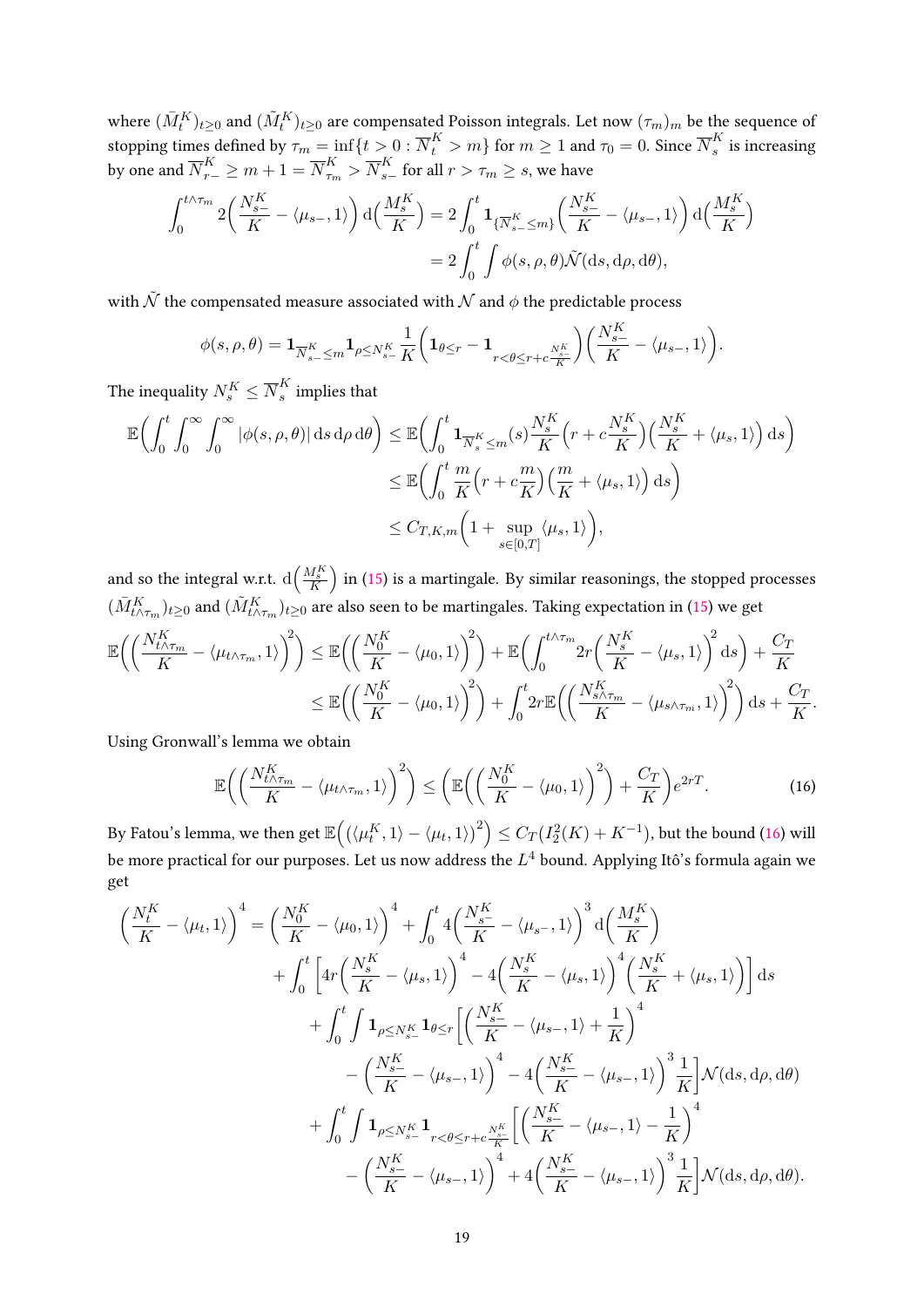Bounding the negative term in the second line by 0 and compensating the Poisson integrals gives us

$$
\left(\frac{N_{t}^{K}}{K} - \langle \mu_{t}, 1 \rangle\right)^{4} \leq \left(\frac{N_{0}^{K}}{K} - \langle \mu_{0}, 1 \rangle\right)^{4} + \int_{0}^{t} 4r \left(\frac{N_{s}^{K}}{K} - \langle \mu_{s}, 1 \rangle\right)^{4} ds \n+ \int_{0}^{t} r N_{s}^{K} \left(6\left(\frac{N_{s}^{K}}{K} - \langle \mu_{s}, 1 \rangle\right)^{2} \frac{1}{K^{2}} + 4\left(\frac{N_{s}^{K}}{K} - \langle \mu_{s}, 1 \rangle\right) \frac{1}{K^{3}} + \frac{1}{K^{4}}\right) ds \n+ \int_{0}^{t} c N_{s}^{K} \frac{N_{s}^{K}}{K} \left(6\left(\frac{N_{s}^{K}}{K} - \langle \mu_{s}, 1 \rangle\right)^{2} \frac{1}{K^{2}} - 4\left(\frac{N_{s}^{K}}{K} - \langle \mu_{s}, 1 \rangle\right) \frac{1}{K^{3}} + \frac{1}{K^{4}}\right) ds \n+ \int_{0}^{t} 4\left(\frac{N_{s}^{K}}{K} - \langle \mu_{s}, 1 \rangle\right)^{3} d\left(\frac{M_{s}^{K}}{K}\right) + R_{t}^{K} + R_{t}^{K},
$$

where  $(R_t^{K})_{t\geq0}$  and  $(\bar{R}_{t}^{K})_{t\geq0}$  are compensated Poisson integrals. Using Young's inequality we deduce that

$$
\left(\frac{N_{t}^{K}}{K} - \langle \mu_{t}, 1 \rangle\right)^{4} \leq \left(\frac{N_{0}^{K}}{K} - \langle \mu_{0}, 1 \rangle\right)^{4} + C \int_{0}^{t} \left(\frac{N_{s}^{K}}{K} - \langle \mu_{s}, 1 \rangle\right)^{4} ds + \frac{C}{K^{2}} \int_{0}^{t} \left(\frac{N_{s}^{K}}{K} - \langle \mu_{s}, 1 \rangle\right)^{2} ds + \frac{C_{T}}{K^{3}} \sup_{s \in [0, T]} \langle \mu_{s}^{K}, 1 \rangle + \frac{C_{T}}{K} \sup_{s \in [0, T]} \langle \mu_{s}^{K}, 1 \rangle^{2} + \frac{C_{T}}{K} \sup_{s \in [0, T]} \langle \mu_{s}^{K}, 1 \rangle^{4} + \int_{0}^{t} 4\left(\frac{N_{s}^{K}}{K} - \langle \mu_{s} -, 1 \rangle\right)^{3} d\left(\frac{M_{s}^{K}}{K}\right) + R_{t}^{K} + \bar{R}_{t}^{K}.
$$
 (17)

Proceeding in a similar way as in the proof of the bound [\(16\)](#page-18-0), we can verify again that the three processes in the last line are martingales if stopped at  $\tau_m=\inf\{t>0:\overline{N}^K_t>m\}.$  Thus, stopping the inequality [\(17\)](#page-19-0) and taking expectation yields

$$
\mathbb{E}\left(\left(\frac{N_{t\wedge\tau_{m}}^{K}}{K} - \langle\mu_{t\wedge\tau_{m}}, 1\rangle\right)^{4}\right) \leq I_{4}^{4}(K) + \frac{C_{T}}{K} + C\int_{0}^{t} \mathbb{E}\left(\left(\frac{N_{s\wedge\tau_{m}}^{K}}{K} - \langle\mu_{s\wedge\tau_{m}}, 1\rangle\right)^{4}\right) ds \n+ \frac{C}{K^{2}} \int_{0}^{t} \mathbb{E}\left(\left(\frac{N_{s\wedge\tau_{m}}^{K}}{K} - \langle\mu_{s\wedge\tau_{m}}, 1\rangle\right)^{2}\right) ds \n\leq I_{4}^{4}(K) + \frac{C_{T}}{K} + C\int_{0}^{t} \mathbb{E}\left(\left(\frac{N_{s\wedge\tau_{m}}^{K}}{K} - \langle\mu_{s\wedge\tau_{m}}, 1\rangle\right)^{4}\right) ds \n+ \frac{C_{T}T}{K^{2}}\left(I_{2}^{2}(K) + \frac{1}{K}\right),
$$

where we used [\(16\)](#page-18-0) to obtain the second inequality. Gronwall's inequality and then Fatou's lemma yield at last

$$
\mathbb{E}\bigg(\bigg(\frac{N_t^K}{K} - \langle \mu_t, 1 \rangle\bigg)^4\bigg) \le I_4^4(K) + C_T\bigg(\frac{1}{K} + \frac{I_2^2(K)}{K^2}\bigg),
$$

<span id="page-19-0"></span> $\Box$ 

and we obtain the asserted bound noting that  $I_2^2(K) \leq \sqrt{I_4^4(K)} \leq 1 + I_4^4(K).$ 

We prove now Proposition [10,](#page-6-1) which relates the solution  $(\mu_t)_{t\geq0}$  of equation [\(2\)](#page-6-3) to a nonlinear process of McKean-Vlasov type.

Proof of Proposition [10.](#page-6-1) Pathwise existence and uniqueness for the SDE [\(3\)](#page-6-2) comes from the fact that the coefficients are Lipschitz functions. In order to characterize the flow of time-marginal laws of  $(Y_t)_{t\geq0}$ , consider a function  $f \in C^{1,2}([0,T] \times \mathbb{R}^d)$  satisfying the conditions in Theorem [1.](#page-2-1) By Itô's formula we obtain

$$
f(t, Y_t) = f(0, Y_0) + \int_0^t \frac{\partial f(s, Y_s)}{\partial s} ds + \int_0^t \nabla f(s, Y_s)^t b(Y_s, H * \mu_s(Y_s)) ds + \int_0^t \nabla f(s, Y_s)^t \sigma(Y_s, G * \mu_s(Y_s)) dW_s + \frac{1}{2} \int_0^t \text{Tr}(a(Y_s, G * \mu_s(Y_s)) \text{Hess} f(s, Y_s)) ds.
$$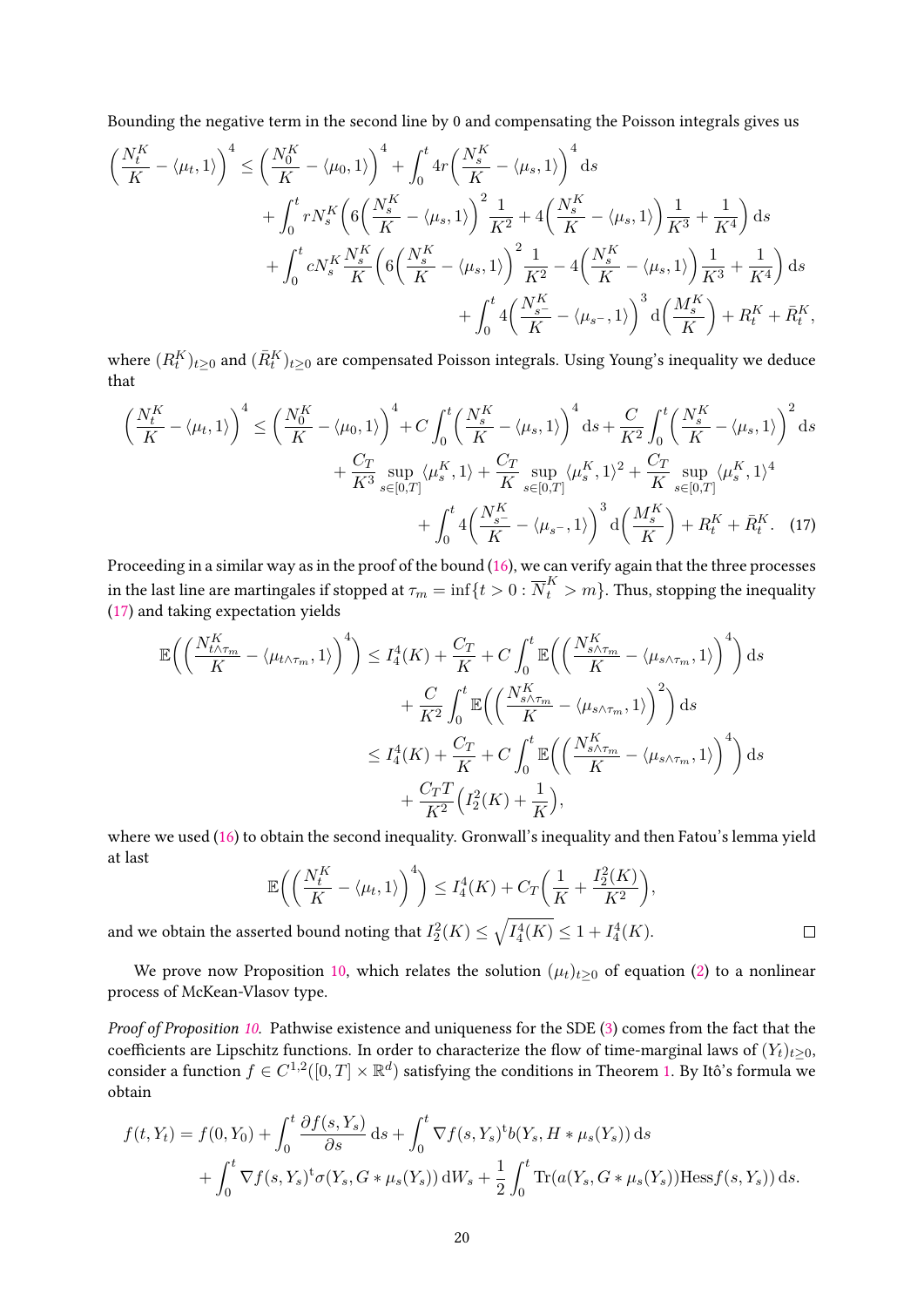Taking expectation shows that the law of the time-marginal is a weak solution of equation [\(4\)](#page-6-4) with respect to that set of test functions. Now, consider the function  $h(t, x) = \langle \mu_t, 1 \rangle f(t, x)$ . By equation [\(4\)](#page-6-4) we get

$$
\langle \bar{\mu}_t, h(t, \cdot) \rangle = \langle \bar{\mu}_0, h(0, \cdot) \rangle + \int_0^t \langle \bar{\mu}_s, \partial_s h(s, \cdot) + L_{\mu_s} h(s, \cdot) \rangle ds
$$
  

$$
= \langle \langle \mu_0, 1 \rangle \bar{\mu}_0, f(0, \cdot) \rangle + \int_0^t \langle \bar{\mu}_s, f(s, \cdot) \partial_s \langle \mu_s, 1 \rangle + \langle \mu_s, 1 \rangle \partial_s f(s, \cdot) + \langle \mu_s, 1 \rangle L_{\mu_s} f(s, \cdot) \rangle ds
$$
  

$$
= \langle \langle \mu_0, 1 \rangle \bar{\mu}_0, f(0, \cdot) \rangle + \int_0^t \langle \langle \mu_s, 1 \rangle \bar{\mu}_s, \partial_s f(s, \cdot) + L_{\mu_s} f(s, \cdot) + (r - c \langle \mu_s, 1 \rangle) f(s, \cdot) \rangle ds,
$$

which implies that  $(\tilde{\mu}_t)_{t\geq 0}\coloneqq(\langle\mu_t,1\rangle\bar{\mu}_t)_{t\geq 0}$  satisfies the following "linearized" version of equation [\(1\)](#page-2-0)

$$
\langle \tilde{\mu}_t, f(t, \cdot) \rangle = \langle \mu_0, f(0, \cdot) \rangle + \int_0^t \langle \tilde{\mu}_s, \partial_s f(s, \cdot) + L_{\mu_s} f(s, \cdot) + (r - c \langle \mu_s, 1 \rangle) f(s, \cdot) \rangle ds.
$$

With similar (indeed simpler) arguments as in the uniqueness part of Theorem [1](#page-2-1) (see [\[11,](#page-29-0) Section 4]) one can show that uniqueness of weak solutions (with respect to the same class of test functions) of this equation holds. Since  $(\tilde{\mu}_t)_{t\geq 0} = (\mu_t)_{t\geq 0}$  also is a solution, we deduce that  $\langle \mu_t, 1 \rangle \bar{\mu}_t = \mu_t$  for all  $t \geq 0$ .

The previous identity yields  $\langle \mu_t, f \rangle = \mathbb{E}(\langle \mu_t, 1 \rangle f(Y_t))$  for every bounded measurable  $f$ , and the fact that  $(\langle \mu_t, 1 \rangle)_{t \geq 0}$  is the unique solution of equation [\(5\)](#page-6-5) is readily obtained by taking  $f = 1$  in Theorem [1,](#page-2-1) recalling also that the local Lipschitz character of the ODE's coefficient ensures uniqueness for it.  $\Box$ 

<span id="page-20-1"></span>The following propagation of moments result for the unique solution of equation [\(4\)](#page-6-4) will be needed. **Lemma 22.** For each  $T > 0$  and  $q \geq 2$  there is a constant  $C_T' > 0$  such that

<span id="page-20-0"></span>
$$
\sup_{t \in [0,T]} M_q(\bar{\mu}_t) < C'_T (1 + M_q(\bar{\mu}_0)).
$$

*Proof.* We will use the fact that diffusion process  $(Y_t)_{t\geq 0}$  studied in Proposition [10](#page-6-1) satisfies  $\mathbb{E}(\|Y_t\|^q)=0$  $M_q(\bar{\mu}_t)$ . Applying Itô's formula to  $\|Y_t\|^q$  for  $q\geq 2$  yields

$$
||Y_t||^q = ||Y_0||^q + \int_0^t q||Y_s||^{q-2} Y_s^t b(Y_s, H * \mu_s(Y_s)) ds + \int_0^t q||Y_s||^{q-2} Y_s^t \sigma(Y_s, G * \mu_s(Y_s)) dB_s
$$
  
+ 
$$
\frac{1}{2} \sum_{i,j=1}^d \sum_{k=1}^d \int_0^t \left( q(q-2) ||Y_s||^{q-4} |Y_s^{(i)}||Y_s^{(j)}| + \delta_{ij} ||Y_s||^{q-2} \right) \times \sigma^{(ik)}(Y_s, G * \mu_s(Y_s)) \sigma^{(jk)}(Y_s, G * \mu_s(Y_s)) ds.
$$
 (18)

Since *b* is Lipschitz we have  $||b(Y_s, H * \mu_s(Y_s))|| \leq C(1 + ||Y_s|| + |H * \mu_s(Y_s)|)$  with  $|H * \mu_s(Y_s)| =$  $|\int H(x - Y_s)\mu_s(\mathrm{d}x)| \leq \|H\|_{\infty} \sup_{t \in [0,T]} |\langle \mu_s, 1 \rangle|$  and similarly for  $\sigma$  and *G*. We thus get that

$$
||b(Y_s, H * \mu_s(Y_s))|| \leq C(1 + ||X_s||)
$$
 and  $||\sigma(X_s, G * \mu_s(X_s))|| \leq C(1 + ||X_s||).$ 

Using this in [\(18\)](#page-20-0) gives us the bound

$$
||Y_t||^q \le ||Y_0||^q + C \int_0^t ||Y_s||^{q-2} ds + C \int_0^t ||Y_s||^{q-1} ds + C \int_0^t ||Y_s||^q ds
$$
  
+ 
$$
\int_0^t q ||Y_s||^{q-2} Y_s^t \sigma(Y_s, G * \mu_s(Y_s)) dB_s.
$$

Let now  $(\tau_n)_{n\in\mathbb{N}}$  be a localizing sequence for the local martingale in the right hand side. Taking expectation of the stopped process yields

$$
\mathbb{E}(\|Y_{t\wedge\tau_{n}}\|^{q}) \leq \mathbb{E}(\|Y_{0}\|^{q}) + C \int_{0}^{t} \mathbb{E}(\|Y_{s\wedge\tau_{n}}\|^{q-2}) ds + C \int_{0}^{t} \mathbb{E}(\|Y_{s\wedge\tau_{n}}\|^{q-1}) ds + C \int_{0}^{t} \mathbb{E}(\|Y_{s\wedge\tau_{n}}\|^{q}) ds.
$$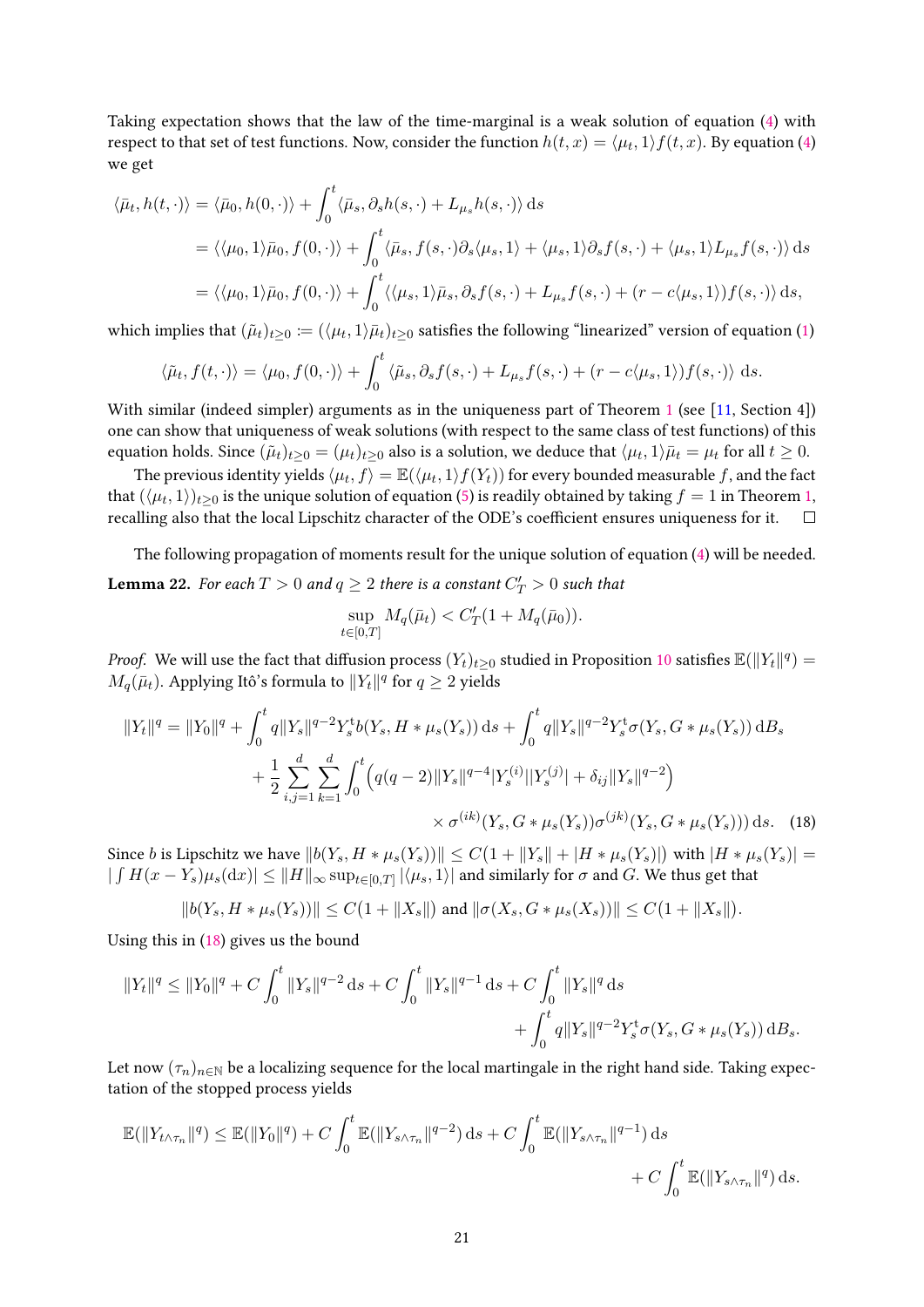Notice that, by Hölder's inequality, one gets

$$
\int_0^t \mathbb{E}(\|Y_{s\wedge\tau_n}\|^{q-1})\,ds \le \int_0^t \mathbb{E}(\|Y_{s\wedge\tau_n}\|^{q})^{\frac{q-1}{q}}\,ds \le C_T + C \int_0^t \mathbb{E}(\|Y_{s\wedge\tau_n}\|^{q})\,ds,
$$

and a similar bound holds for the term of order  $q - 2$ . Combined with the previous, this entails

$$
\mathbb{E}(\|Y_{t\wedge\tau_n}\|^q) \leq \mathbb{E}(\|Y_0\|)^q + C_T + C \int_0^t \mathbb{E}(\|Y_{s\wedge\tau_n}\|^q) ds,
$$

from where Gronwall's lemma yields

$$
\mathbb{E}(\|Y_{t\wedge\tau_n}\|^q) \leq C_T(\mathbb{E}(\|Y_0\|)^q + 1).
$$

We conclude with Fatou's lemma taking  $n \to \infty$ .

In order to check that condition [\(C.3\)](#page-4-3) holds, we need some additional bounds stated in the next two results (respectively analogous to Lemmas [19](#page-14-2) and [18](#page-14-1) in the pure branching case). In particular, the following result will be used to control the joint evolution of coupled particles in the two systems, between birth and death events.

<span id="page-21-0"></span>**Lemma 23.** Let *N* and  $K \in \mathbb{N} \setminus \{0\}$  be deterministic and fixed, and consider the diffusion processes  $(X^n)_{n=1}^N$  in  $(\mathbb{R}^d)^N$  evolving according to

$$
dX_t^n = b(X_t^n, H * \mu_t^K(X_t^n)) dt + \sigma(X_t^n, G * \mu_t^K(X_t^n)) dB_t^n, \quad t \ge 0,
$$

where  $(B^n)_{n=1}^N$  are independent Brownian motions in  $\mathbb{R}^d$  and  $\mu_t^K$  stands for the empirical measure  $\mu_t^K = \frac{1}{N} \sum_{n=1}^N \delta_{X,n}$  of constant mass  $N/K$  Consider also N i i d. conjes  $(N^n)^N$  of the process (3)  $\frac{1}{K}\sum_{n=1}^{N}\delta_{X_t^n}$  of constant mass  $N/K$ . Consider also  $N$  i.i.d. copies  $(Y^n)_{n=1}^N$  of the process [\(3\)](#page-6-2),

$$
dY_t^n = b(Y_t^n, H * \mu_t(Y_t^n)) dt + \sigma(Y_t^n, G * \mu_t(Y_t^n)) dB_t^n, \quad t \ge 0,
$$

driven by the same Brownian motions  $(B^n)_{n=1}^N$  . For each  $T>0$ , there is  $C_T>0$  not depending on  $K$  nor on *N* such that for all  $0 < u < t < T$  and each  $n = 1, ..., N$ ,

$$
\mathbb{E}(\|X_t^n - Y_t^n\|^2 - \|X_u^n - Y_u^n\|^2) \le C_T \int_u^t \mathbb{E}(\|X_s^n - Y_s^n\|^2) \, ds + \int_u^t \mathbb{E}(\|\mu_s^K - \mu_s\|_{BL^*}^2) \, ds.
$$

Proof. We first check that the running supremum of each process  $(X^n)$  is square integrable. Using similar bounds as in the proof of Lemma [22,](#page-20-1) we get for each  $t \in [0, T]$ ,

$$
||X_{t}^{n}||^{2} \leq ||X_{0}^{n}||^{2} + \int_{0}^{t} 2||X_{s}^{n}||||b(X_{s}^{n}, H * \mu_{s}^{K}(X_{s}^{n}))|| ds + \int_{0}^{t} 2(X_{s}^{n})^{t} \sigma(X_{s}^{n}, G * \mu_{s}^{K}(X_{s}^{n})) dB_{s}
$$
  
+ 
$$
\int_{0}^{t} ||\sigma(X_{s}^{n}, G * \mu_{s}^{K}(X_{s}^{n}))||^{2} ds
$$
  

$$
\leq ||X_{0}^{n}||^{2} + C_{T} + C \int_{0}^{t} ||X_{s}^{n}|| ds + C \int_{0}^{t} ||X_{s}^{n}||^{2} ds + C \int_{0}^{t} ||X_{s}^{n}||H * \mu_{s}^{K}(X_{s}^{n})| ds
$$
  
+ 
$$
C \int_{0}^{t} |G * \mu_{s}^{K}(X_{s}^{n})|^{2} ds + \int_{0}^{t} 2(X_{s}^{n})^{t} \sigma(X_{s}^{n}, G * \mu_{s}^{K}(X_{s}^{n})) dB_{s}
$$
  

$$
\leq ||X_{0}^{n}||^{2} + C_{T} + C_{T}||H||_{\infty}^{2} \left(\frac{N}{K}\right)^{2} + C_{T}||G||_{\infty}^{2} \left(\frac{N}{K}\right)^{2} + C \int_{0}^{t} ||X_{s}^{n}||^{2} ds
$$
  
+ 
$$
\int_{0}^{t} 2(X_{s}^{n})^{t} \sigma(X_{s}^{n}, G * \mu_{s}^{K}(X_{s}^{n})) dB_{s},
$$

since, in the present lemma's setting,  $\langle \mu_s^K, 1 \rangle = N/K$  for all  $s \geq 0$ . Let  $(\tau_m)_{m \in \mathbb{N}}$  be a localizing sequence for the local martingale in the previous inequality. As in the proof of Lemma [18](#page-14-1) we localize

 $\Box$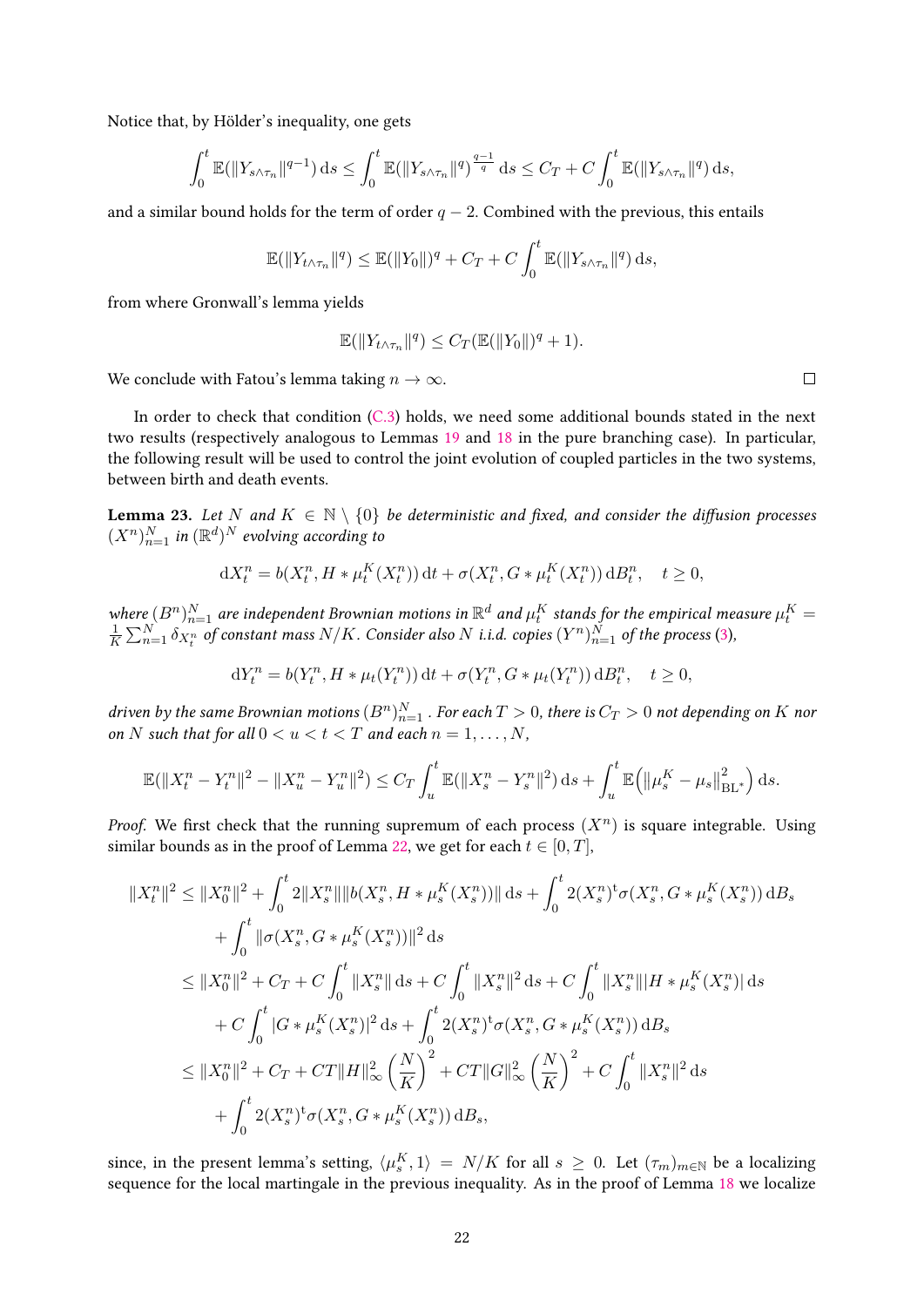and then we take supremum until time  $t \wedge \tau_m$  on both sides, obtaining that

$$
\sup_{u \in [0, t \wedge \tau_m]} \|X_u^n\|^2 \le \|X_0^n\|^2 + C_T + CT\|H\|_{\infty}^2 \left(\frac{N}{K}\right)^2 + CT\|G\|_{\infty}^2 \left(\frac{N}{K}\right)^2 + C \int_0^t \sup_{u \in [0, s \wedge \tau_m]} \|X_u^n\|^2 ds
$$
  
+ 
$$
\sum_{i,j=1}^d \left(\sup_{u \in [0, t \wedge \tau_m]} \left| \int_0^u 2(X_s^n)^{(i)} \sigma^{(ij)}(X_s^n, G * \mu_s^K(X_s^n)) dB_s^{(j)} \right| \right).
$$

The expectation of the last term is controlled using the BDG inequality by

$$
\sum_{i,j=1}^{d} \mathbb{E} \Big( \sup_{u \in [0, t \wedge \tau_m]} \Big| \int_0^u 2(X_s^n)^{(i)} \sigma^{(ij)}(X_s^n, G * \mu_s^K(X_s^n)) dB_s^{(j)} \Big| \Big) \n\leq \sum_{i,j=1}^{d} \mathbb{E} \Big( \Big( \int_0^{t \wedge \tau_m} 4 \Big( (X_s^n)^{(i)} \sigma^{(ij)}(X_s^n, G * \mu_s^K(X_s^n)) \Big)^2 ds \Big)^{\frac{1}{2}} \Big) \n\leq C \mathbb{E} \Big( \Big( \int_0^{t \wedge \tau_m} \|X_s^n\|^2 \|\sigma(X_s^n, G * \mu_s^K(X_s^n))\|^2 ds \Big)^{\frac{1}{2}} \Big) \n\leq C \mathbb{E} \Big( \Big( 1 + \|G\|_{\infty}^2 \Big( \frac{N}{K} \Big)^2 \Big)^{\frac{1}{2}} \Big( \int_0^t \|X_{s \wedge \tau_m}^n\|^2 ds \Big)^{\frac{1}{2}} \Big) \n\leq \Big( 1 + \Big( \frac{N}{K} \Big)^2 \Big) \Big( C_T + C_T \int_0^t \mathbb{E} (\|X_{s \wedge \tau_m}^n\|^2) ds \Big).
$$

This allows us to deduce that

$$
\mathbb{E}\bigg(\sup_{u\in[0,t\wedge\tau_m]}||X_u^n||^2\bigg)\leq \mathbb{E}(|X_0^n||^2)+C_{T,N,K}+C_{T,N,K}\int_0^t \mathbb{E}\bigg(\sup_{u\in[0,s\wedge\tau_m]}||X_u^n||^2\bigg)\,\mathrm{d} s,
$$

where  $C_{T,N,K}$  is a constant depending on  $T, N$  and  $K$  (recalling that  $N$  and  $K$  are deterministic in the setting of this lemma). From this last inequality, Gronwall's lemma and monotone convergence when  $m \to \infty$  yield

$$
\mathbb{E}\bigg(\sup_{t\in[0,T]}\|X_t^n\|^2\bigg)<\infty.
$$

A similar argument can be applied to the process  $(Y_t^n)_{t\geq 0}$  in order to obtain the same conclusion. We now apply Itô's formula for fixed *n* to get

$$
||X_t^n - Y_t^n||^2 = ||X_u^n - Y_u^n||^2 + \int_u^t 2(X_s^n - Y_s^n)^t (b(X_s^n, H * \mu_s^K(X_s^n)) - b(Y_s^n, H * \mu_s(Y_s^n))) ds
$$
  
+ 
$$
\int_u^t 2(X_s^n - Y_s^n)^t (\sigma(X_s^n, G * \mu_s^K(X_s^n)) - \sigma(Y_s^n, G * \mu_s(Y_s^n))) dB_s^n
$$
  
+ 
$$
\sum_{i,j=1}^d \int_u^t (\sigma^{(ij)}(X_s^n, G * \mu_s^K(X_s^n)) - \sigma^{(ij)}(Y_s^n, G * \mu_s(Y_s^n)))^2 ds.
$$

Using the Lipschitz character of the coefficients we get the bound

$$
||X_t^n - Y_t^n||^2 \le ||X_u^n - Y_u^n||^2 + C \int_u^t (||X_s^n - Y_s^n||^2 + ||X_s^n - Y_s^n|| |H * \mu_s^K(X_s^n) - H * \mu_s(Y_s^n)||) ds
$$
  
+ 
$$
C \int_u^v (||X_s^n - Y_s^n||^2 + |G * \mu_s^K(X_s^n) - G * \mu_s(Y_s^n)|^2) ds
$$
  
+ 
$$
\int_u^t 2(X_s^n - Y_s^n)^t (\sigma(X_s^n, G * \mu_s^K(X_s^n)) - \sigma(Y_s^n, G * \mu_s(Y_s^n))) dB_s^n.
$$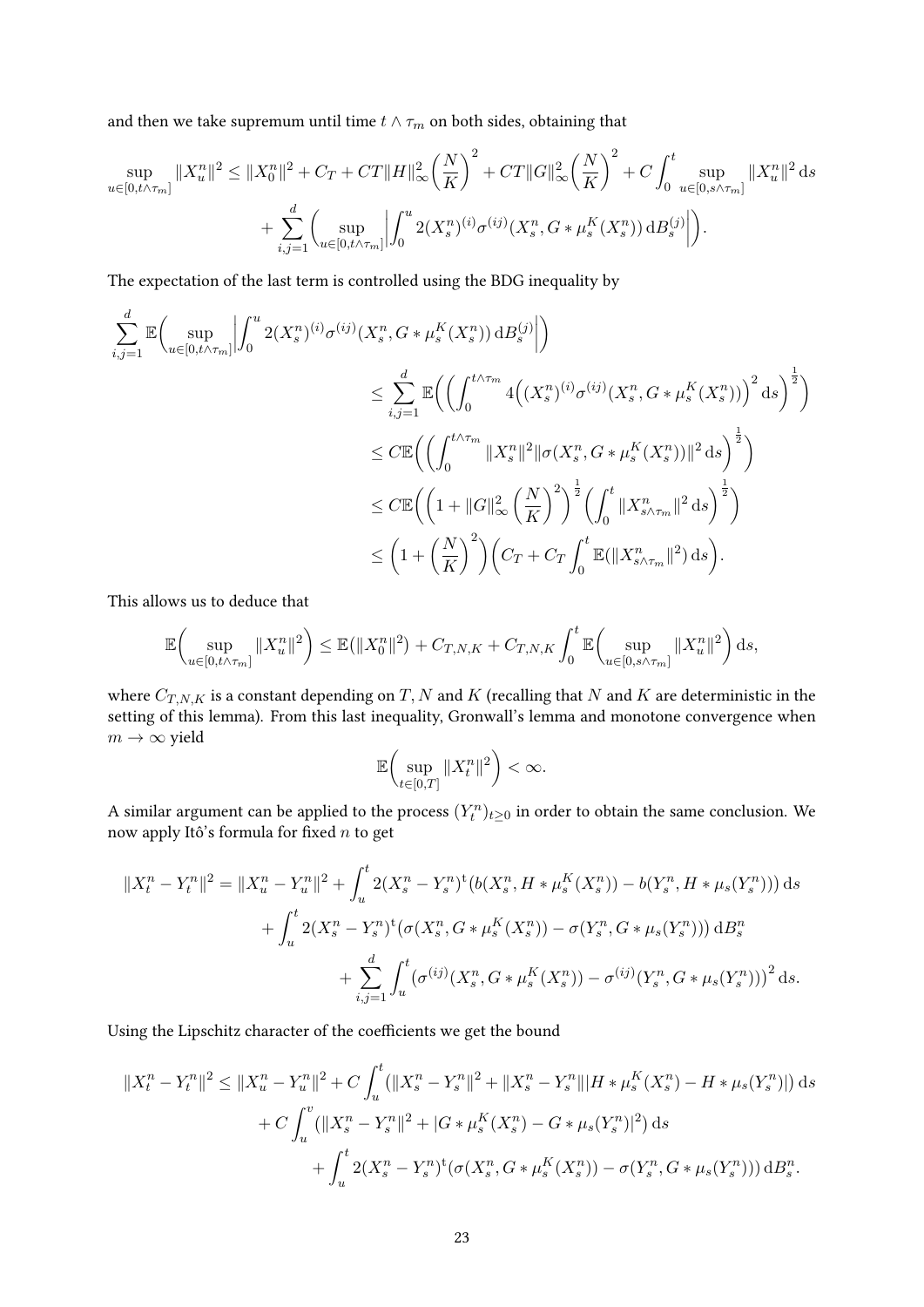Recalling that the function  $H(\cdot-x)$  is bounded and Lipschitz for each  $x\in\mathbb{R}^d,$  we see that

$$
\left| H * \mu_s^K(X_s^n) - H * \mu_s(Y_s^n) \right| \le \left| H * \mu_s^K(X_s^n) - H * \mu_s(X_s^n) \right| + \left| H * \mu_s(X_s^n) - H * \mu_s(Y_s^n) \right|
$$
  

$$
\le C \|\mu_s^K - \mu_s\|_{BL^*} + C \|\mu_s\|_{BL^*} \|X_s^n - Y_s^n\|,
$$

and similarly for the terms involving *G*. The uniform bound on the mass of  $(\mu_t)_{t>0}$  on finite time intervals allows us to get for all  $0 < u < t < T$  that

$$
||X_{t}^{n} - Y_{t}^{n}||^{2} \leq ||X_{u}^{n} - Y_{u}^{n}||^{2} + C \int_{u}^{t} (||X_{s}^{n} - Y_{s}^{n}||^{2} + ||X_{s}^{n} - Y_{s}^{n}|| ||\mu_{s}^{K} - \mu_{s}||_{BL^{*}}) ds
$$
  
+ 
$$
C \int_{u}^{v} (||X_{s}^{n} - Y_{s}^{n}||^{2} + ||\mu_{s}^{K} - \mu_{s}||_{BL^{*}}^{2}) ds
$$
  
+ 
$$
\int_{u}^{t} 2(X_{s}^{n} - Y_{s}^{n})^{t} (\sigma(X_{s}^{n}, G * \mu_{s}^{K}(X_{s}^{n})) - \sigma(Y_{s}^{n}, G * \mu_{s}(Y_{s}^{n}))) dB_{s}^{n}
$$
  

$$
\leq ||X_{u}^{n} - Y_{u}^{n}||^{2} + C \int_{u}^{t} (||X_{s}^{n} - Y_{s}^{n}||^{2} + ||\mu_{s}^{K} - \mu_{s}||_{BL^{*}}^{2}) ds
$$
  
+ 
$$
\int_{u}^{t} 2(X_{s}^{n} - Y_{s}^{n})^{t} (\sigma(X_{s}^{n}, G * \mu_{s}^{K}(X_{s}^{n})) - \sigma(Y_{s}^{n}, G * \mu_{s}(Y_{s}^{n}))) dB_{s}^{n},
$$

where we used Young's inequality for the second inequality, and where *C* is a constant not depending on *K* nor on *N* that changed from line to line. By considering a localizing sequence  $(\tau_m)_m$  for the local martingale on the right hand side, we can take expectation of the stopped processes to obtain

$$
\mathbb{E}(\|X_{t\wedge\tau_{m}}^{n}-Y_{t\wedge\tau_{m}}^{n}\|^{2})\leq \mathbb{E}(\|X_{u}^{n}-Y_{u}^{n}\|^{2})+C\int_{u}^{t}\mathbb{E}(\|X_{s\wedge\tau_{m}}^{n}-Y_{s\wedge\tau_{m}}^{n}\|^{2})\,\mathrm{d}s\\+\int_{u}^{t}\mathbb{E}(\|\mu_{s\wedge\tau_{m}}^{K}-\mu_{s\wedge\tau_{m}}\|_{\mathrm{BL}}^{2})\,\mathrm{d}s,
$$

for all  $0 < u < t < T$ . Thanks to the second moments controls on the running suprema of  $X^n$  and  $Y^n$ , and since the total mass of  $\mu_t^K$ is constant in the context of the present lemma, we can use dominated convergence to take  $m \to \infty$  and conclude the proof.  $\Box$ 

The following bound gathering all the previous estimates will allow us to check that condition [\(C.3\)](#page-4-3) holds.

<span id="page-23-0"></span>**Lemma 24.** For  $t \in [0, T]$ 

$$
\mathbb{E}\Big(\frac{1}{K}\sum_{n=1}^{N^K_t}\|X^n_t-Y^n_t\|^2\Big)\leq C_T\bigg[I^2_4(K)+K^{-\frac{1}{2}}+\int_0^T\mathbb{E}\Big(\frac{N^K_s}{K}W^2_2(\bar{\nu}^K_s,\bar{\mu}_s)\Big)\,\mathrm{d} s\bigg].
$$

where  $C_T > 0$  is a constant that depends on the parameters of the model.

*Proof.* As in the proof of Lemma [19](#page-14-2) we consider the product empirical measure  $\eta^K_t \coloneqq \frac{1}{K}$  $\frac{1}{K} \sum_{n=1}^{N_t^K} \delta_{(X_t^n, Y_t^n)}$ and decompose again

$$
\mathbb{E}\bigg(\frac{1}{K}\sum_{n=1}^{N_t^K}|X_t^n - Y_t^n|^2\bigg) = \mathbb{E}(\langle \eta_t^K, d_2 \rangle),
$$

in terms of the sequence of jump times  $(T_m)_{m \in \mathbb{N}}$ , as in [\(10\)](#page-15-0). We can proceed in a similar way as in [\(11\)](#page-15-1) to control the evolution between jumps, now with help of Lemma [23,](#page-21-0) and control the contributions in the jump instants in the same way as in [\(12\)](#page-15-2), to obtain

$$
\mathbb{E}(\langle \eta_t^K, d_2 \rangle) \le C \int_0^t \mathbb{E}(\langle \eta_s^K, d_2 \rangle) ds + C \int_0^t \mathbb{E}\Big(\frac{N_s^K}{K} W_2^2(\bar{\nu}_s^K, \bar{\mu}_s)\Big) ds + C \int_0^t \mathbb{E}\Big(\frac{N_s^K}{K} \|\mu_s^K - \mu_s\|_{\mathrm{BL}^*}^2\Big) ds,
$$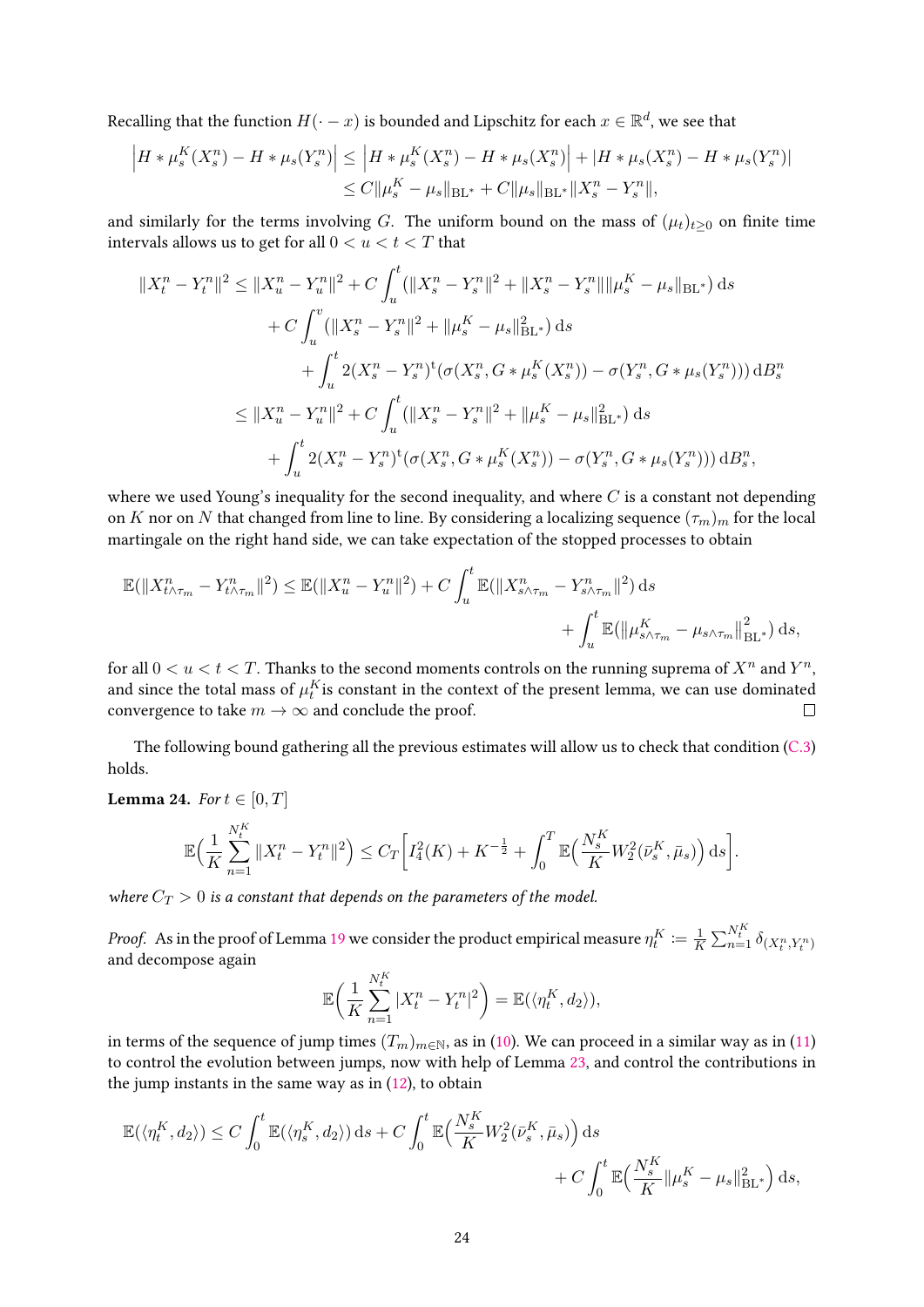where *C* is a positive constant. Thus, with respect to the case dealt with in the previous section, incorporating interactions at the level of the dynamics only results in the addition of the last term. In order to bound this new term, we use Lemma [3](#page-3-1) to get

$$
\mathbb{E}\Big(\frac{N_{s}^{K}}{K}\|\mu_{s}^{K}-\mu_{s}\|_{\mathrm{BL}^{*}}^{2}\Big) \leq \mathbb{E}\Big(\frac{N_{s}^{K}}{K}\Big(\langle\mu_{s},1\rangle\|\bar{\mu}_{s}^{K}-\bar{\mu}_{s}\|_{\mathrm{BL}^{*}}+\Big|\frac{N_{s}^{K}}{K}-\langle\mu_{s},1\rangle\Big|\Big)^{2}\Big) \n\leq 2 \sup_{u\in[0,T]} \langle\mu_{u},1\rangle^{2} \mathbb{E}\Big(\frac{N_{s}^{K}}{K}\|\bar{\mu}_{s}^{K}-\bar{\mu}_{s}\|_{\mathrm{BL}^{*}}^{2}\Big)+2\mathbb{E}\Big(\frac{N_{s}^{K}}{K}\Big|\frac{N_{s}^{K}}{K}-\langle\mu_{s},1\rangle\Big|^{2}\Big) \n\leq C\mathbb{E}\Big(\frac{N_{s}^{K}}{K}\|\bar{\mu}_{s}^{K}-\bar{\nu}_{s}^{K}\|_{\mathrm{BL}^{*}}^{2}\Big)+C\mathbb{E}\Big(\frac{N_{s}^{K}}{K}\|\bar{\mu}_{s}-\bar{\nu}_{s}^{K}\|_{\mathrm{BL}^{*}}^{2}\Big) \n+2\mathbb{E}\Big(\frac{N_{s}^{K}}{K}\Big|\frac{N_{s}^{K}}{K}-\langle\mu_{s},1\rangle\Big|^{2}\Big),
$$

where the control on the mass of the solution to equation  $(2)$  on finite time intervals is used. To control the first term of the right hand side, we relate it to the Wasserstein distance using again Lemma  $3$ , obtaining

$$
\mathbb{E}\Big(\frac{N_s^K}{K}\|\bar{\mu}_s^K - \bar{\nu}_s^K\|_{\mathrm{BL}^*}^2\Big) \leq \mathbb{E}\Big(\frac{N_s^K}{K}W_2^2(\bar{\mu}_s^K, \bar{\nu}_s^K)\Big) \leq \mathbb{E}(\langle \eta_s^K, d_2 \rangle).
$$

We do the same with the second term to get

$$
\mathbb{E}\Big(\frac{N_s^K}{K}\|\bar{\mu}_s-\bar{\nu}_s^K\|_{\mathrm{BL}^*}^2\Big) \leq \mathbb{E}\Big(\frac{N_s^K}{K}W_2^2(\bar{\mu}_s,\bar{\nu}_s^K)\Big).
$$

We thus obtain the inequality

$$
\begin{aligned} \mathbb{E}(\langle \eta_t^K , d_2 \rangle) &\leq C \int_0^t \mathbb{E}(\langle \eta_s^K , d_2 \rangle) \, \mathrm{d} s + C \int_0^t \mathbb{E}\Big( \frac{N_s^K}{K} W_2^2(\bar{\nu}_s^K , \bar{\mu}_s) \Big) \, \mathrm{d} s \\ &+ 2 \int_0^t \mathbb{E}\Big( \frac{N_s^K}{K} \Big| \frac{N_s^K}{K} - \langle \mu_s , 1 \rangle \Big|^2 \Big) \, \mathrm{d} s, \end{aligned}
$$

where only the last term needs to be controlled. Using Hölder's inequality yields

$$
\mathbb{E}\Big(\frac{N_s^K}{K}\Big|\frac{N_s^K}{K}-\langle\mu_s,1\rangle\Big|^2\Big)\leq \mathbb{E}\Big(\Big(\frac{N_s^K}{K}\Big)^2\Big)^{\frac{1}{2}}\mathbb{E}\Big(\Big|\frac{N_s^K}{K}-\langle\mu_s,1\rangle\Big|^4\Big)^{\frac{1}{2}},
$$

where the first factor on the r.h.s. is controlled by Lemma [21.](#page-17-2) Thanks to the second bound in Lemma [21,](#page-17-2) we obtain that

$$
\mathbb{E}(\langle \eta_t^K, d_2 \rangle) \le C \int_0^t \mathbb{E}(\langle \eta_s^K, d_2 \rangle) \, ds + C \int_0^t \mathbb{E}\Big(\frac{N_s^K}{K} W_2^2(\bar{\nu}_s^K, \bar{\mu}_s)\Big) \, ds + C_T \bigg(I_4^2(K) + \frac{1}{\sqrt{K}}\bigg).
$$

Finally, Gronwall's lemma yields

$$
\mathbb{E}(\langle \eta_t^K, d_2 \rangle) \le C_T \Big[ I_4^2(K) + \frac{1}{\sqrt{K}} + \int_0^T \mathbb{E}\Big(\frac{N_s^K}{K} W_2^2(\bar{\nu}_s^K, \bar{\mu}_s)\Big) ds \Big] e^{CT}.
$$

We deduce the following result.

### Corollary 25. Condition [\(C.3\)](#page-4-3) holds.

*Proof.* Applying Lemma [24,](#page-23-0) Lemma [5](#page-4-0) and noting that  $1/\sqrt{K} \leq C R_{d,q}(K)$ , we obtain the bound

<span id="page-24-0"></span>
$$
\mathbb{E}(\langle \eta_t^K, d_2 \rangle) \le C_T \Big( I_4^2(K) + R_{d,q}(K) \Big). \tag{19}
$$

It suffices to combine this with the inequality  $\mathbb{E} \big(\frac{N_t^K}{K}W_2^2\big(\bar{\mu}_t^K,\bar{\nu}_t^K\big)\big) \leq \mathbb{E} \big(\frac{1}{K}$  $\frac{1}{K} \sum_{n=1}^{N_t^K} ||X_t^n - Y_t^n||^2$ .  $\Box$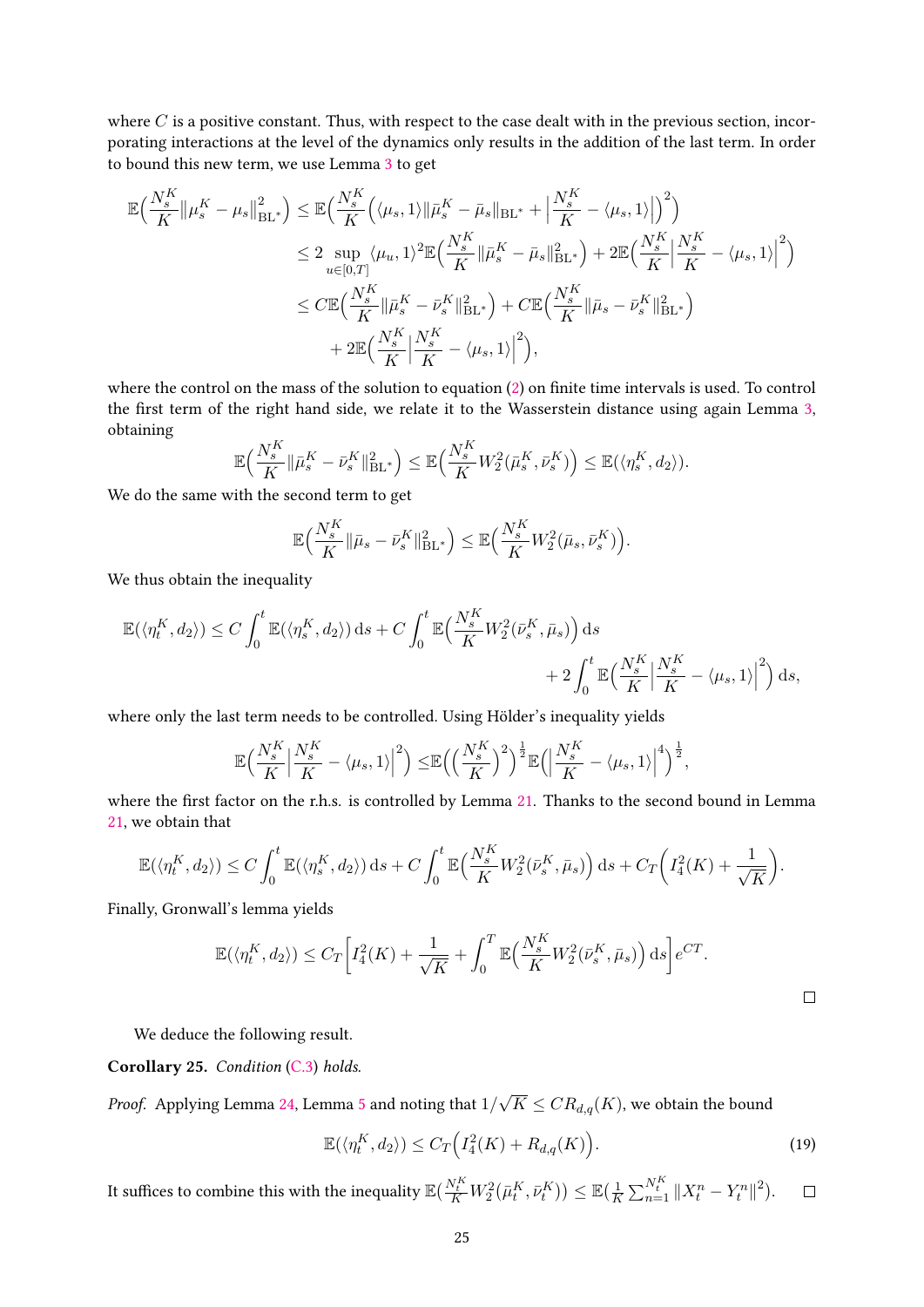Finally, everything is in place to prove the main result.

Proof of Theorem [2](#page-2-2) under [\(H\)](#page-1-0). Following [\(14\)](#page-16-2) and using Lemma [21,](#page-17-2) we obtain

$$
\mathbb{E}\left(\|\mu_t^K - \mu_t\|_{BL^*}\right) \le \left(\mathbb{E}\left(\frac{N_t^K}{K}W_2^2(\bar{\nu}_t^K, \bar{\mu}_t)\right)^{\frac{1}{2}} + \mathbb{E}\left(\frac{N_t^K}{K}W_2^2(\bar{\nu}_t^K, \bar{\mu}_t^K)\right)^{\frac{1}{2}}\right)\mathbb{E}\left(\frac{N_t^K}{K}\right)^{\frac{1}{2}} + \mathbb{E}\left(\left(\langle \mu_t^K, 1 \rangle - \langle \mu_t, 1 \rangle\right)^2\right)^{\frac{1}{2}} \\
\le C_T \left(\mathbb{E}\left(\frac{N_t^K}{K}W_2^2(\bar{\nu}_t^K, \bar{\mu}_t)\right)^{\frac{1}{2}} + \mathbb{E}\left(\frac{N_t^K}{K}W_2^2(\bar{\nu}_t^K, \bar{\mu}_t^K)\right)^{\frac{1}{2}} + I_2(K) + K^{-1/2}\right).
$$

As in the previous section, thanks to condition  $(C)$ , Lemma [21,](#page-17-2) Lemma [22,](#page-20-1) and Lemma [5](#page-4-0) we obtain

$$
\mathbb{E}\left(\|\mu_t^K - \mu_t\|_{\text{BL}^*}\right) \leq C_T\Big(R_{d,q}(K)^{\frac{1}{2}} + I_4(K)\Big),
$$

since  $I_2(K) \leq I_4(K)$ , concluding thus the proof.

We end this section proving the conditional propagation of chaos property stated in Corollary [7.](#page-5-2)

Proof of Corollary [7.](#page-5-2) Let  $\Psi_{d,q}(K)$  denote the function of  $K$  appearing on the right hand side of the bound in Theorem [2.](#page-2-2) By exchangeability of  $((X_t^1,Y_t^1),\ldots,(X_t^{N_t^K},Y_t^{N_t^K}))$  conditionally on  $N_t^K$ , for all  $t \geq 0$  we get

<span id="page-25-0"></span>
$$
\mathbb{E}\Big(\frac{N_t^K}{K}||X_t^1 - Y_t^1||^2\Big) = \mathbb{E}\Big(\frac{1}{K}\sum_{n=1}^{N_t^K}||X_t^n - Y_t^n||^2\Big) \le C_t\Psi_{d,q}^2(K),\tag{20}
$$

thanks to [\(19\)](#page-24-0). By Proposition [15,](#page-10-0) we have  $\mathcal{L}\big(Y_t^1,\ldots,Y_t^j\mid N_t^K\big)=\bar{\mu}_t^{\otimes j}$  on the event  $\{j\leq N_t^K\}.$  Now, letting  $c_t := \langle \mu_t, 1 \rangle \in (0, \infty)$  denote the limit in law of  $N_t^K/K$ , and using the second inequality of Lemma [3](#page-3-1) in the third bound below we get, for all  $\varepsilon > 0$ , that

$$
\mathbb{P}\left(\left\|\mathcal{L}\left(X_t^1,\ldots,X_t^{j\wedge N_t^K}\,\middle|\,N_t^K\right)-\bar{\mu}_t^{\otimes j}\right\|_{\text{BL}^*} > \varepsilon,\,N_t^K \ge j\right) \n\le \mathbb{P}\left(\frac{N_t^K}{K}\left\|\mathcal{L}\left(X_t^1,\ldots,X_t^j\,\middle|\,N_t^K\right)-\bar{\mu}_t^{\otimes j}\right\|_{\text{BL}^*}\left(\frac{N_t^K}{K}\right)^{-1} > \frac{\varepsilon c_t}{2}\frac{2}{c_t},\,N_t^K \ge j\right) \n\le \mathbb{P}\left(\frac{N_t^K}{K}\left\|\mathcal{L}\left(X_t^1,\ldots,X_t^j\,\middle|\,N_t^K\right)-\bar{\mu}_t^{\otimes j}\right\|_{\text{BL}^*} > \frac{\varepsilon c_t}{2},\,N_t^K \ge j\right) \n+ \mathbb{P}\left(\frac{N_t^K}{K} < \frac{c_t}{2}\right) \n\le \frac{2}{\varepsilon c_t} \mathbb{E}\left(\frac{N_t^K}{K}\mathbb{E}\left(\sum_{n=1}^j \|X_t^n-Y_t^n\|\,\middle|\,N_t^K\right)\mathbf{1}_{\{N_t^K \ge j\}}\right) + \mathbb{P}\left(\frac{N_t^K}{K} < \frac{c_t}{2}\right) \n\le \frac{2j}{\varepsilon c_t} \mathbb{E}\left(\frac{N_t^K}{K}\|X_t^1-Y_t^1\|\right) + \mathbb{P}\left(\frac{N_t^K}{K} < \frac{c_t}{2}\right) \n\le \frac{2j}{\varepsilon c_t} C_t' \Psi_{d,q}^2(K) + \mathbb{P}\left(\frac{N_t^K}{K} < \frac{c_t}{2}\right),
$$

using also the Cauchy-Schwarz inequality, the estimate [\(20\)](#page-25-0) and the fact that  $\mathbb{E}(N_t^K/K)^{1/2}<\infty$  in the last inequality. Since  $N^K_t/K \to c_t$  in law, the terms in the last line go to 0 when  $K \to \infty$ . The convergence  $\mathbb{P}(N_t^K \geq j) \rightarrow 1$  then yields

$$
\mathbb{P}\Big(\Big\|\mathcal{L}\Big(X_t^1,\ldots,X_t^{j\wedge N_t^K}\Big|\ N_t^K\Big)-\bar{\mu}_t^{\otimes j}\Big\|_{\text{BL}^*} > \varepsilon\ \Big|\ N_t^K\geq j\Big)\longrightarrow 0
$$

as  $K \to \infty$  and the statement follows.

 $\Box$ 

 $\Box$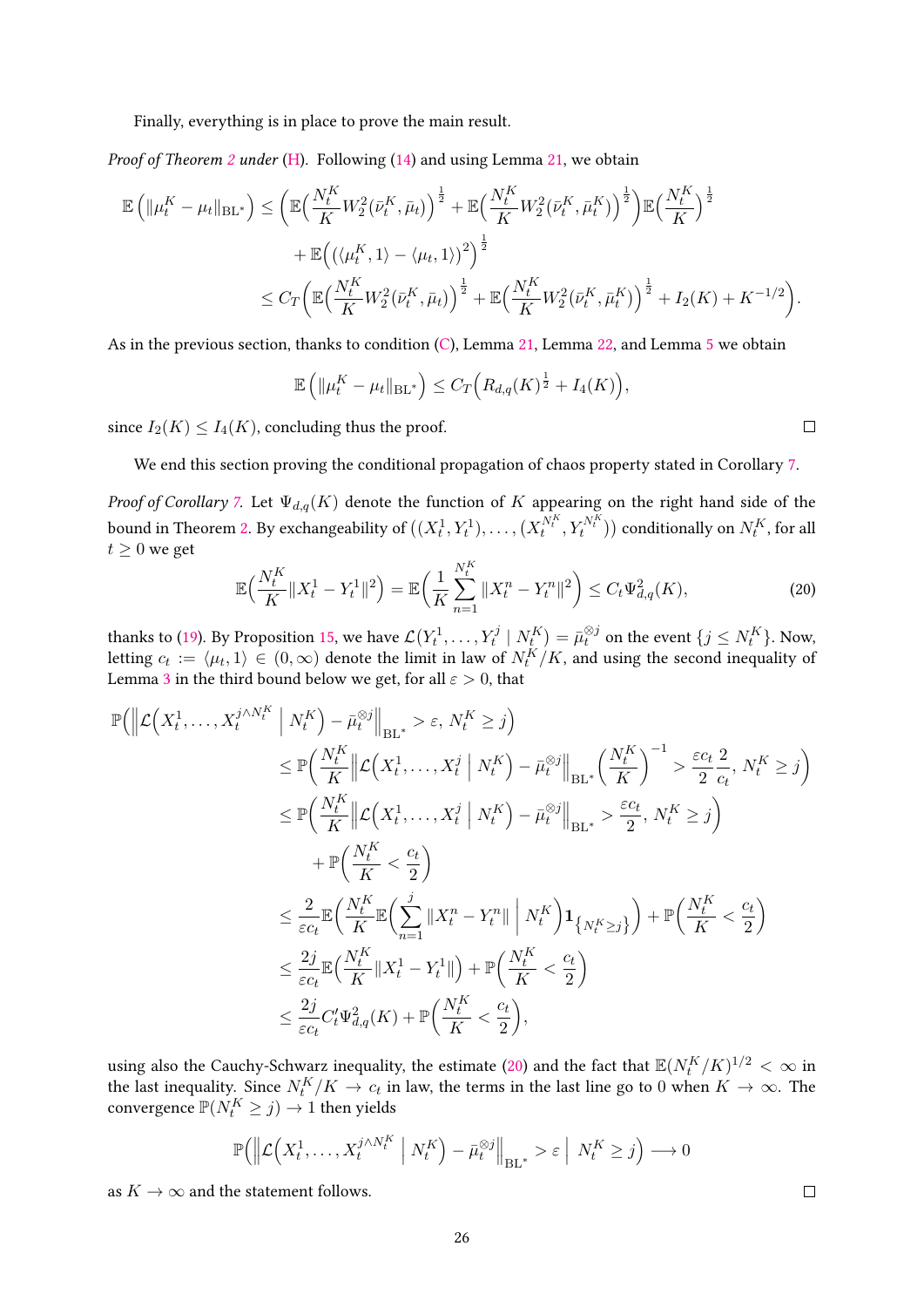### 6 Extensions

We finish with some remarks regarding possible extensions of our approach, and the technical issues that must be solved in order to establish similar results in some related, more general settings.

<span id="page-26-1"></span> ${\bf Remark~26.}$  If instead of  $({\rm H.1})$  it is assumed that the initial data  $\mu^K_0$  satisfies the condition in Lemma  $s$ b), the arguments and construction leading to the proof of Theorem [2](#page-2-2) must be modified, along the following lines:

- In condition [\(C.1\)](#page-4-1),  $\nu_0^K = \mu_0^K$  is not enforced, but  $K\langle \nu_t^K,1\rangle = K\langle \mu_t^K,1\rangle = N_t^K$  is kept.
- In the construction of the coupling using algorithm [\(A\)](#page-8-0), the random variables  $(Y^k)_{k\geq 1}$  are chosen as before while, for any  $K$  and  $N$ , the random vectors  $(X_0^1, \ldots, X_0^N)$  are chosen on the event  $\{N_0^K = \emptyset\}$  $N$ }, suitably coupled with  $(Y_0^1, \ldots, Y_0^N)$ . This results in an extra term of the form  $\mathbb{E}(\langle \eta_0^K, d_2 \rangle)$  on the r.h.s. of the bounds in the statement and proof of Lemma [24](#page-23-0) which in turn translates into an additional term  $C_T \mathbb{E}(\langle \eta_0^K , d_2 \rangle)^{1/2}$  on the r.h.s. of the bound in Theorem [2.](#page-2-2)
- In order to minimize the value of this additional term, the coupling of the variables  $(X^1_0,\ldots,X^N_0)$ and  $(Y_0^1, \ldots, Y_0^N)$  must be chosen on each event  $\{N_0^K = N\}$  so as to realize the squared 2-Wasserstein distance between the laws of  $(X_0^1, \ldots, X_0^N)$  and  $\bar{\mu}_0^{\otimes N}$  in  $(\mathbb{R}^d)^N$ . Denoting

$$
\widetilde{W}_{2}^{2}(\mathcal{L}(X_{0}^{1},...,X_{0}^{N}),\bar{\mu}_{0}^{\otimes N})=\frac{1}{N}W_{2}^{2}(\mathcal{L}(X_{0}^{1},...,X_{0}^{N}),\bar{\mu}_{0}^{\otimes N}),
$$

the normalized squared  $2$ -Wasserstein distance, the additional term  $\mathbb{E}(\langle\eta_0^K,d_2\rangle)^{1/2}$  then writes

$$
\mathbb{E}\bigg(\frac{N^K_0}{K}\widetilde{W}^2_2\Big(\mathcal{L}(X_0^1,\ldots,X_0^{N^K_0} \mid N^K_0),\bar{\mu}_0^{\otimes N^K_0}\Big)\bigg)^{1/2}.
$$

The ideas and techniques developed in this work can in principle also be extended to more general systems of interacting branching populations, including the general setting of [\[11\]](#page-29-0). Nevertheless, this requires to deal with signicant additional technicalities, and we have chosen to focus here on the basic ideas. The following possible generalizations are left for future work:

- The case of populations with spatially or density depending birth or death events, as in the more general setting studied in [\[11\]](#page-29-0), seems feasible but presents one major additional difficulty, namely that the jump times are correlated with the spatial dynamics. The main consequence of this is that, in any coupling with some auxiliary system of conditionally independent (or less dependent) particles, the jump times cannot be expected to happen simultaneously. However, under the condition of spatial Lipschitz continuity of the reproduction rate and the competition kernel, it should be possible to keep at least some subsystems effectively coupled on finite time intervals, while controlling explicitly the discrepancy between jump times in the two systems, in terms of the distance of the empirical measures of the systems themselves, in such a way that the discrepancies asymptotically vanish as the population size goes to infinity.
- <span id="page-26-0"></span>• A further desirable generalization regards the case of branching events more general than binary ones. The natural extension of the argument used here would consist in coupling all the offspring of a branching particle in the original system, with a set of equally many independent new particles given birth at the same time in the auxiliary system. However it is not clear how to make compatible the use of optimal transport plans to couple the branching particle and the positions of the new particles in the auxiliary system, with the independence requirement in the auxiliary system. A possible way of coping with this problem could be to make a two-steps coupling construction: first, between the branching particle in the original system and the positions of new particles in the auxiliary system (which would define an exchangeable random vector of particles in any case) and, in a second step, coupling those positions with independent particles with the required law.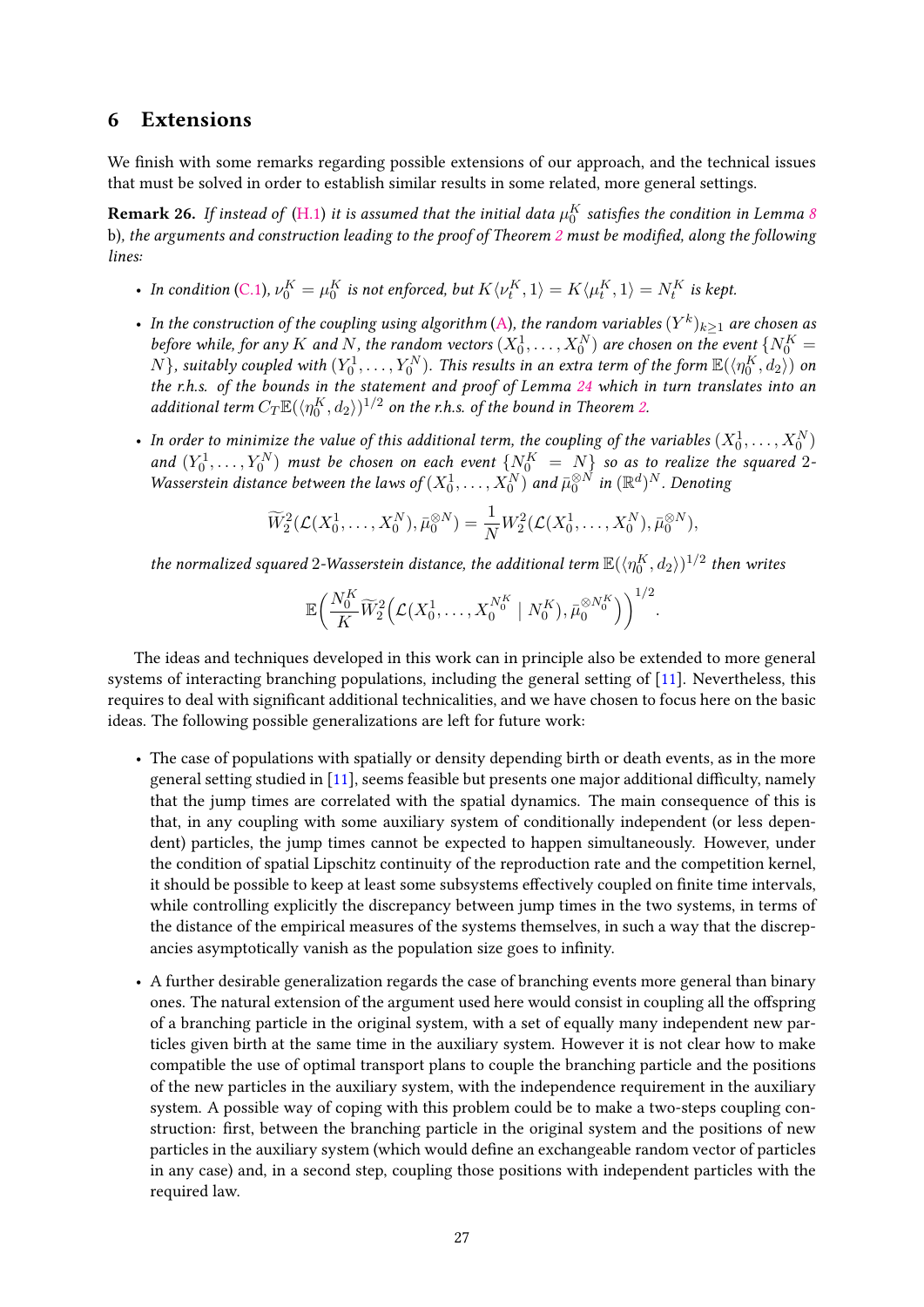## Appendix

*Proof of Lemma [3.](#page-3-1)* Since  $\|\bar{\nu}\|_{BL^*} = \langle \bar{\nu}, 1 \rangle = 1$ , we have

$$
\|\mu - \nu\|_{BL^*} = \|\langle \mu, 1 \rangle (\bar{\mu} - \bar{\nu}) + \bar{\nu} (\langle \mu, 1 \rangle - \langle \nu, 1 \rangle)\|_{BL^*} \leq \langle \mu, 1 \rangle \|\bar{\mu} - \bar{\nu}\|_{BL^*} + |\langle \mu, 1 \rangle - \langle \nu, 1 \rangle|.
$$

Now, for any  $\mu, \nu \in \mathcal{P}(\mathbb{R}^d)$ ,  $\|\mu - \nu\|_{\text{BL}^*} = \sup_{\|\varphi\|_{\text{BL}} \leq 1}$  $\int_{\mathbb{R}^d \times \mathbb{R}^d} (\varphi(x) - \varphi(y)) \, \pi(\text{d}x, \text{d}y) \Big| \text{ for all cou-}$  $\text{pling }\pi\in\mathcal{P}(\mathbb{R}^{2d})\text{ of }\mu\text{ and }\nu. \text{ Using the fact that }|\varphi(x)-\varphi(y)|\leq |x-y|\wedge 2\text{ when }\|\varphi\|_{\text{BL}}\leq 1\text{ and taking }x\in\mathcal{P}(\mathbb{R}^{2d})\text{ of }\mu\text{ and }\nu.$  $\inf$  infimum over all  $\pi \in \Pi(\mu, \nu)$  we conclude that  $\|\mu - \nu\|_{\text{BL}^*} \leq \inf_{\pi \in \Pi(\mu, \nu)} \int |x - y| \wedge 2\pi (\text{d}x, \text{d}y) \leq$ *W*<sub>1</sub>( $\mu, \nu$ ).  $\Box$ 

*Proof of Lemma [5.](#page-4-0)* Write  $\alpha = 1/2$  when  $d < 4$  or  $\alpha = 2/d$  when  $d > 4$ . Thanks to Theorem [4,](#page-3-2) for some  $C_{d,q} > 0,$ 

$$
\mathbb{E}\left(\frac{N}{K}W_2^2(\bar{\nu}^K,\bar{\mu})\right) = \mathbb{E}\left(\frac{N}{K}\mathbb{E}\left(W_2^2(\bar{\nu}^K,\bar{\mu})\bigm|N\right)\right)
$$
  
\n
$$
\leq C_{d,q}M_q^{\frac{2}{q}}(\bar{\mu})\mathbb{E}\left(\frac{N}{K}\left(N^{-\alpha}+N^{-\frac{q-2}{q}}\right)\right)
$$
  
\n
$$
= C_{d,q}M_q^{\frac{2}{q}}(\bar{\mu})\left(K^{-\alpha}\mathbb{E}\left(\left(\frac{N}{K}\right)^{1-\alpha}\right) + K^{-\frac{q-2}{q}}\mathbb{E}\left(\left(\frac{N}{K}\right)^{\frac{2}{q}}\right)\right)
$$
  
\n
$$
\leq C_{d,q}M_q^{\frac{2}{q}}(\bar{\mu})\left(K^{-\alpha}\mathbb{E}\left(\frac{N}{K}\right)^{1-\alpha} + K^{-\frac{q-2}{q}}\mathbb{E}\left(\frac{N}{K}\right)^{\frac{2}{q}}\right),
$$

using Jensen's inequality in the last line. This implies the result for  $d \neq 4$ . When  $d = 4$  we get the bounds

$$
\mathbb{E}\Big(\frac{N}{K}W_2^2(\bar{\nu}^K,\bar{\mu})\Big) \leq C_{d,q}M_q^{\frac{2}{q}}(\bar{\mu})\Big(K^{-\frac{1}{2}}\mathbb{E}\Big(\Big(\frac{N}{K}\Big)^{\frac{1}{2}}\log(1+N)\Big) + K^{-\frac{q-2}{q}}\mathbb{E}\Big(\frac{N}{K}\Big)^{\frac{2}{q}}\Big) \leq C_{d,q}M_q^{\frac{2}{q}}(\bar{\mu})\Big(K^{-\frac{1}{2}}\mathbb{E}\Big(\frac{N}{K}\Big)^{\frac{1}{2}}\mathbb{E}\Big(\log^2(e+N)\Big)^{\frac{1}{2}} + K^{-\frac{q-2}{q}}\mathbb{E}\Big(\frac{N}{K}\Big)^{\frac{2}{q}}\Big).
$$

The function  $x \in [e, \infty) \mapsto \log^2(x)$  being concave, we can extend it linearly on  $(-\infty, e)$  to get a  $C^1$ concave function on R. Jensen's inequality then yields

$$
\mathbb{E}\Big(\log^2(e+N)\Big)^{\frac{1}{2}} \leq \log\Big(e+K\mathbb{E}\Big(\frac{N}{K}\Big)\Big) \leq 1+\log(1+K)+\log\Big(1\vee\mathbb{E}\Big(\frac{N}{K}\Big)\Big).
$$

Using this, we finally obtain that

$$
\mathbb{E}\Big(\frac{N}{K}W_2^2(\bar{\nu}^K,\bar{\mu})\Big) \leq C_{d,q}M_q^{\frac{2}{q}}(\bar{\mu})\Big(K^{-\frac{1}{2}}\mathbb{E}\Big(\frac{N}{K}\Big)^{\frac{1}{2}} + K^{-\frac{1}{2}}\log(1+K)\mathbb{E}\Big(\frac{N}{K}\Big)^{\frac{1}{2}} + K^{-\frac{1}{2}}\mathbb{E}\Big(\frac{N}{K}\Big)^{\frac{1}{2}}\log\Big(1\vee\mathbb{E}\Big(\frac{N}{K}\Big)\Big) + K^{-\frac{q-2}{q}}\mathbb{E}\Big(\frac{N}{K}\Big)^{\frac{2}{q}}\Big),
$$
  
and 4 follows since  $K^{-\frac{1}{2}} \leq K^{-\frac{1}{2}}\log(1+K)$  for  $K \in \mathbb{N} \setminus \{0\}.$ 

and the case  $d = 4$  follows since  $K^{-\frac{1}{2}} \leq K^{-\frac{1}{2}} \log(1+K)$  for  $K \in \mathbb{N} \setminus \{0\}.$ 

Proof of Lemma [8.](#page-5-0) Since condition [\(H.1\)](#page-1-1) assumed in a) is a particular case of the assumptions in b), it is enough to prove b) to get both parts. Taking  $\mu = \mu_0$  and  $\nu = \mu_0^K$  in Lemma [3,](#page-3-1) we get

<span id="page-27-0"></span>
$$
\limsup_{K} \mathbb{P}(\|\mu_0 - \mu_0^K\|_{\text{BL}^*} \ge \varepsilon) \le \limsup_{K} \mathbb{P}(\|\bar{\mu}_0 - \bar{\mu}_0^K\|_{\text{BL}^*} \ge \varepsilon/(2\langle \mu_0, 1 \rangle)),\tag{21}
$$

with  $\bar{\mu}_0^K = \frac{1}{N_0^K} \sum_{i=1}^{N_0^K} \delta_{X_0^i}$ . On the other hand, for each  $\delta > 0$  and  $M > 0$ ,

$$
\mathbb{P}(\|\bar{\mu}_0 - \bar{\mu}_0^K\|_{BL^*} \ge \delta) \le \sum_{N \ge M} \mathbb{E} \left[ \mathbb{P}(\|\bar{\mu}_0 - \bar{\mu}_0^K\|_{BL^*} \ge \delta | N_0^K = N) \mathbf{1}_{N_0^K = N} \right] + \mathbb{P}(N_0^K < M)
$$
  

$$
\le \sup_{N \ge M} \mathbb{P} \left( \left\| \bar{\mu}_0 - \frac{1}{N} \sum_{i=1}^N \delta_{Y^{i,N}} \right\|_{BL^*} \ge \delta \right) + \mathbb{P}(\langle \mu_0^K, 1 \rangle < M/K).
$$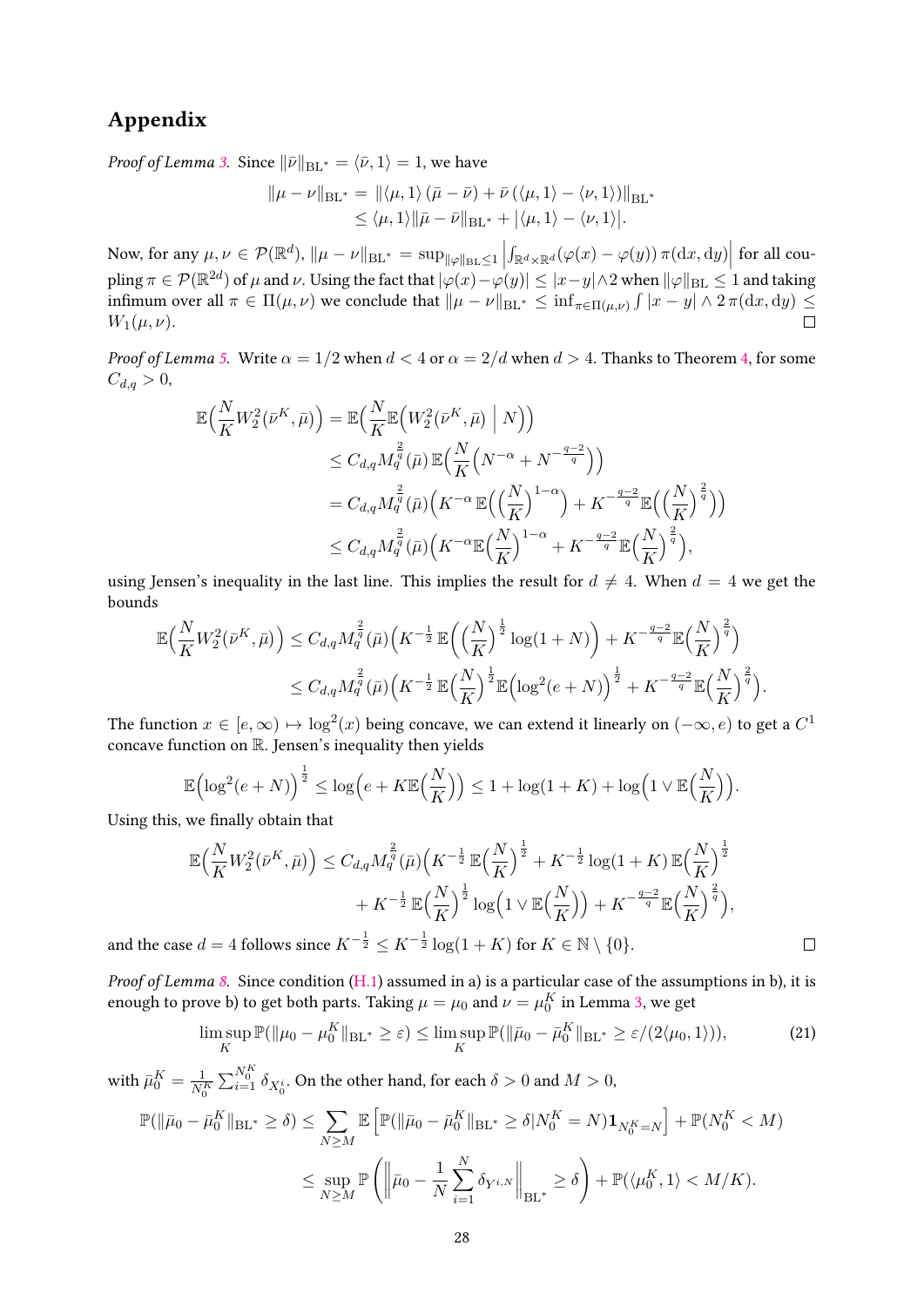Since  $\langle \mu_0^K, 1\rangle$  converges weakly to a non null constant, the last term goes to  $0$  when  $K\to\infty.$  On the other hand, it is well known that the assumed  $\bar{\mu}_0$ -chaoticity is equivalent to the convergence in distribution of the random probability  $\frac{1}{N}\sum_{i=1}^N \delta_{Y^{i,N}}$  to  $\bar{\mu}_0$  as  $N\to\infty$ . If follows that  $\limsup_{K\to\infty} \mathbb{P}(\|\bar{\mu}_0 \bar{\mu}_0^K \Vert \geq \delta) = 0$  which entails the claim in view of [\(21\)](#page-27-0).

c) The r.v.  $N^K_0=K\langle \mu^K_0,1\rangle$  is Poisson of parameter  $K\langle \nu_0,1\rangle$  and equals in law the sum  $\sum_{i=1}^K N^i$  of independent Poisson r.v.  $(N^i)_{i=1}^K$  of parameter  $\langle \nu_0,1\rangle.$  By the law of large numbers,  $\langle \mu_0^K,1\rangle=N_0^K/K$ converges in law to the constant  $\langle \nu_0, 1 \rangle$ . It is immediate from basic properties of Poisson point measures that the  $N^K_0$  atoms of  $\mu^K_0$  are i.i.d. of law  $\bar{\nu}_0$  given  $\langle \mu^K_0,1\rangle,$  and we necessarily have  $\mu_0=\langle \nu_0,1\rangle\bar{\nu}_0=\nu_0.$ Last,  $N^K_{0}$  being Poisson of parameter  $K\langle\mu_0,1\rangle$ , we have  $I_4^4(K)\;=\;K^{-3}\left(\langle\mu_0,1\rangle+3K\langle\mu_0,1\rangle^2\right)\;\leq\;$ *CK*−<sup>2</sup> *.*

 $\Box$ 

Acknowledgments J.F. acknowledges partial support from Fondecyt Grant 1201948 and BASAL Fund AFB170001 Center for Mathematical Modeling from ANID-Chile. F. M.-H. acknowledges financial support received under the Doctoral Fellowship ANID-PFCHA/Doctorado Nacional/2017-21171912. Both authors also thank support from Millennium Nucleus Stochastic Models of Complex and Disordered Systems from Millennium Scientific Initiative.

## References

- <span id="page-28-3"></span>[1] Vincent Bansaye and Sylvie Méléard. Stochastic Models for Structured Populations. Scaling Limits and Long Time Behavior. Cham: Springer; Columbus, OH: Ohio State University, Mathematical Biosciences Institute, 2015.
- <span id="page-28-0"></span>[2] José A. Carrillo, Yanghong Huang, and Markus Schmidtchen. Zoology of a Nonlocal Cross-Diffusion Model for Two Species. SIAM Journal on Applied Mathematics, 78(2):1078-1104, January 2018.
- <span id="page-28-1"></span>[3] José Antonio Carrillo, Young-Pil Choi, and Maxime Hauray. The derivation of swarming models: Mean-field limit and Wasserstein distances. In Friedrich Pfeiffer, Franz G. Rammerstorfer, Elisabeth Guazzelli, Bernhard Schrefler, Paolo Serafini, Adrian Muntean, and Federico Toschi, editors, Collective Dynamics from Bacteria to Crowds, volume 553, pages 1–46. Springer Vienna, Vienna, 2014.
- <span id="page-28-5"></span>[4] Li Chen, Esther S. Daus, Alexandra Holzinger, and Ansgar Jüngel. Rigorous derivation of population cross-diffusion systems from moderately interacting particle systems.  $arXiv:2010.12389$ [math], October 2020.
- <span id="page-28-4"></span>[5] Li Chen, Esther S. Daus, and Ansgar Jüngel. Rigorous mean-field limit and cross-diffusion. Zeitschrift für angewandte Mathematik und Physik, 70(4):122, August 2019.
- <span id="page-28-2"></span>[6] Xiuqing Chen, Esther S. Daus, and Ansgar Jüngel. Global Existence Analysis of Cross-Diffusion Population Systems for Multiple Species. Archive for Rational Mechanics and Analysis, 227(2):715– 747, February 2018.
- <span id="page-28-7"></span>[7] Roberto Cortez and Joaquin Fontbona. Quantitative propagation of chaos for generalized Kac particle systems. The Annals of Applied Probability, 26(2):892–916, 2016.
- <span id="page-28-8"></span>[8] Roberto Cortez and Joaquin Fontbona. Quantitative Uniform Propagation of Chaos for Maxwell Molecules. Communications in Mathematical Physics, 357(3):913–941, February 2018.
- <span id="page-28-6"></span>[9] Donald Dawson. Measure-Valued Markov Processes, volume 1541, pages 1–260. Springer Berlin Heidelberg, Berlin, Heidelberg, 1993.